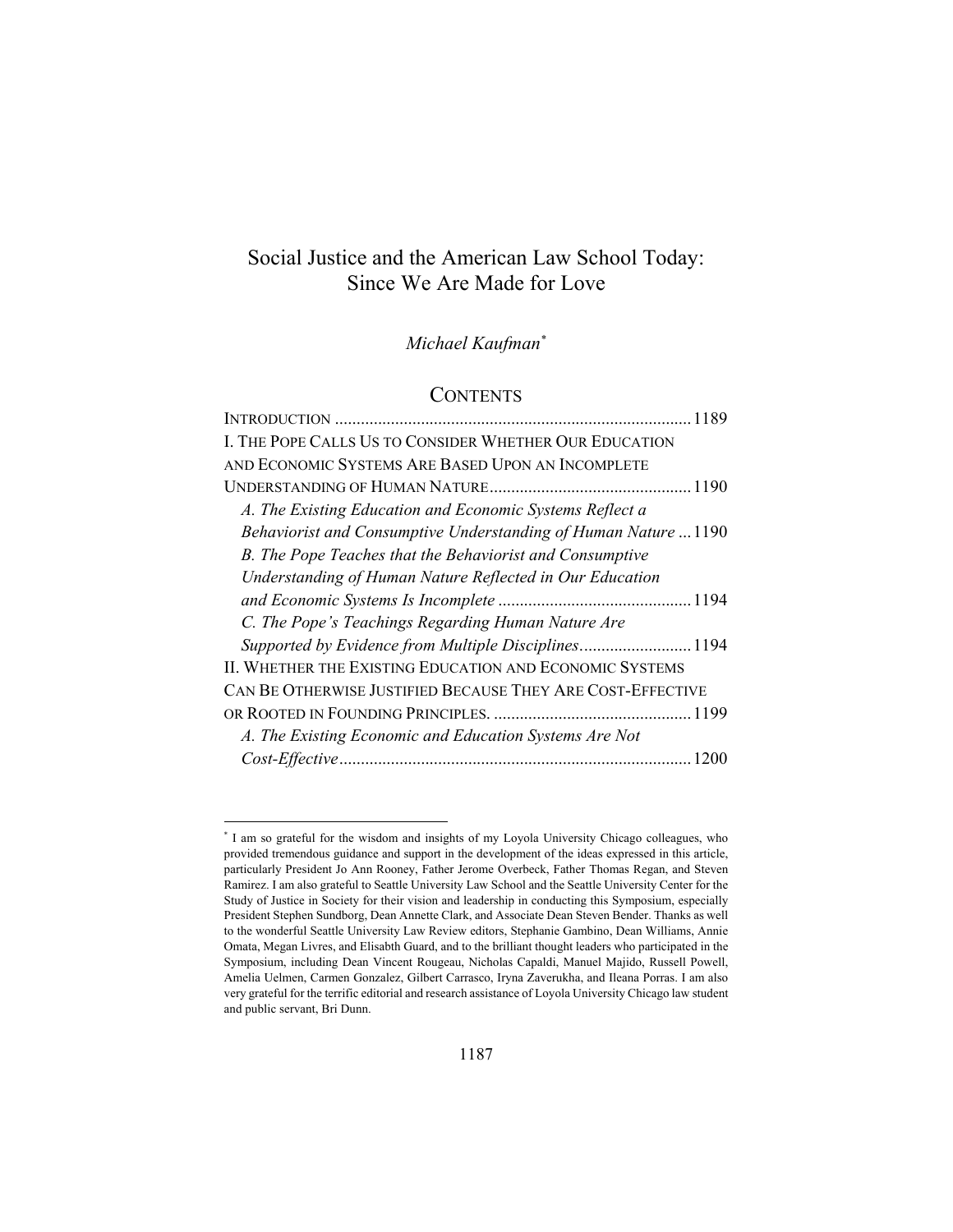| 1188                                                          | Seattle University Law Review                                     | [Vol. 40:1187 |  |
|---------------------------------------------------------------|-------------------------------------------------------------------|---------------|--|
|                                                               | B. The Existing Economic and Education Systems Are Not Rooted in  |               |  |
|                                                               | III. WHETHER THOSE WHO HAVE BENEFITED FROM THE CURRENT            |               |  |
|                                                               | CONDITIONS OF RESOURCE INEQUALITY AND ENVIRONMENTAL               |               |  |
|                                                               | DEGRADATION HAVE EXPLOITED MISTAKEN VIEWS OF HUMAN                |               |  |
|                                                               | NATURE, EFFICIENCY, AND FOUNDING PRINCIPLES TO                    |               |  |
|                                                               |                                                                   |               |  |
|                                                               | IV. WHAT WOULD LEGAL EDUCATION LOOK LIKE IF IT WAS                |               |  |
|                                                               | INFORMED BY A MORE COMPLETE CONCEPTION OF HUMAN                   |               |  |
|                                                               |                                                                   |               |  |
|                                                               | A. Law Schools Can Expand Their Social Constructivist             |               |  |
|                                                               |                                                                   |               |  |
|                                                               | 1. The Foundations of the Social Constructivist Approach  1211    |               |  |
| 2. The Social Constructivist Approach Exemplified: The Reggio |                                                                   |               |  |
|                                                               |                                                                   |               |  |
|                                                               | 3. Social Constructivist Law School Pedagogies 1215               |               |  |
|                                                               | B. Law Schools Can Develop an Open-Minded and Openhearted         |               |  |
|                                                               |                                                                   |               |  |
|                                                               | C. Law Schools Can Provide Loving Care for the Whole Person  1218 |               |  |
|                                                               |                                                                   |               |  |
|                                                               | E. Traditional Methods of Formative and Summative Assessment Can  |               |  |
|                                                               |                                                                   |               |  |
|                                                               | F. Law Schools Can Explore Alternative Methods of Delivering      |               |  |
|                                                               | Legal Education to Reach a More Diverse Group of Students         |               |  |
|                                                               | and to Serve a More Diverse Client Population 1224                |               |  |
|                                                               |                                                                   |               |  |
|                                                               | H. Law Schools Can Act in, for, and with the Community  1225      |               |  |
|                                                               | I. Law Schools Can Foster Transformational and Transdisciplinary  |               |  |
|                                                               |                                                                   |               |  |
|                                                               | J. The Law School's Centers, Institutes, and Signature Programs   |               |  |
|                                                               | Can Work to Construct Transdisciplinary Solutions to the          |               |  |
|                                                               | Complex Local and Global Problems Identified by the Pope 1226     |               |  |
|                                                               | CONCLUSION: SOCIAL JUSTICE IN LAW SCHOOLS THROUGH                 |               |  |
|                                                               |                                                                   |               |  |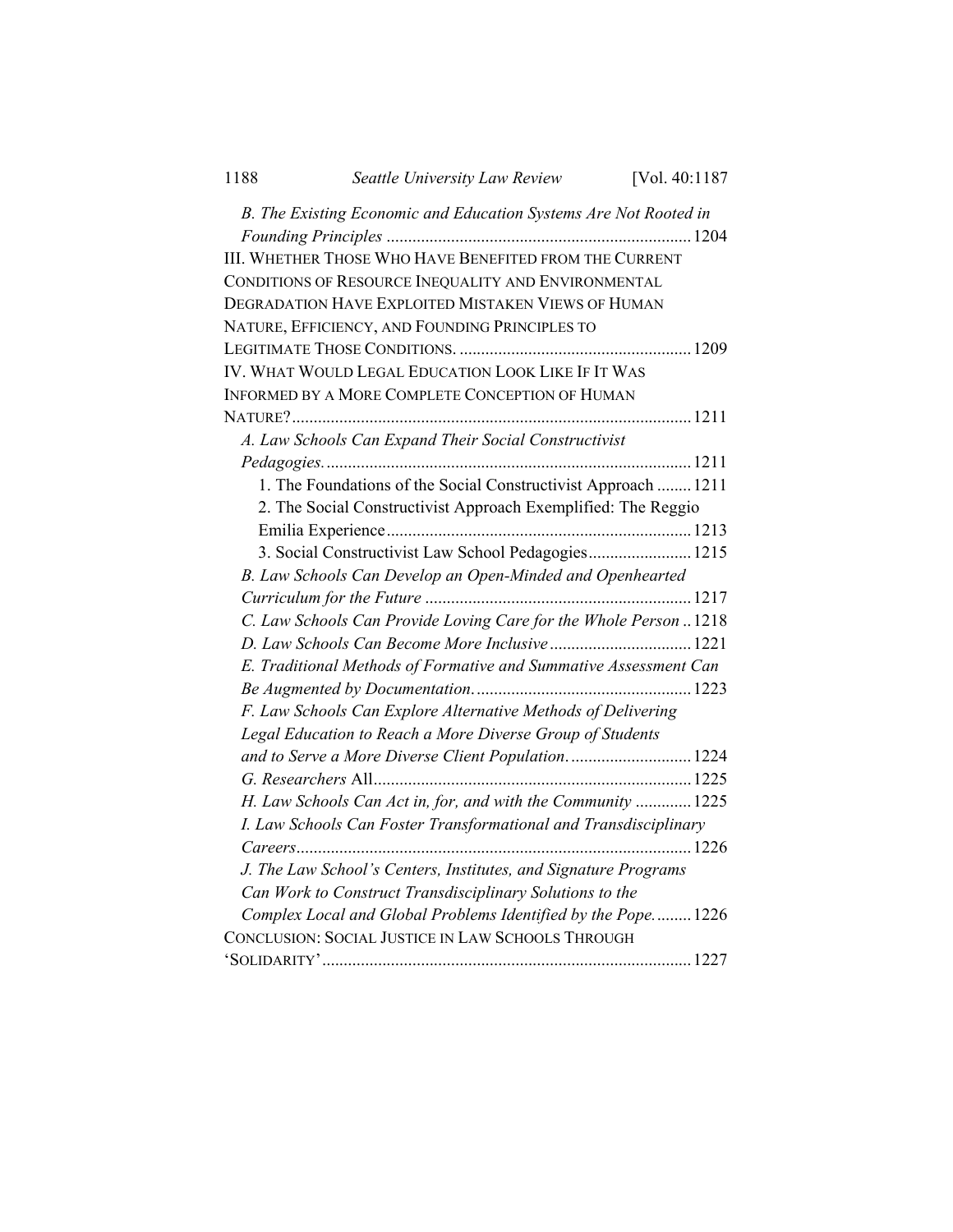#### **INTRODUCTION**

In *Laudato si*' and other teachings, Pope Francis decries our inequitable global economic system, which has produced a "throwaway culture"1 that has "rupture[d] the bonds of integration and social cohesion."2 The Pope suggests that this economic system is based on a mistaken presumption that human beings are, by their nature, isolated and competitive consumers. They are presumed to be rational maximizers of individual wealth who make choices by calculating external punishments and rewards—costs and benefits. That inaccurate presumption about human nature has legitimated a system that has produced radical resource inequalities and environmental degradation. In response to this condition of degradation, Pope Francis calls us to engage in a "new dialogue"<sup>3</sup> that takes us to the "heart of what it is to be human."4 That dialogue has important implications for our education system, including our legal education system.

This Article is intended to facilitate that new dialogue by finding a series of profound provocations in the Pope's teachings. First, the Pope provokes us to consider whether our existing education and economic systems are based on an incomplete understanding of human nature.<sup>5</sup> The first section contends that the understanding that human beings are by nature competitive and consumptive wealth maximizers is not only contrary to the Pope's teachings but also contrary to the latest research in the fields of neuroscience, neuro-psychology, cognitive psychology, educational psychology, economics, and behavioral economics.

Second, the Pope provokes us to consider whether our existing education and economic systems can otherwise be justified because they are cost-effective or rooted in founding principles. The second section explains that those existing systems are neither cost-effective nor rooted in founding principles.

Third, the Pope provokes us to consider how and why the current conditions of resource inequality and environmental degradation have been produced and maintained. The third section argues that those who have benefited most from the current conditions of resource inequality and environmental degradation have exploited the mistaken views of human

 <sup>1.</sup> Pope Francis, *Encyclical Letter*, Laudato si'*: On Care for Our Common Home* para. 43 (2015), http://w2.vatican.va/content/dam/francesco/pdf/encyclicals/documents/papafrancesco 20150524\_ enciclica-laudato-si\_en.pdf [https://perma.cc/X7J8-6DNW].

<sup>2</sup>*. Id.* para. 46.

<sup>3</sup>*. Id.* para. 14.

<sup>4</sup>*. Id.* para. 11.

<sup>5</sup>*. See id.*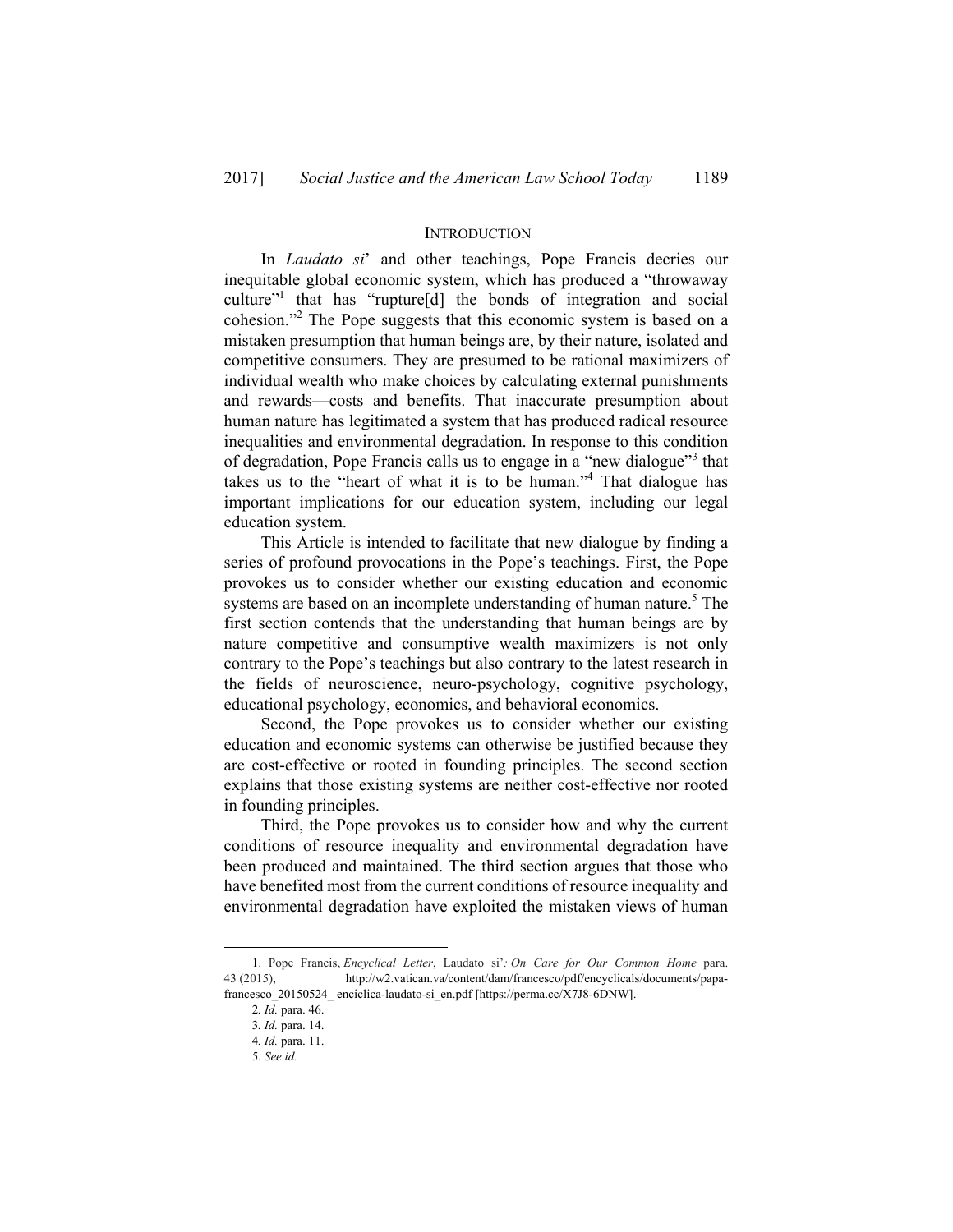nature, efficiency, and founding principles to legitimate those current conditions.

Fourth, the Pope provokes us to consider what education, and particularly legal education, might look like if it were based on a complete understanding of human nature and human learning.<sup>6</sup> The fourth section demonstrates that, if legal educators took seriously the Pope's teachings, law schools would become transformative learning communities in which all members construct knowledge and build social justice together through meaningful relationships. The Article concludes by suggesting ten ways in which law schools can develop those transformative learning communities.

## I. THE POPE CALLS US TO CONSIDER WHETHER OUR EDUCATION AND ECONOMIC SYSTEMS ARE BASED UPON AN INCOMPLETE UNDERSTANDING OF HUMAN NATURE

What is our collective image of the child? Do we believe that children are by nature prone to being overcome by destructive emotions and thus, require a behaviorist model of educational training? Or, do we understand children to be naturally curious, capable, and connected citizens of the world? A regime's collective image of the child shapes and is shaped by its education system.

## *A. The Existing Education and Economic Systems Reflect a Behaviorist and Consumptive Understanding of Human Nature*

 The United States' education system, including our legal education system, has for generations reflected behaviorist assumptions and practices about human nature and development. The foundation of behaviorism is the belief that learning is defined as a change in observable behavior. In *Psychology as the Behaviorist Views It*, 7 John Watson built upon Pavlov's conclusions regarding conditioned responses by animals to external stimuli, showing that children could be "conditioned" to fear an object by repeatedly aligning that object with a painful experience.<sup>8</sup> For example, by linking a child's observation of a white rat with a harsh noise, a child could be conditioned to fear (and to avoid) all similar white objects.<sup>9</sup>

 <sup>6</sup>*. See id*.

 <sup>7.</sup> John B. Watson, *Psychology as the Behaviorist Views It*, 20 PSYCHOL. REV. 158 (1913).

 <sup>8.</sup> John B. Watson & Rosalie Rayner, *Conditioned Emotional Responses*, 3 J. OF EXPERIMENTAL PSYCHOL. 1, 1–14 (1920), https://archive.org/stream/journalofexperim03ameruoft/ journalofexperim03ameruoft\_djvu.txt [https://perma.cc/MS5T-9XBX].

<sup>9</sup>*. Id.*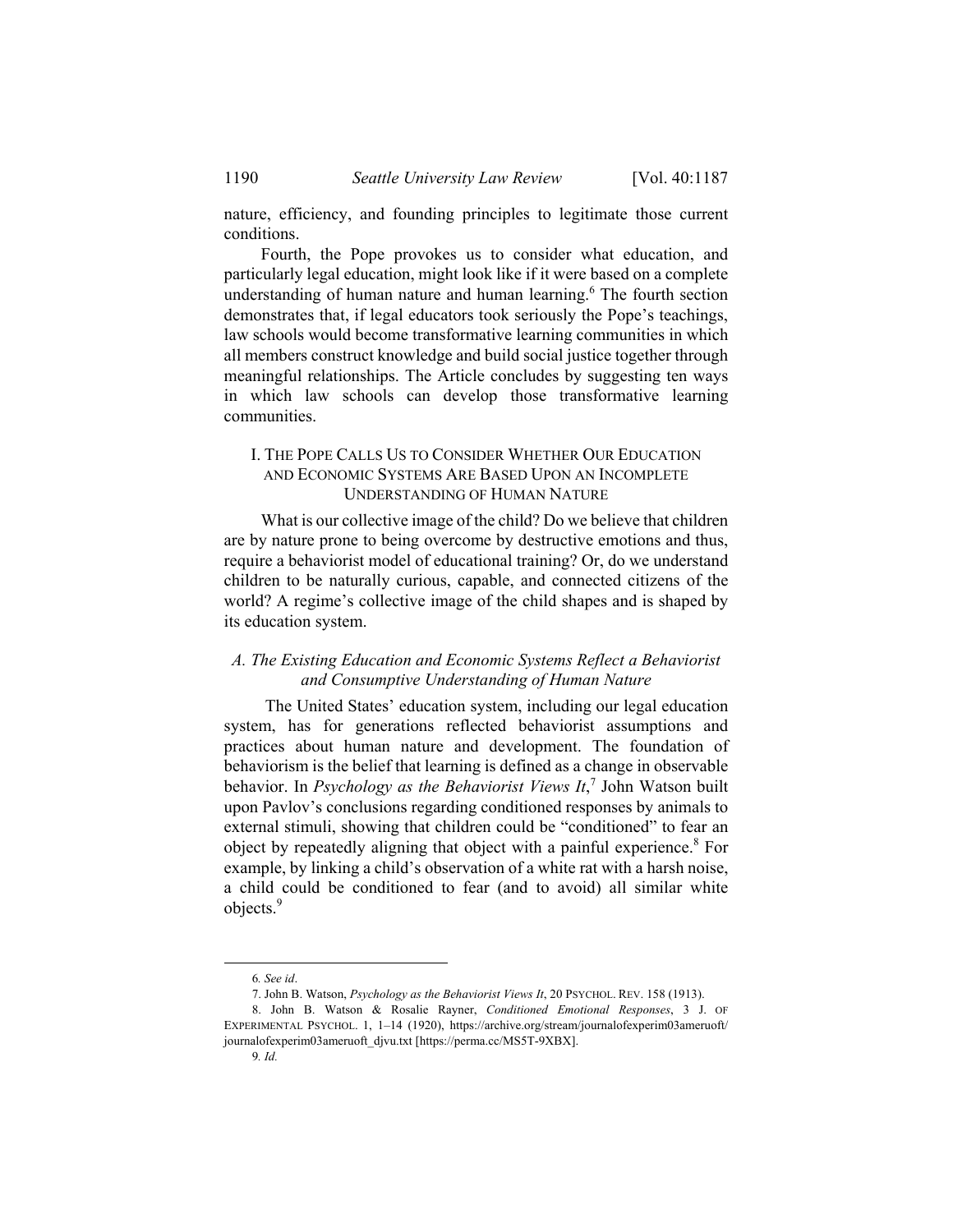B. F. Skinner then extended Watson's research, finding that animals could be conditioned to perform a particular behavior (such as pushing a lever) when that behavior is repeatedly and immediately rewarded.<sup>10</sup> Significantly, the animals placed into a "Skinner Box" could be conditioned to perform the desired behavior regardless of their actual need for the reward itself.<sup>11</sup> Rats, for example, can be trained to continue to push levers in return for food even if they are not hungry, thereby becoming obese. Moreover, animals can be conditioned to compete with each other for the reward of food, even if they do not want the food or are not naturally competitive.<sup>12</sup>

In 1958, Skinner developed a teaching machine based upon his behaviorist approach to education. The machine presented direct instruction of information that was tested in a "carefully prescribed order."13 Students were rewarded for correct answers and were punished for incorrect ones. As described by Skinner:

In using the device, the student refers to a numbered item in a multiple-choice test. He presses the button corresponding to his first choice of answer. If he is right, the device moves to the next item; if he is wrong, the error is tallied and he must continue to make choices until he is right. $14$ 

The behaviorist assumptions about human nature and development thus can be, and have been, used to justify a regime of standardized testing.15 Although Skinner eventually appreciated that individual behavior could not be explained merely by reactions to external stimuli, educators began to contend that children could be conditioned to demonstrate desired behavior on tests through a system of external rewards and punishments.<sup>16</sup> If the digestion of accepted facts is the goal of education, then tests can be devised to assess whether or not students have memorized such facts. Students who fail to demonstrate appropriate external behavior can be made to do so with negative reinforcements like poor grades and being held back in school. In this construct, the process by which the human mind functions is not particularly important. A

 <sup>10.</sup> B. F. Skinner, *Teaching Machines*, 128 SCIENCE 969, 970 (1958).

<sup>11</sup>*. Id.*; *see also* B. F. SKINNER, THE BEHAVIOR OF ORGANISMS: AN EXPERIMENTAL ANALYSIS (1938).

 <sup>12.</sup> Skinner, *supra* note 10.

<sup>13</sup>*. Id*. at 970.

<sup>14</sup>*. Id.* at 969*.*

<sup>15</sup>*. See* PHILLIP HARRIS, BRUCE M. SMITH & JOAN HARRIS, THE MYTHS OF STANDARDIZED TESTS: WHY THEY DON'T TELL YOU WHAT YOU THINK THEY DO 73–75 (2011).

 <sup>16.</sup> MICHAEL J. KAUFMAN ET AL., LEARNING TOGETHER: THE LAW, POLITICS, ECONOMICS, PEDAGOGY, AND NEUROSCIENCE OF EARLY CHILDHOOD EDUCATION 51 (1st ed. 2014) [hereinafter KAUFMAN ET AL., LEARNING TOGETHER].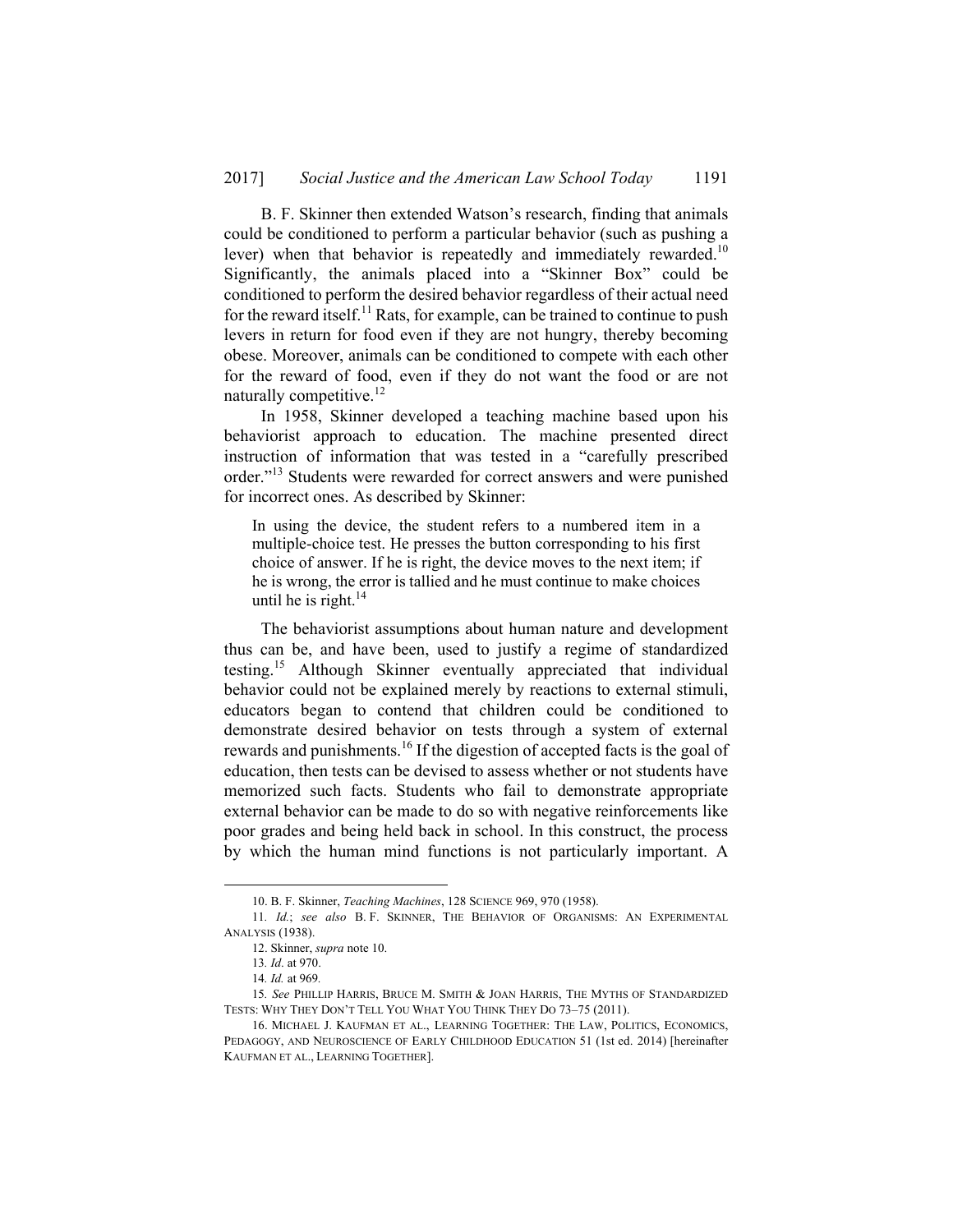person's thoughts, feelings, desires, emotions, intentions, and cognitive processes are less important than observable behavior and hence less important to learning.

Behaviorist pedagogies also serve to legitimate an authoritarian role for teachers. "The teacher who follows the behaviorist approach will rely primarily on direct instruction to transmit information to students. Direct instruction is teacher-dominated communication designed to deliver to students the facts and values deemed important by the educational institution."<sup>17</sup> In addition, the behaviorist approach helps to justify the development of pre-ordained and inflexible lesson plans.

The principle of 'operant conditioning' also suggests that teachers should deliver their external rewards and punishments immediately after the student has demonstrated the particular behavior being observed. As a consequence, teachers must present their instruction in a linear way in which one particular desired behavior is observed before the next conditioning takes place.<sup>18</sup>

Therefore, the teacher breaks lesson plans into small pre-packaged products, which must proceed in a fixed linear fashion. As one of the nation's foremost education experts, Linda Darling-Hammond observed: "Behaviorist learning theory has had substantial influence in education, guiding the development of highly-sequenced and structured curricula, programmed instructional approaches, workbooks and other tools."19

"The behaviorist method of operative conditioning also has been applied across schools and states. School administrators attempt to condition the behavior of teachers by rewarding and punishing them depending on the performance of their students on standardized tests."<sup>20</sup> "Schools that fail to train their students to perform will suffer negative reinforcements such as the withdrawal of funds."21

The behaviorist approach appears to be a cost-effective way to provide large numbers of students with mass-produced pieces of information, the acquisition of which can be efficiently measured by standardized tests.<sup>22</sup> Skinner, in fact, suggested that his approach to teaching and assessment was economically efficient: "It is a labor-saving

 <sup>17</sup>*. Id.* at 22–23.

<sup>18</sup>*. Id.* at 22.

 <sup>19.</sup> Linda Darling-Hammond et al., *How People Learn: Introduction to Learning Theories*, STAN. UNIV. SCH. OF EDUC. 6 (2001).

 <sup>20.</sup> KAUFMAN ET AL., LEARNING TOGETHER, *supra* note 16, at 23.

<sup>21</sup>*. Id.* at 11.

<sup>22</sup>*. Id.* at 22–23.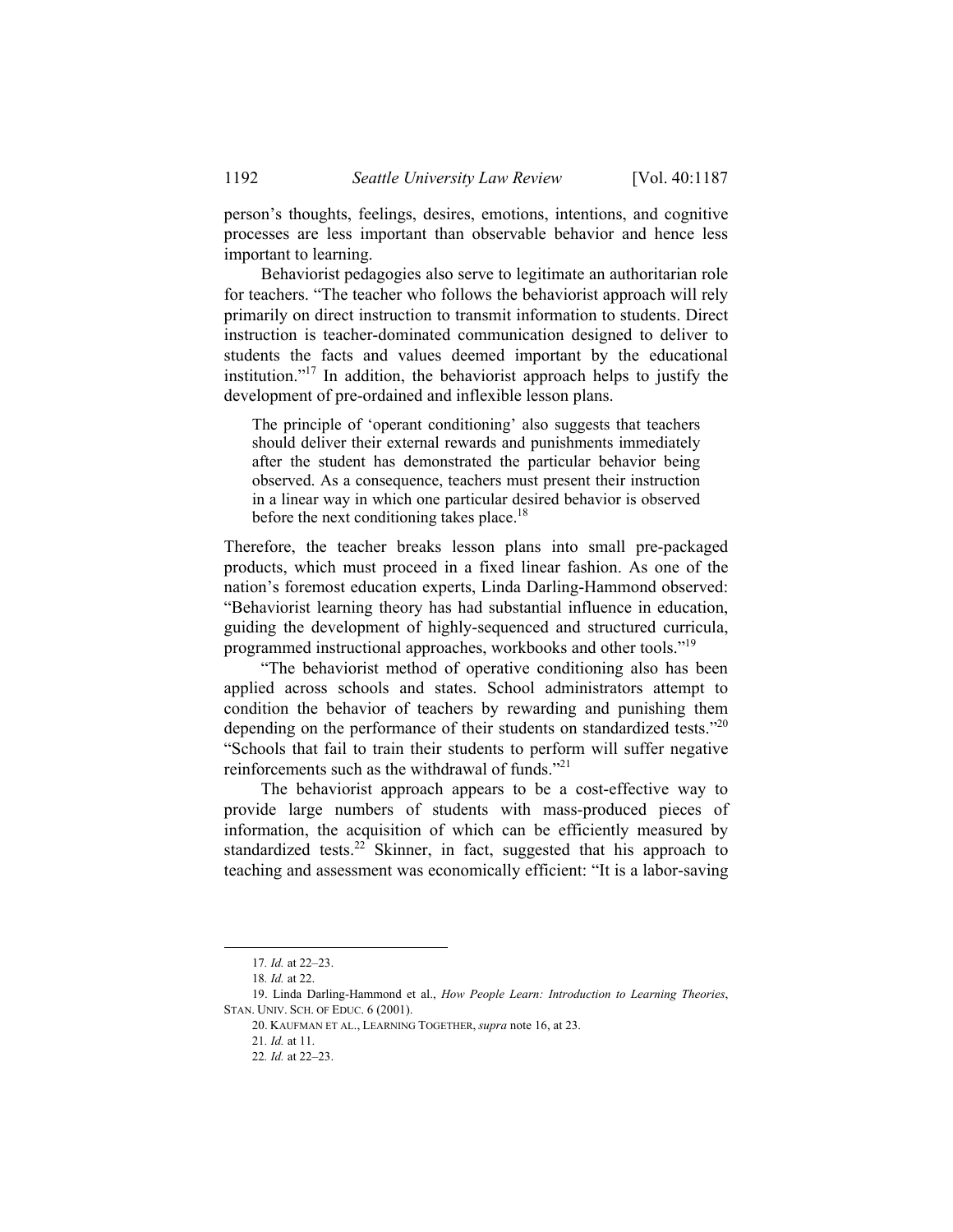device because it can bring one programmer into contact with an indefinite number of students."<sup>23</sup>

 Although legal education has developed new pedagogical approaches and assessments, it nonetheless is still based primarily on this behaviorist and consumptive model of education.<sup>24</sup> Law students are trained to become consumers of information by a system of external and standardized rewards and punishments. Professors in first-year, required classes usually deliver instruction in a cost-effective and authoritarian manner to large classes of students. Casebooks provide students with a pre-edited canon of cases designed to instruct students in settled legal principles. Many law schools still use an external system of curved grades to reward students for their acquisition of the settled legal doctrine and to punish them for their lack of acquisition of that doctrine.<sup>25</sup> The law school's system of curved grades serves the labor market for law school graduates by helping employers to sort students for stratified careers.

The bar examination, then, is the controlling, standardized, and increasingly uniform method of assessing sufficient competence to enter the legal profession. That exam still primarily tests the ability of law students to consume, memorize, and regurgitate settled legal doctrine in response to predictable testing stimuli, prompts, and commands.<sup>26</sup>

In her article, "Nurturing the Law Student's Soul: Why Law Schools Are Still Struggling to Teach Professionalism and How to Do Better in an Age of Consumerism,"<sup>27</sup> Professor Elizabeth Usman declares that:

[t]he pronounced increase over the past few decades of the role of consumerism in higher education in general and in law schools specifically, in which schools and students view themselves, respectively, as consumers and sellers of an educational product, has only been accelerated in recent years with the competition over the

 <sup>23.</sup> Skinner, *supra* note 11, at 971.

<sup>24</sup>*. See generally* Elizabeth Usman, *Nurturing the Law Student's Soul: Why Law Schools Are Still Struggling to Teach Professionalism and How to Do Better in an Age of Consumerism*, 99 MARQ. L. REV. 1021 (2016).

<sup>25</sup>*. See, e.g.*, Joshua M. Silverstein, *In Defense of Mandatory Curves*, 34 U. ARK. LITTLE ROCK L. REV. 253, 256 (2012) (stating that a majority of law schools have adopted a mandatory curve).

 <sup>26.</sup> According to the National Conference of Bar Examiners, the Uniform Bar Exam (UBE), which is now being administered in more than twenty-five jurisdictions, is "composed of the Multistate Essay Examination, two Multistate Performance Test tasks, and the Multistate Bar Examination, which contains 200 multiple choice questions. It is uniformly administered, graded, and scored by user jurisdictions and results in a portable score that can be transferred to other UBE jurisdictions." *Jurisdictions That Have Adopted the UBE*, NAT'L CONF. OF B. EXAMINERS, http://www.ncbex.org/exams/ube/ [https://perma.cc/VAC2-84X9].

 <sup>27.</sup> Usman, *supra* note 24. Professor Elizabeth Usman tracks the dramatic rise of the consumer model of legal education. *See also* Michael S. Harris, *The Escalation of Consumerism in Higher Education*, *in* THE BUSINESS OF HIGHER EDUCATION: MARKETING AND CONSUMER INTERESTS 89, 95 (John C. Knapp & David J. Siegel eds., 2009).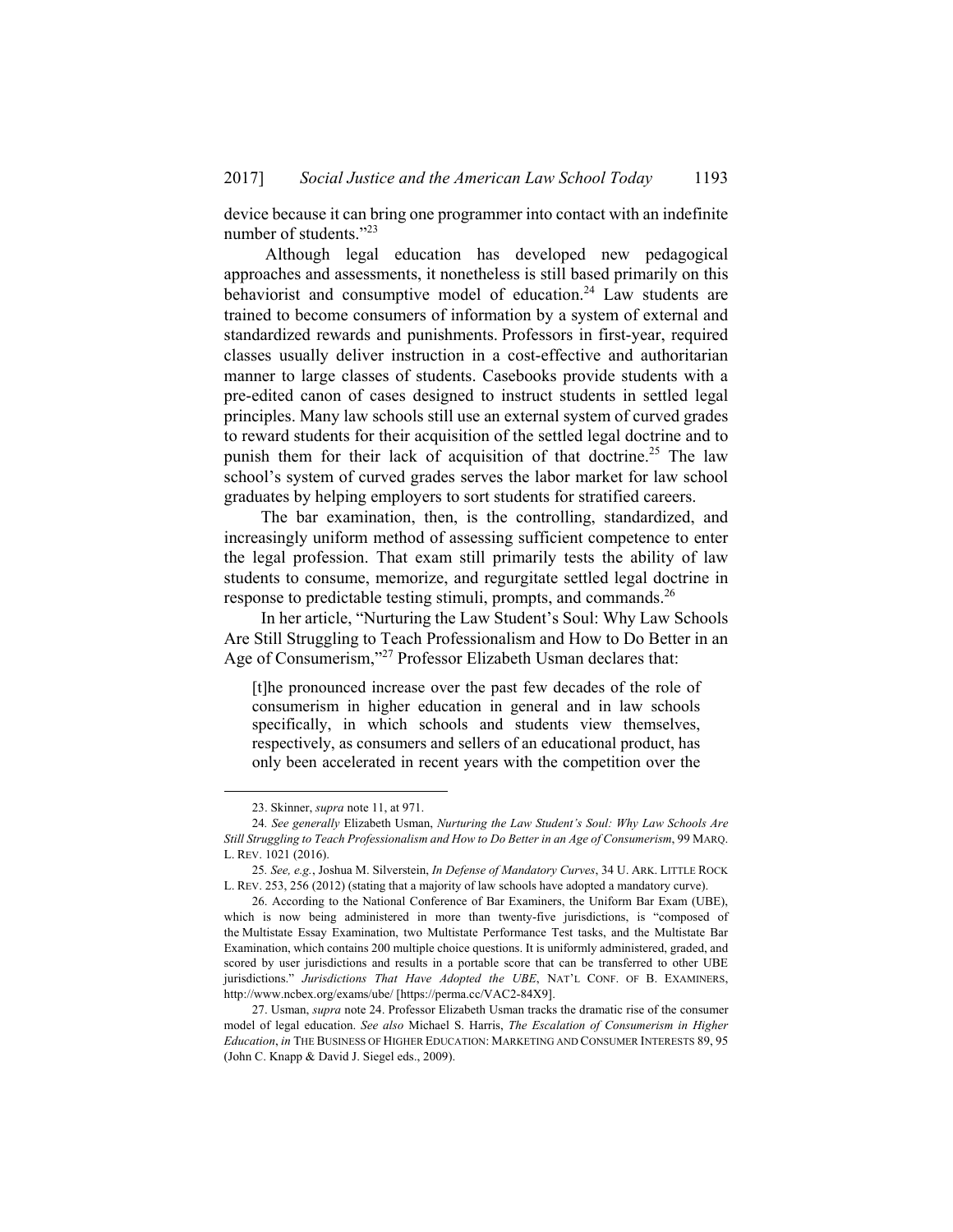declining number of potential entering law students. With no end to this trend in site, consumerism appears to have become a part of the reality of legal education.<sup>28</sup>

As Professor Usman recognizes, "the consumer-driven model of law school education in which the students are the consumers of the product sold by schools" has influenced the "nature of legal education itself."<sup>29</sup> Not surprisingly, our education system, including our legal education system, has produced a regime of excellent consumers.

### *B. The Pope Teaches that the Behaviorist and Consumptive Understanding of Human Nature Reflected in Our Education and Economic Systems Is Incomplete*

 In *Laudato si'*, the Pope takes us on a faith-filled journey to the "heart of what it is to be human."<sup>30</sup> He teaches that the consumerist vision of human nature reflected in both our economic and our education system, is incomplete.<sup>31</sup> Pope Francis shows that we need a new way of thinking about human beings that rejects the paradigm of consumerism.32 As Professor Amelia Uelmen suggests, the Pope leads us to a more relational framework for understanding human behavior because we are all deeply connected to each other. $33$  As the Pope declares: "For all our limitations, gestures of generosity, solidarity and care cannot but well up within us, since we were made for love."<sup>34</sup>

## *C. The Pope's Teachings Regarding Human Nature Are Supported by Evidence from Multiple Disciplines*<sup>35</sup>

While the Pope's understanding that human beings long to build loving relationships is, of course, rooted in faith, that vision has also been validated by the recent evidence from the fields of neuroscience, neuro-psychology, cognitive psychology, educational psychology, economics, and behavioral economics.

Relying on sophisticated research techniques, including brain imaging, the world's foremost neuroscientists have discovered the

 <sup>28.</sup> Usman, *supra* note 24, at 1021.

<sup>29</sup>*. Id.* at 1024–25*.*

 <sup>30.</sup> Pope Francis, *supra* note 1, para. 11.

<sup>31</sup>*. See id.* para. 144.

<sup>32</sup>*. See id.* para. 215.

 <sup>33.</sup> Amelia Uelmen, *Where Morality and the Law Coincide: How Legal Obligations of Bystanders May Be Informed by the Social Teachings of Pope Francis*, 40 SEATTLE U. L. REV. 1359 (2017).

 <sup>34.</sup> Pope Francis, *supra* note 1, para. 58.

 <sup>35.</sup> This section has been influenced by, and expanded on, the influential work of *The Pre-K Home Companion* authored by Sherelyn R. Kaufman, Michael J. Kaufman, and Elizabeth C. Nelson.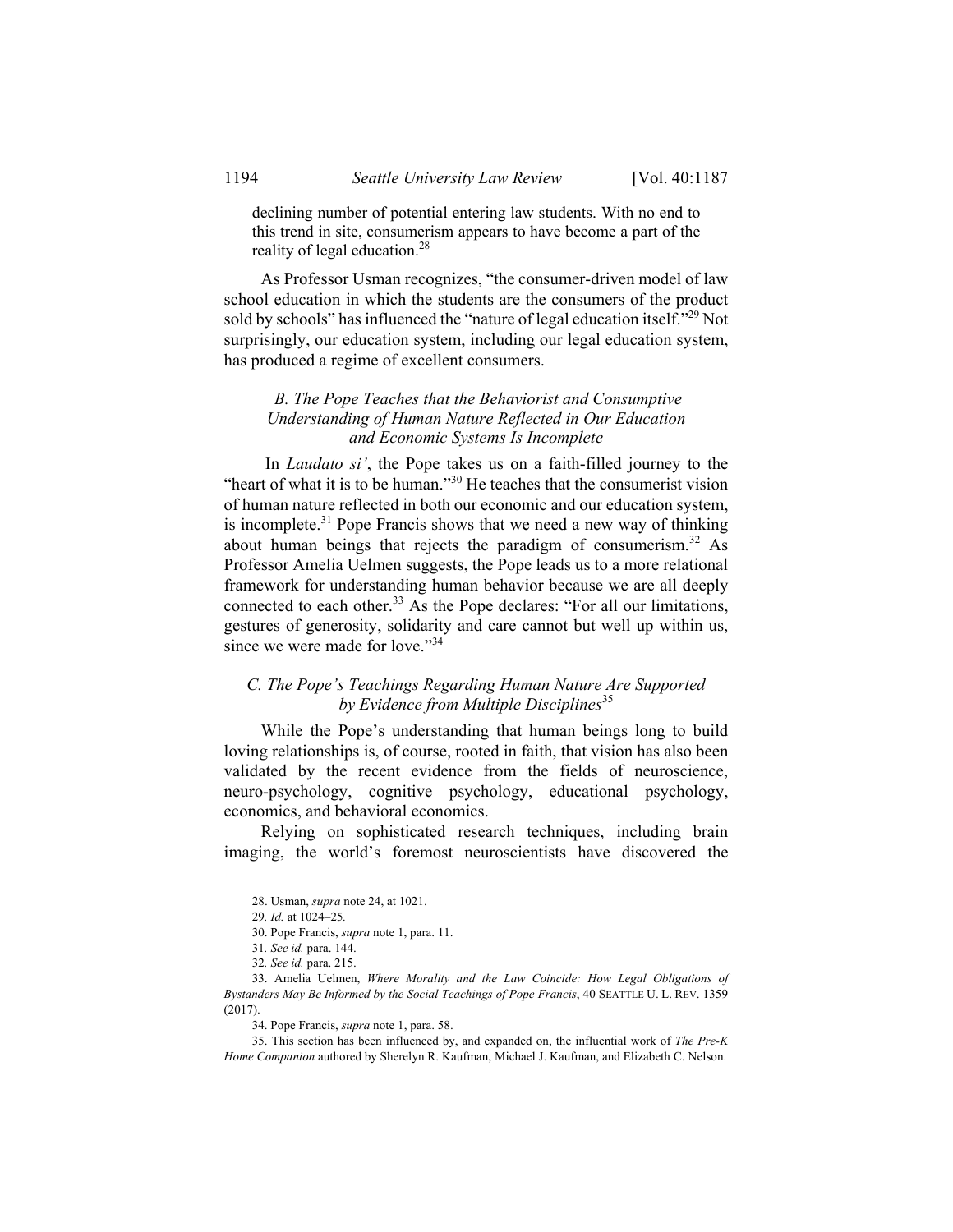existence of mirror neurons in human beings.<sup>36</sup> These neurons fire the same way when a person performs an activity as when a person watches someone else perform the same activity.<sup> $37$ </sup> The neural connectivity between human beings is the result of human evolution; $38$  it is the foundation for the natural impulse toward empathy.<sup>39</sup> Human beings are not hard-wired to consume or compete; rather, they are hard-wired to pursue meaningful, loving relationships, which are critical to the continued growth of their cognitive functioning.<sup>40</sup>

In his path-breaking brain research, renowned child psychiatrist Dr. Bruce Perry has found dramatic evidence that we are in fact "born for love.<sup>"41</sup> Based on his brain imaging and clinical research, Dr. Perry concludes that human beings have a distinct biological make-up and survival instinct that compels them to form meaningful relationships.<sup>42</sup> Dr. Perry demonstrates that: "Humankind would not have endured and cannot continue without the capacity to form rewarding, nurturing, and enduring relationships. We survive because we can love."<sup>43</sup>

Indeed, children are born with a natural desire and capacity for "attachment," which is the ability to form and maintain emotionally significant, reliable, and enduring bonds with others.<sup>44</sup> Meaningful attachment relationships are based on genuine communication that supports the development of social, emotional, and cognitive functioning.45 Early attachment experiences alter the chemicals in the brain that develop the nervous system's capacity to support emotional resilience.<sup>46</sup>

Loving relationships also develop the uniquely human capacity for inter-subjectivity, which is the process by which human beings understand

 <sup>36.</sup> V. S. RAMACHANDRAN, THE TELL-TALE BRAIN: A NEUROSCIENTIST'S QUEST FOR WHAT MAKES US HUMAN 22 (2012).

<sup>37</sup>*. Id.*

<sup>38</sup>*. Id.* at 23.

<sup>39</sup>*. See id.* at 261, 265 (noting the role of mirror neurons in empathy).

<sup>40</sup>*. Cf.* CHARLES DARWIN, THE DESCENT OF MAN, 98 ("When two tribes of primeval man, living in the same country, came into competition, if the one tribe included (other circumstances being equal) a greater number of courageous, sympathetic, and faithful members, who were always ready to warn each other of danger, to aid and defend each other, this tribe would without doubt succeed best and conquer the other.").

<sup>41</sup>*. See generally* MAIA SZALAVITZ & BRUCE D. PERRY, BORN FOR LOVE: WHY EMPATHY IS ESSENTIAL—AND ENDANGERED (2010).

<sup>42</sup>*. See id.* at 4, 30.

<sup>43</sup>*. Id.* at 4.

 <sup>44.</sup> DANIEL J. SIEGEL, MINDSIGHT: THE NEW SCIENCE OF PERSONAL TRANSFORMATION 167–68 (2011).

 <sup>45.</sup> KAUFMAN ET AL., LEARNING TOGETHER, *supra* note 16, at 214.

<sup>46</sup>*. Id.*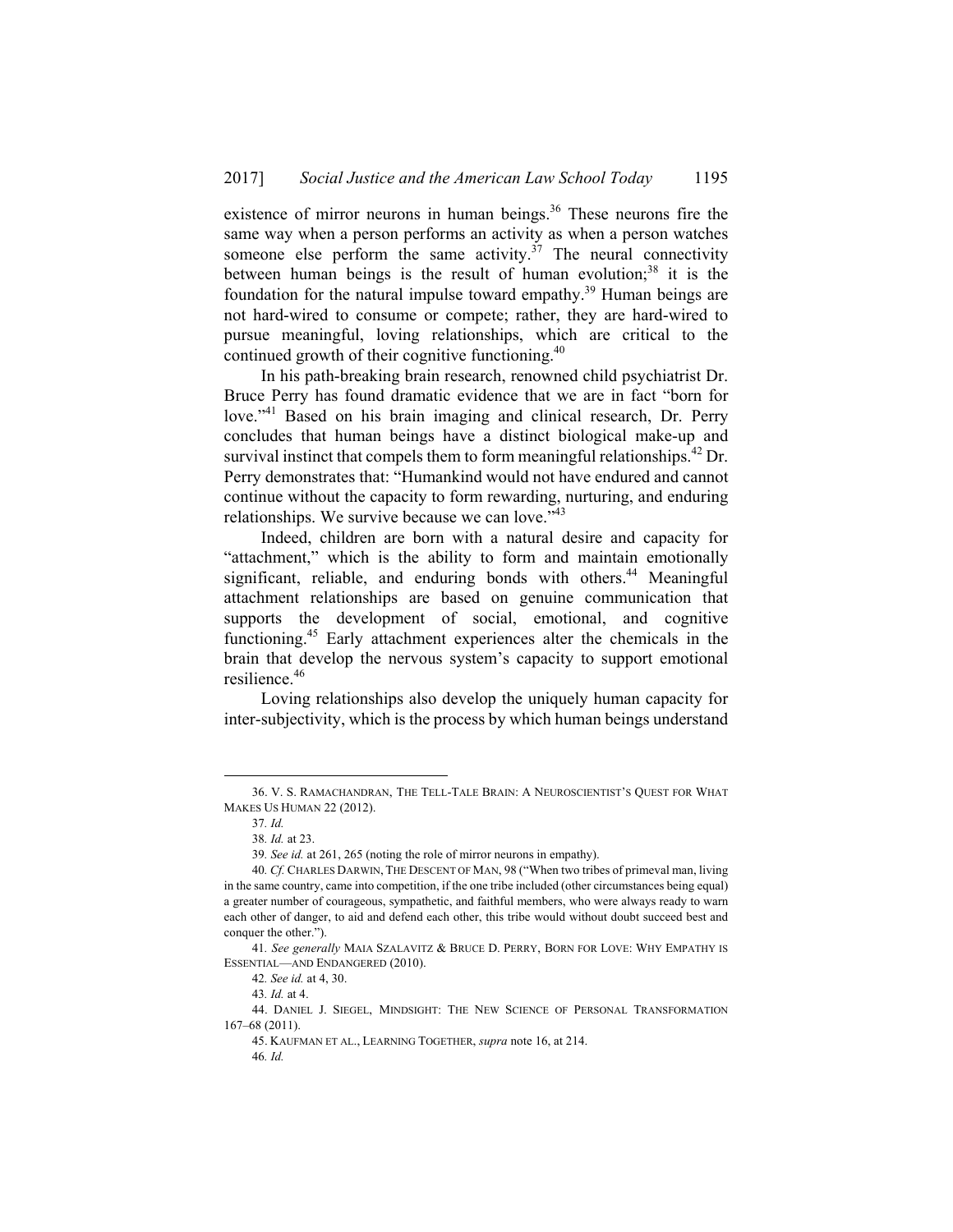the thoughts, feelings, and intentions of others.<sup>47</sup> In exercising their natural disposition toward inter-subjectivity, human beings find great joy; they realize what they have in common with others. Children who experience attachment and inter-subjectivity in early learning environments are more likely to exhibit focus, perseverance, and control over their behavior.<sup>48</sup> The security in feeling that any disruption in a meaningful relationship will be repaired allows a student to develop grit and resiliency in the face of life's inevitable hardships.49

Similarly, the natural human desire for love is vital to cognitive integration. As neuropsychiatrist Daniel Siegel has found:

We come into the world wired to make connections with one another, and the subsequent neural shaping of our brain, the very foundation of our sense of self, is built upon these intimate exchanges between the infant and the caregiver. In the early years, this interpersonal regulation is essential for survival, but throughout our lives we continue to need such connections for a sense of vitality and well-being. $50$ 

According to Siegel, meaningful relationships develop the prefrontal cortex in the brain, thereby integrating the cognitive processes that are essential to success and well-being.<sup>51</sup>

Dan Siegel's most recent book fully supports the Pope's vision that human beings are made for love.<sup>52</sup> The book's very title could have been borrowed from the Pope: *Mind: A Journey to the Heart of Being Human.*<sup>53</sup> In that book, Siegel finds that the human mind is "*an embodied and relational, self-organizing emergent process that regulates the flow of energy and information both within and between*."54 He declares that "the mind is not just within us—it is also between us."<sup>55</sup> Accordingly, Siegel concludes that all human "[e]nergy and information flow happens in relationships as energy and information is shared."<sup>56</sup>

Such relationships also can be developed between individuals and their environment. David Hawkins writes about the relationship that forms

50. SIEGEL, *supra* note 44, at 10–11.

51*. Id.* at 26.

 <sup>47</sup>*. Id.* at 208–09, 210.

<sup>48</sup>*. Id.* at 208–09, 215.

<sup>49</sup>*. Id.* at 214–15.

 <sup>52.</sup> DANIEL J. SIEGEL, MIND: A JOURNEY TO THE HEART OF BEING HUMAN (2017).

<sup>53</sup>*. Id.* 

<sup>54</sup>*. Id.* at 37.

<sup>55</sup>*. Id.* at 167.

<sup>56</sup>*. Id.* at 53.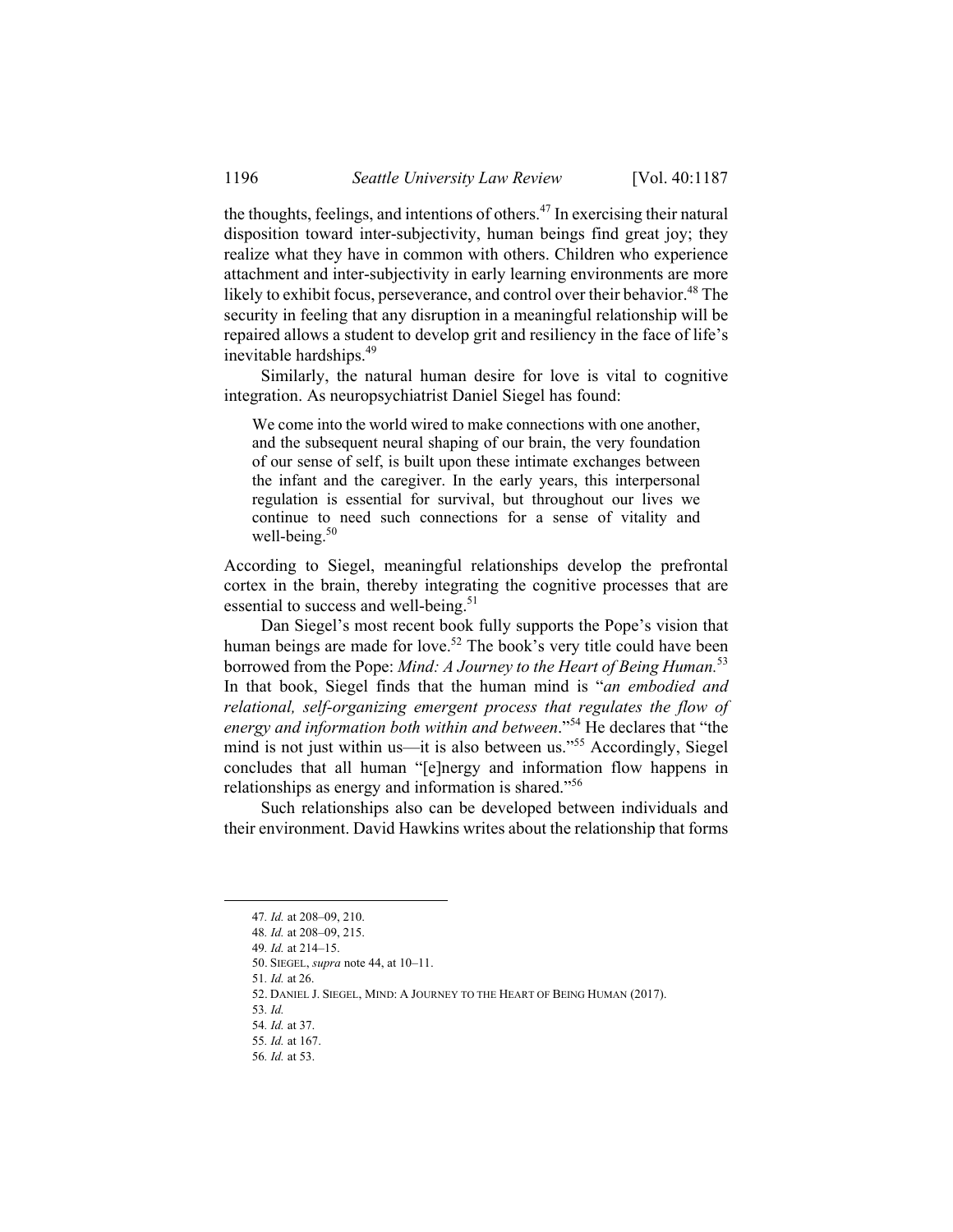between a child, a teacher, and natural materials.<sup>57</sup> He notes that, when a teacher explores a natural material with a child, the teacher has made possible a "relation between the child and 'It[.]'"<sup>58</sup>

The human urge to develop loving relationships is indispensable to well-being. In "A Survey Method for Characterizing Daily Experience: The Day Reconstruction Method," Nobel Prize winning psychologist and founder of behavioral economics, Daniel Kahneman, presents his transformative research regarding the determinants of happiness and well-being. The evidence indicates that individuals experience the greatest degree of happiness from their social relationships.<sup>59</sup> As Professor Kahneman's research confirms, the most significant determinant of happiness—whether measured as momentary feelings, reflective thoughts, or life satisfaction—is the quality of a person's relationships.<sup>60</sup> In fact, he finds that the evidence shows that "very happy people" differ from unhappy or modestly happy people in the level of their "fulsome and satisfying interpersonal lives."<sup>61</sup>

The research is clear: the single most important factor in fostering happiness and well-being is the quality of a person's relationships. $62$ People who have developed the ability to form and maintain meaningful relationships are "significantly happier and healthier than their peers who do not have such meaningful relationships. Moreover, those who have formed meaningful relationships are even happier and healthier than their wealthier peers who have not formed those relationships."<sup>63</sup>

Quality of relationships also is connected to physical well-being, health, and wellness. Meaningful relationships increase immunity to disease and infection, lower the risk of heart disease, and reduce the degree of cognitive decline through the aging process. Indeed, the absence of meaningful relationships is as deleterious to health as obesity or smoking. It is not surprising, therefore, that Nobel Prize winning economist James Heckman, in *Giving Kids a Fair Chance (A Strategy that Works),* presents irrefutable evidence that learning environments that develop the capacity to build meaningful

 <sup>57</sup>*. See* DAVID HAWKINS, THE INFORMED VISION: ESSAYS ON LEARNING AND HUMAN NATURE 56–57 (2002).

<sup>58</sup>*. Id.* at 59.

 <sup>59.</sup> Daniel Kahneman et al., *A Survey Method for Characterizing Daily Life Experience: The Day Reconstruction Method*, 306 SCIENCE 1776, 1776–80 (2004).

<sup>60</sup>*. Id.* at 1777–78.

 <sup>61.</sup> SHERELYN R. KAUFMAN ET AL., THE PRE-K HOME COMPANION 33–34 (2016) [hereinafter KAUFMAN ET AL., THE PRE-K HOME COMPANION] (citing Daniel Kahneman et al., *A Survey Method for Characterizing Daily Life Experience: The Day Reconstruction Method*, 306 SCIENCE 1776, 1776–80 (2004)).

<sup>62</sup>*. Id.* at 41.

<sup>63</sup>*. Id.*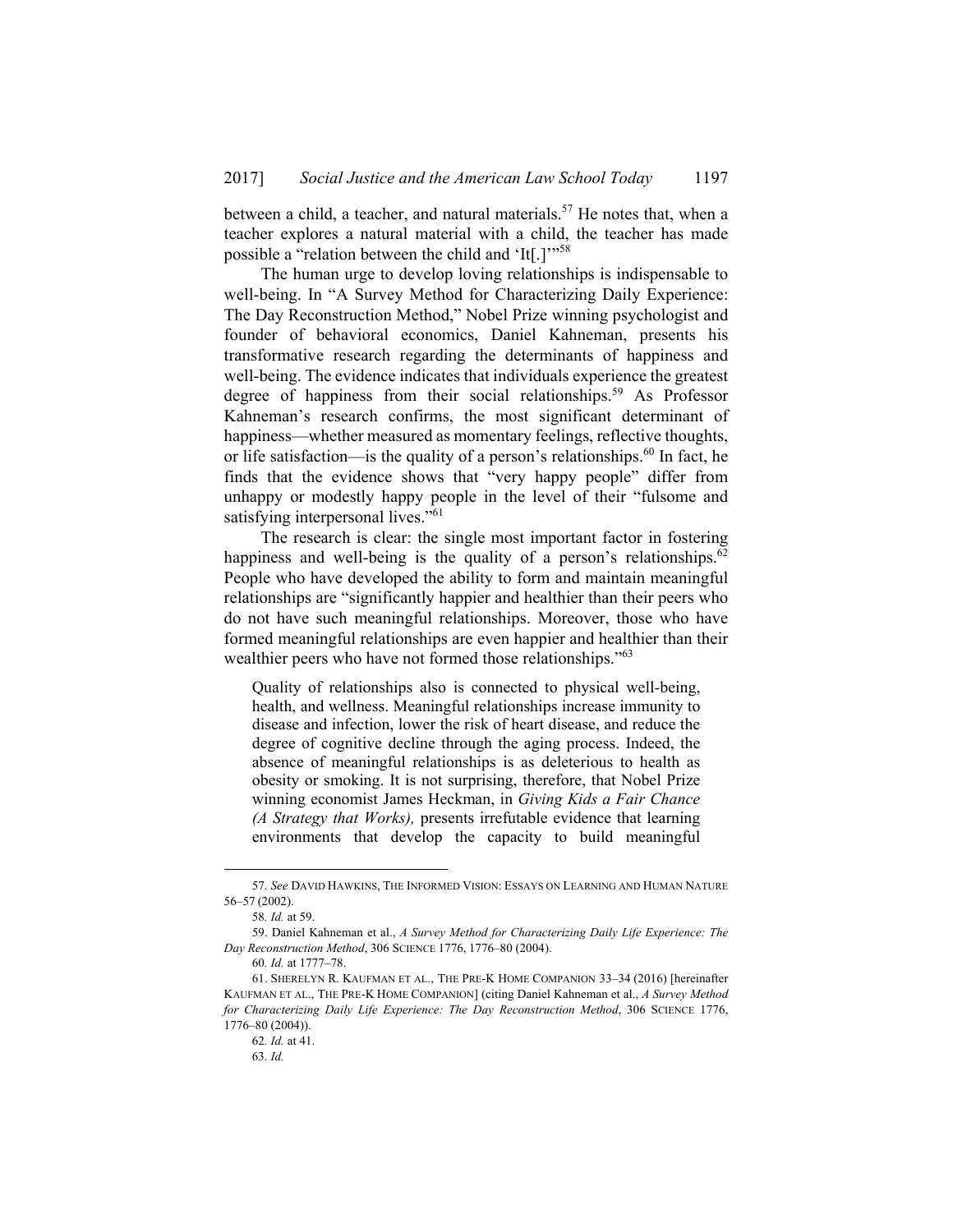relationships [not only produce robust economic returns but also] produce significant health advantages, including a reduction in obesity, blood pressure, and hypertension.<sup>64</sup>

In addition, the natural human desire for meaningful relationships helps produce executive function.<sup>65</sup> The concept of executive function has been recognized as part of recent scholarship about the importance of "grit" or "growth mindset" to learning.<sup>66</sup> "These popular catch phrases" capture some, but not all, of the power of executive function."67 "Executive function properly understood includes three types of capacities: working memory, cognitive flexibility, and inhibitory control."<sup>68</sup> Education programs that enable students to develop meaningful, positive relationships are particularly effective in supporting the growth of executive function.<sup>69</sup> The relationship-building capacities of neuro-connectivity, attachment, inter-subjectivity, cognitive integration, interpersonal well-being, and executive function are uniquely human.<sup>70</sup> They are vital to human nature, human survival, and human evolution.

These competencies are critical to the development of the five habits of mind, which Howard Gardner argues are indispensable for future success and well-being.<sup>71</sup> Gardner, one of the world's most influential educational psychologists, concludes that education must be directed toward creating habits of mind that will be valuable in the future, including:

 $[(1)]$  a disciplined mind—the ability to become an expert in at least one area[;]

 $[(2)]$  a synthesizing mind—the ability to gather information from many sources, to organize the information in helpful ways and to communicate the information to others[;]

 <sup>64.</sup> KAUFMAN ET AL., THE PRE-K HOME COMPANION, *supra* note 61, at 41.

<sup>65</sup>*. Building the Brain's "Air Traffic Control" System: How Early Experiences Shape the Development of Executive Function* 6 (Ctr. on the Developing Child at Harvard Univ., Working Paper No. 11, 2011) [hereinafter *Building the Brain's "Air Traffic Control" System*], http://46y5eh11fhgw3ve3ytpwxt9r.wpengine.netdna-cdn.com/wp-content/uploads/2011/05/How-Early-Experiences-Shape-the-Development-of-Executive-Function.pdf [https://perma.cc/DX8U-WF4F].

<sup>66</sup>*. See generally* PAUL TOUGH, HOW CHILDREN SUCCEED: GRIT, CURIOSITY, AND THE HIDDEN POWER OF CHARACTER (2012).

 <sup>67.</sup> KAUFMAN ET AL., THE PRE-K HOME COMPANION, *supra* note 61, at 41.

<sup>68</sup>*. Id*. at 42.

<sup>69</sup>*. See Building the Brain's "Air Traffic Control" System*, *supra* note 65, at 10. *See also* W. Steven Barnett et al., *Educational Effects of the Tools of the Mind Curriculum: A Randomized Trial*, 23 EARLY CHILDHOOD RES. Q. 299, 299–313 (2008).

 <sup>70.</sup> John Barresi & Chris Moore, *The Neuroscience of Social Understanding*, *in* THE SHARED MIND: PERSPECTIVES ON INTERSUBJECTIVITY 39, 39–66 (Jordan Zlatev et al. eds., 2008).

<sup>71</sup>*. See* HOWARD GARDNER, FIVE MINDS FOR THE FUTURE 5–9 (2006).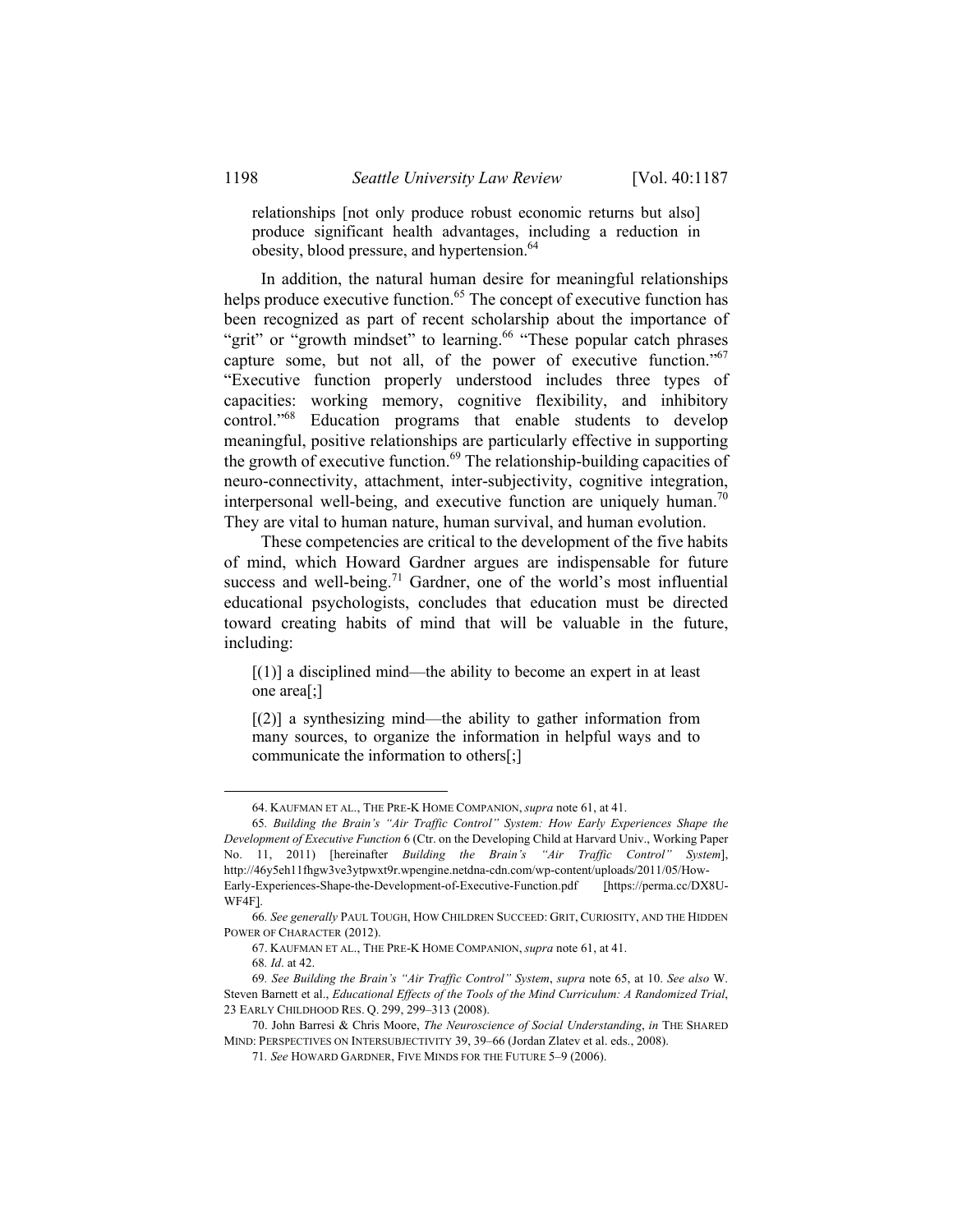$[(3)]$  a creating mind—the ability of adults to keep alive in themselves the mind and sensibility of a young child, including an insatiable curiosity about other people and the environment, an openness to untested paths, a willingness to struggle, and a desire and capacity to learn from failure[;]

 $[(4)]$  a respectful mind—the ability to understand the perspectives and motivations of others, particularly those who appear to be different[; and]

[(5)] an ethical mind—the ability to appreciate one's social or professional role and to act in accordance with shared standards for that role[ $.$ ]<sup>72</sup>

These habits of mind are developed through interpersonal relationships and in turn produce critical life-long relationship-building competencies.<sup>73</sup> It is these particular habits of mind—rather than just the traditionally tested abilities to consume information—that significantly increase the chance that a student will grow to experience life-long success and well-being. $74$ 

Accordingly, recent findings from the disparate fields of neuroscience, neuro-psychology, cognitive psychology, educational psychology, economics, and behavioral economics all support the Pope's recognition that human beings are "made for love." Our educational and economic systems, which reward atomistic, competitive, and consumptive behavior, and which have produced gross inequalities and environmental degradation, cannot consequently be justified as an accurate reflection of human nature.

### II. WHETHER THE EXISTING EDUCATION AND ECONOMIC SYSTEMS CAN BE OTHERWISE JUSTIFIED BECAUSE THEY ARE COST-EFFECTIVE OR ROOTED IN FOUNDING PRINCIPLES

Although the existing inequitable economic and educational systems are based on an incomplete view of human nature, we could nonetheless decide to retain them because they are cost-effective or rooted in founding political or economic principles. However, this section demonstrates that neither rationale supports the preservation of those economic and educational structures.

1

 <sup>72.</sup> KAUFMAN ET AL., THE PRE-K HOME COMPANION,*supra* note 61, at 33–34 (citin*g* GARDNER, *supra* note 71, at 3, 5–9)*.*

<sup>73</sup>*. See* GARDNER, *supra* note 71, at 5–9; *see also* KAUFMAN ET AL., THE PRE-K HOME COMPANION, *supra* note 61, at 34–36.

 <sup>74.</sup> KAUFMAN ET AL., THE PRE-K HOME COMPANION, *supra* note 61, at 35.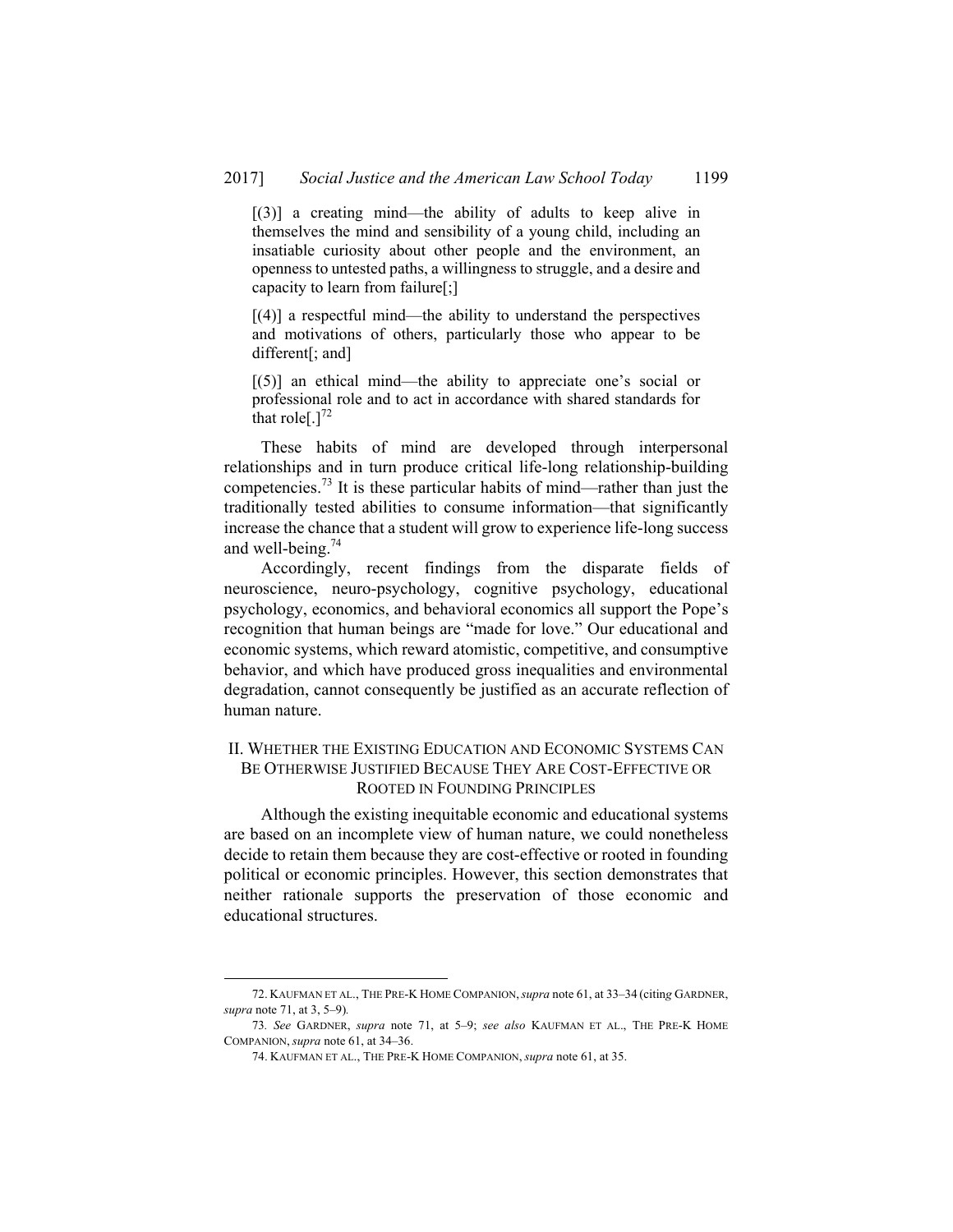#### *A. The Existing Economic and Education Systems Are Not Cost-Effective*

In his classic book, *Equality and Efficiency: The Big Tradeoff*, Arthur Okun, economic adviser to President Lyndon Johnson, argued that economic efficiency and economic equality are opposing forces and suggested that economic inequality is a necessary result and indicator of economic efficiency.75

Yet, the premise that economic efficiency depends on economic inequality is belied by the evidence, including the current economic situation. In his masterwork, *Lawless Capitalism: The Subprime Crisis and the Case for an Economic Rule of Law*, 76 Steven Ramirez documented the inefficiencies of unrestrained capitalism and demonstrated how "excessive economic inequality breeds too much elite privilege," which in turn leads to the "irrational underdevelopment of human potential."<sup>77</sup> In fact, countries with relatively low economic inequality experience sustained economic growth.78 Moreover, sustained economic growth is not adversely impacted by the redistribution of resources to achieve economic equality.<sup>79</sup>

Like an unregulated approach to the economy, the behaviorist approach to education creates a mistaken perception that it is efficient. "The 'standards' movement generally accepts the idea that a single teacher can impart a single set of facts to a large number of students at the same time."80 Consequently, this type of education appears cost-effective. However, the education system built upon behaviorist principles is inefficient by any credible measure. After reviewing many measures of cost-effectiveness, including overall educational expenses relative to student outputs, Stephen Heyneman concluded: "The sum of this evidence would suggest that by many different measures the U.S. is less efficient than other countries and that the record of inefficiency is consistent over at least two decades."81

 <sup>75.</sup> *See* ARTHUR M. OKUN, EQUALITY AND EFFICIENCY: THE BIG TRADEOFF (2015).

 <sup>76.</sup> STEVEN RAMIREZ, LAWLESS CAPITALISM: THE SUBPRIME CRISIS AND THE CASE FOR AN ECONOMIC RULE OF LAW (2012).

<sup>77</sup>*. Id.* at 132.

<sup>78</sup>*. See* Andrew G. Berg & Jonathan D. Ostry, *Inequality and Unsustainable Growth: Two Sides of the Same Coin?*, INT'L MONETARY FUND 9 (Apr. 8, 2011), https://www.imf.org/external/pubs/ft/ sdn/2011/sdn1108.pdf [https://perma.cc/6MK9-GL62].

<sup>79</sup>*. See* Jonathan D. Ostry et al., *Redistribution, Inequality and Growth*, INT'L MONETARY FUND 24 (Apr. 2014), https://www.imf.org/external/pubs/ft/sdn/2014/sdn1402.pdf [https://perma.cc/L7GJ-E2CN].

 <sup>80.</sup> KAUFMAN ET AL., LEARNING TOGETHER, *supra* note 16, at 11.

<sup>81</sup>*. See* Stephen P. Heyneman, *The International Efficiency of American Education: The Bad and the Not-so-Bad News*, *in* PISA, POWER, AND POLICY: THE EMERGENCE OF GLOBAL EDUCATIONAL GOVERNANCE 279, 284 (Heinz-Dieter Meyer & Aaron Benavot eds., 2013).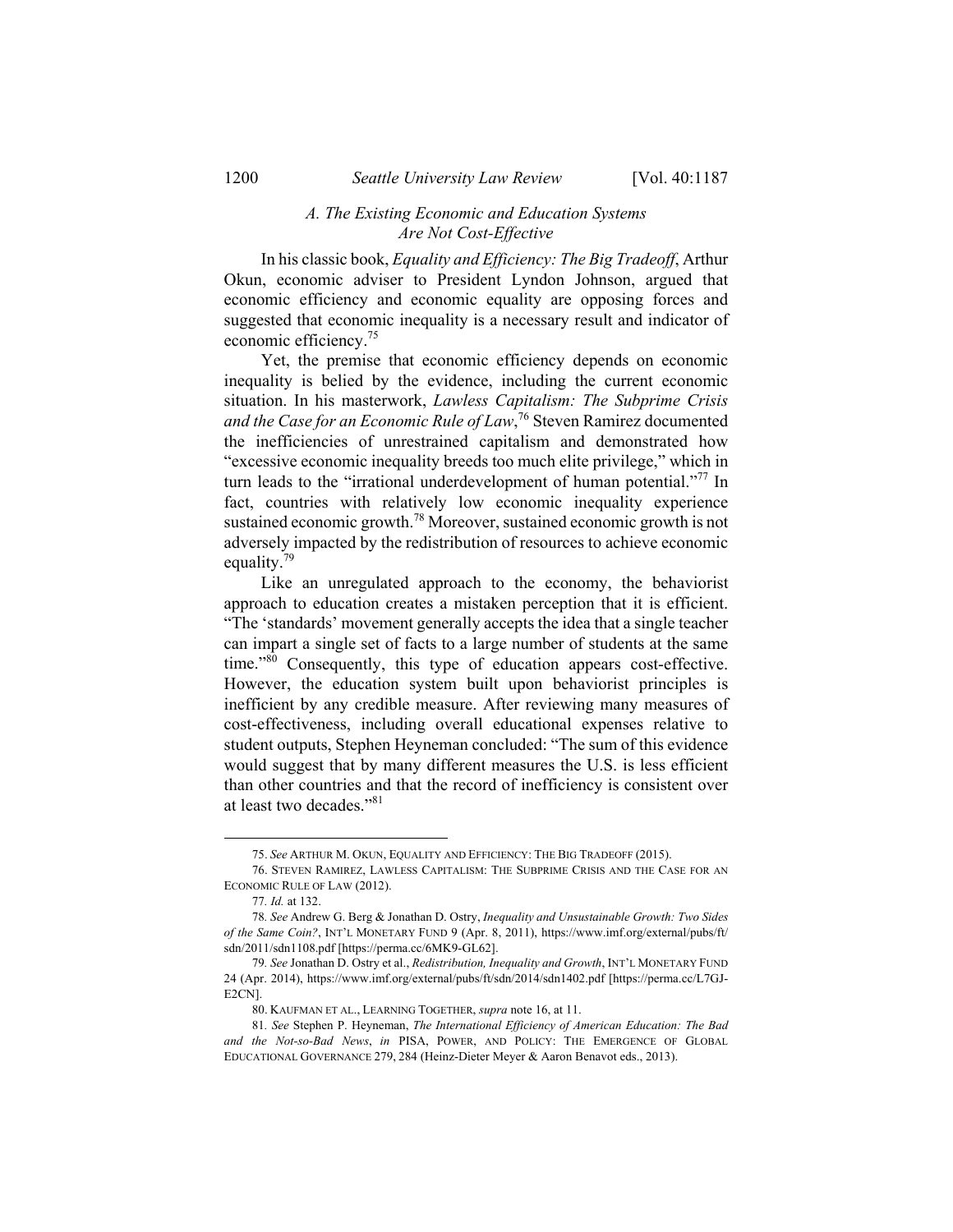In *Education and the Cult of Efficiency: A Study of the Social Forces That Have Shaped the Administration of the Public Schools,* Raymond Callahan shows how the growth of the "standards" movement in education became linked to mistaken attempts to achieve "efficiency" by assembling large numbers of students in a single classroom, conveying prepackaged information to them, and measuring their outputs as if they were factory workers.<sup>82</sup> Callahan explains that "[a]s the business-industrial values and procedures spread into the thinking and acting of educators, countless educational decisions were made on economic or on non-educational grounds."83 As such, "school administrators, already under constant pressure to make education more practical in order to serve a business society better, were brought under even stronger criticism and forced to demonstrate first, last, and always that they were operating the schools efficiently."84 The result is that: "Our schools are, in a sense, factories in which the raw products (children) are to be shaped and fashioned into products to meet the various demands of life."85

B. F. Skinner himself recognized that behaviorism could be misappropriated by the demands of industry to frustrate the growth of genuine learning in a democracy.86 Even as he was proposing his teaching machines, Skinner was rejecting any calls for "aversive" educational practices such as punishing students and schools for "failure, the frequency of which is to be increased by 'raising standards.'"87

Skinner cautioned that, while the "discipline of the birch rod" or the threat of failure may "facilitate learning," it also "breeds followers of dictators and revolutionists."<sup>88</sup> Skinner celebrated the progressive educational practices advocated by John Dewey and condemned aversive learning strategies.<sup>89</sup> Skinner asserted only that his behaviorist approach could replace those aversive practices based on negative reinforcement of failure. Skinner knew that such aversive educational practices threatened "democratic principles" and hoped that his insights would be useful for teachers in their efforts to reach all their students.<sup>90</sup>

 <sup>82</sup>*. See* RAYMOND E. CALLAHAN, EDUCATION AND THE CULT OF EFFICIENCY: <sup>A</sup> STUDY OF THE SOCIAL FORCES THAT HAVE SHAPED THE ADMINISTRATION OF THE PUBLIC SCHOOLS 247 (1964).

<sup>83</sup>*. Id.* at 246–47.

<sup>84</sup>*. Id.* at 18.

<sup>85</sup>*. Id.* at 152 (citing ELLWOOD P. CUBBERLEY, PUBLIC SCHOOL ADMINISTRATION 338 (1916)). 86*. See* Skinner, *supra* note 10, at 977.

<sup>87</sup>*. Id.*

<sup>88</sup>*. Id.*

<sup>89</sup>*. Id.*; *see* John Dewey, *Democracy and Education*, *reprinted in* CLASSIC AND CONTEMPORARY READINGS IN THE PHILOSOPHY OF EDUCATION 288–89 (Steven M. Cahn ed., 2d ed. 2011); John Dewey, *Experience and Education*, *reprinted in* CLASSIC AND CONTEMPORARY READINGS IN THE PHILOSOPHY OF EDUCATION 362 (Steven M. Cahn ed., 2d ed. 2011).

<sup>90</sup>*. See* Skinner, *supra* note 10, at 977.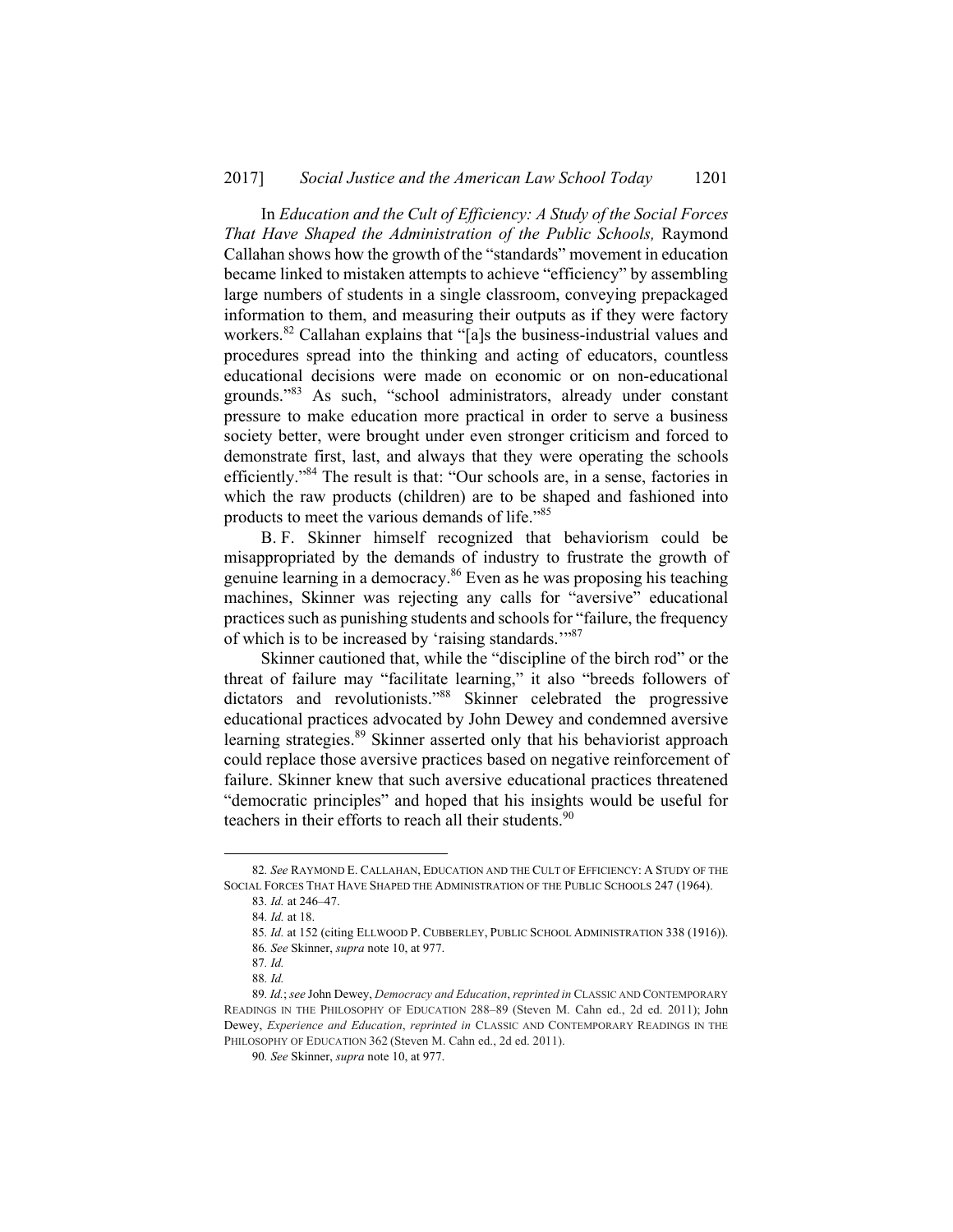Moreover, recent research in neuroscience, neuro-psychology, cognitive psychology, educational psychology, economics, and behavioral economics demonstrates that an authoritarian, behaviorist approach to education is counterproductive. The behaviorist approach does not provide most students with the habits of mind and heart that are necessary to life-long success and well-being. In his path-breaking study, *The Growing Importance of Social Skills in the Labor Market*, Professor David J. Deming provides a wealth of empirical evidence, which reveals the "growing demand for social skills in the U.S. labor market over the last several decades."<sup>91</sup> Deming demonstrates that "social skill-intensive occupations have grown by nearly 10 percentage points as a share of the U.S. labor force, and that wage growth has also been particularly strong for social skill-intensive occupations."92 He also finds that "high-paying jobs increasingly require *social skills*."<sup>93</sup>

According to Deming, the social skill that is the key determinant of success is "the ability to attribute mental states to others based on their behavior, or more colloquially to 'put oneself into another's shoes.'"94 He explains:

Reading the minds of others and reacting is an unconscious process, and skill in social settings has evolved in humans over thousands of years. Human interaction in the workplace involves team production, with workers playing off of each other's strengths and adapting flexibly to changing circumstances. Such non-routine interaction is at the heart of the human advantage over machines.<sup>95</sup>

Additionally, findings from the Equity and Excellence Commission, a federal advisory committee chartered by Congress, show:

While some young Americans—most of them white and affluent—are getting a truly world-class education, those who attend schools in high poverty neighborhoods are getting an education that more closely approximates school in developing nations. In reading, for example, although U.S. children in low-poverty schools rank at the top of the world, those in our highest-poverty schools are

 <sup>91.</sup> David J. Deming, *The Growing Importance of Social Skills in the Labor Market* 30 (Nat'l Bureau of Econ. Research, Working Paper No. 21473, 2015), http://www.nber.org/papers/w21473.pdf [https://perma.cc/7R79-MNQG].

<sup>92</sup>*. Id.*

<sup>93</sup>*. Id.* at 3.

<sup>94</sup>*. Id.* at 3–4.

<sup>95</sup>*. Id.* at 30–31.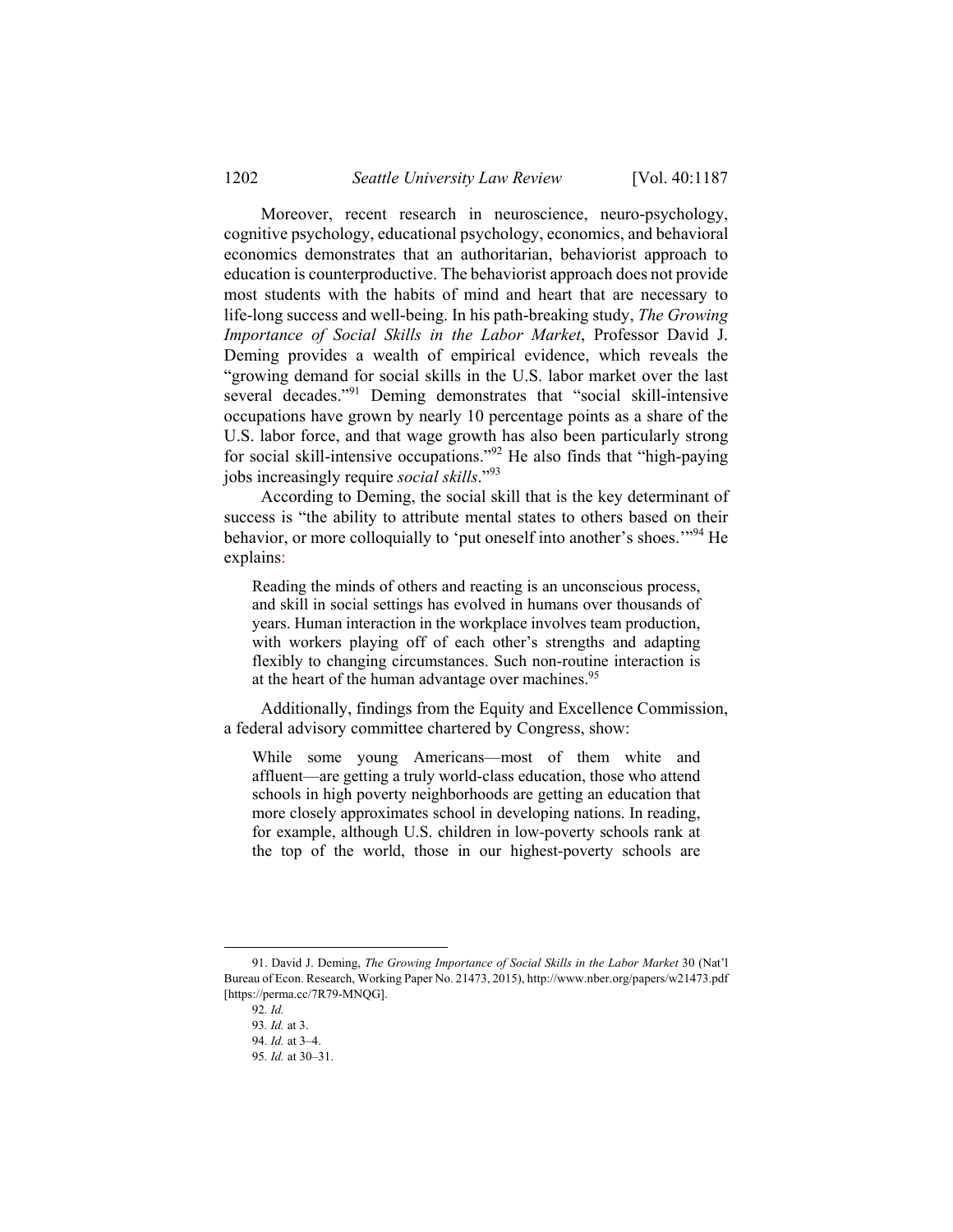performing on a par with children in the world's lowest-achieving countries.<sup>9</sup>

The predominant system of financing education from local property taxes is inefficient because it directs the least amount of funds to the students who need them the most. The Report states:

Twenty-two percent of American schoolchildren live in conditions of poverty . . . . Nearly half of today's schoolchildren qualify for free or reduced-price school lunches. The achievement gap between children from high- and low-income families is 30 to 40 percent larger among children born in 2001 than among those born 25 years earlier. Poverty rates are disproportionately high for students of color.<sup>97</sup>

Students who need the greatest amount of effective resources receive the least. In fact, the Supreme Court of New Jersey, in *Abbott IV*, held that the state's system of financing public education, which directed funds to students in accordance with the property wealth of their school districts, was in violation of the state constitution's requirement that the state maintain an "efficient" system of education.<sup>98</sup> The system was not efficient because it allocated the least amount of funding to the students who needed the most funding, and allocated the most amount of funding to the students who needed it the least. $99$ 

Moreover, as Raj Chetty and John Friedman prove in *Does Local Tax Financing of Public Schools Perpetuate Inequality?*, this prevalent method of financing education through local property taxes also promulgates intergenerational inequality: low parental income is a determinant of the low quality of a child's school, and the low quality of that child's school is a determinant of that child's low future income.<sup>100</sup>

Finally, as James Heckman, Nobel Prize winning economist, has shown, the nation's investment in education is inefficient because it focuses on the wrong age group.<sup>101</sup> The bulk of educational spending is

 <sup>96</sup>*.* FOR EACH AND EVERY CHILD: <sup>A</sup> REPORT TO THE SECRETARY OF THE UNITED STATES DEPARTMENT OF EDUCATION BY THE EQUITY AND EXCELLENCE COMMISSION 12 (2013).

 <sup>97.</sup> U.S. DEP'T OF EDUC., FOR EACH AND EVERY CHILD—A STRATEGY FOR EDUCATION EQUITY AND EXCELLENCE 30 (2013) (citations omitted), https://edpolicy.stanford.edu/sites/default/ files/publications/each-and-every-child-strategy-education-equity-and-excellence.pdf [https://perma. cc/ULP3-C565].

 <sup>98.</sup> Abbott *ex rel.* Abbott v. Burke (*Abbot IV*), 693 A.2d 417, 439 (N.J. 1997).

<sup>99</sup>*. Id.* at 431*.*

 <sup>100.</sup> Raj Chetty & John Friedman, *Does Local Tax Financing of Public Schools Perpetuate Inequality?* 7 (Harvard Univ. & Nat'l Bureau of Econ. Research), https://www.rajchetty.com/ chettyfiles/proptax\_nta.pdf [https://perma.cc/K2YY-CVH2].

<sup>101</sup>*. See* James J. Heckman, *Schools, Skills, and Synapses* 25 (Nat'l Bureau of Econ. Research, Working Paper No. 14064, 2008), http://www.nber.org/papers/w14064.pdf [https://perma.cc/GD2R-GK3E].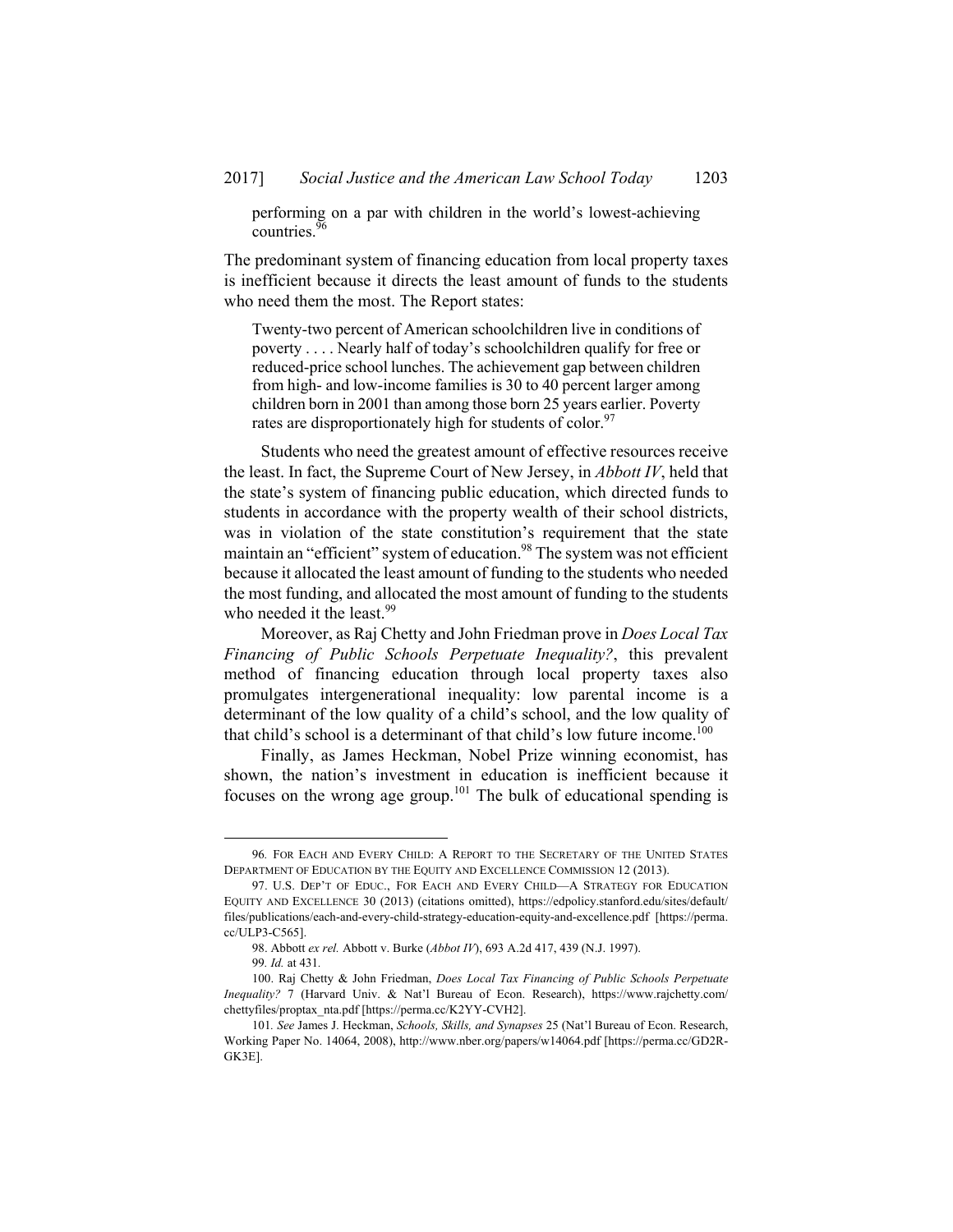dedicated to secondary and higher education.<sup>102</sup> Those investments are too late in the life of a student to produce an effective rate of return.<sup>103</sup> Bruce Perry notes that the country ramps up the amount of money it devotes to educating children at precisely the wrong time—after the child's brain has stopped developing at a rate that can be shaped by the investments.<sup>104</sup>

Although investments in some programs, such as adolescent mentoring and after school programs, may produce some modest returns,<sup>105</sup> the greatest returns are produced from investments in early childhood education. According to Heckman, investments in early childhood education produce the most robust returns in the form of reduced grade retention, special education costs, health care costs, criminal involvement costs, prison costs, and family instability costs.<sup>106</sup> These investments also generate higher taxable income and increased home ownership.<sup>107</sup> As such, the nation is currently spending the most money educating children who need the least amount of funds, at a moment in their lives that is the least effective at producing educational growth.

## *B. The Existing Economic and Education Systems Are Not Rooted in Founding Principles*<sup>108</sup>

The current inequitable educational and economic structures cannot be justified by founding political or economic principles. Steven Ramirez argues that the founders of our capitalist economic system, including Adam Smith, actually espoused a much more nuanced understanding of human and market behavior—one that establishes the value of mutually beneficial transactions rather than the advantage of one side at the expense of the other.<sup>109</sup>

1

 <sup>102.</sup> KAUFMAN ET AL., LEARNING TOGETHER, *supra* note 16, at 117, 247 (citing *The Heckman Equation*, HECKMAN, https://heckmanequation.org/the-heckman-equation/ [https://perma.cc/N2EP-48XD]).

 <sup>103.</sup> *The Heckman Equation*, *supra* note 101.

 <sup>104.</sup> Bruce Perry & Annette Jackson, *The Long and Winding Road: From Neuroscience to Policy, Program, Practice*, INSIGHT MAG., no. 9, 2014, at 4–8, 9.

<sup>105</sup>*. Id.*

 <sup>106.</sup> *The Heckman Equation*, *supra* note 101, at 20.

 <sup>107.</sup> KAUFMAN ET AL., LEARNING TOGETHER, *supra* note 16, at 121–24. *See generally Research Summary: The Lifecycle Benefits of an Influential Early Childhood Program*, HECKMAN, https://heckmanequation.org/resource/research-summary-lifecycle-benefits-influential-earlychildhood-program/ [https://perma.cc/W8SR-4DGG].

 <sup>108.</sup> This section has been influenced by, and expanded on, the influential work of *Learning Together: The Law, Politics, Economics, Pedagogy, and Neuroscience of Early Childhood Education* authored by Michael J. Kaufman, Sherelyn R. Kaufman, and Elizabeth C. Nelson.

<sup>109</sup>*. See* RAMIREZ, *supra* note 76, at 17.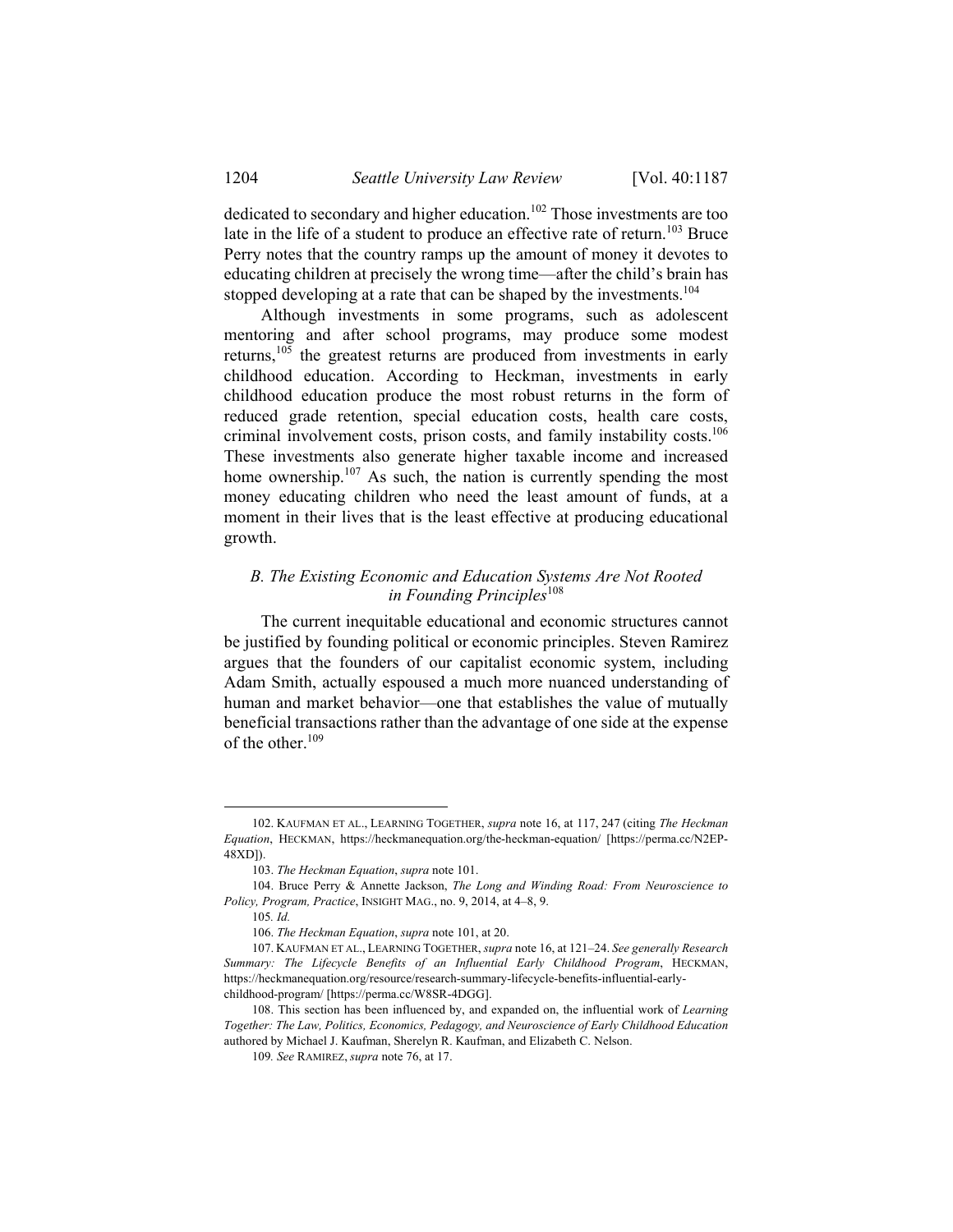Adam Smith understood that knowledge about human motivations and decision-making is itself constructed through relationships; in *The Theory of Moral Sentiments*, Smith declared:

We can never survey our own sentiments and motives, we can never form any judgment concerning them, unless we remove ourselves, as it were, from our own natural station, and endeavour to view them as at a certain distance from us. But we can do this in no other way than by endeavouring to view them with the eyes of other people, or as other people are likely to view them.<sup>110</sup>

Thus, the foundations of capitalism do not justify the unfettered acquisition and consumption of resources. Rather, as Professor Ramirez demonstrates, it is the Pope's message that is "fully consistent with the most robust systems of capitalism."<sup>111</sup>

Similarly, the inequities in our education system cannot be fairly attributed to our regime's founding political principles. The behaviorist approach that has been used to rationalize educational and economic inequities cannot be fairly justified by a proper understanding of the democratic regime established by the Framers of the Constitution. Although the Framers justified their constitutional structure by claiming that their government was necessary to diffuse otherwise unbridled human passions, they also erected a regime of self-government that "presupposes" the existence of other qualities in human nature that justify a certain portion of "esteem and confidence."<sup>112</sup> Specifically, the Framers built legal structures into their regime that presume the natural human capacity to construct and disseminate knowledge through meaningful relationships.

The Constitution's limitation on the term of appointment of representatives is based on the presumption that even those prone to share power are self-regulated by empathy.<sup>113</sup> According to the Framers, elected representatives will "anticipate the moment" when they are not in power, and will naturally put themselves in the shoes of the governed.<sup>114</sup> "The Framers believed that: 'There is in every heart a sensibility to marks of honor, of favor, of esteem . . . which, apart from all considerations of interest, is some pledge for grateful and benevolent returns."<sup>115</sup> "There is

 <sup>110</sup>*. See* ADAM SMITH, THE THEORY OF MORAL SENTIMENTS 161 (1759).

 <sup>111.</sup> Steven A. Ramirez, *Social Justice and Capitalism: An Assessment of the Teachings of Pope Francis from a Law and Macroeconomics Perspective*, 40 SEATTLE U. L. REV. 1229 (2017).

<sup>112</sup>*. Id.*

<sup>113</sup>*. Id.*

<sup>114</sup>*. Id.*

 <sup>115.</sup> KAUFMAN ET AL., LEARNING TOGETHER, *supra* note 16, at 24 (quoting THE FEDERALIST NO. 57 (James Madison)).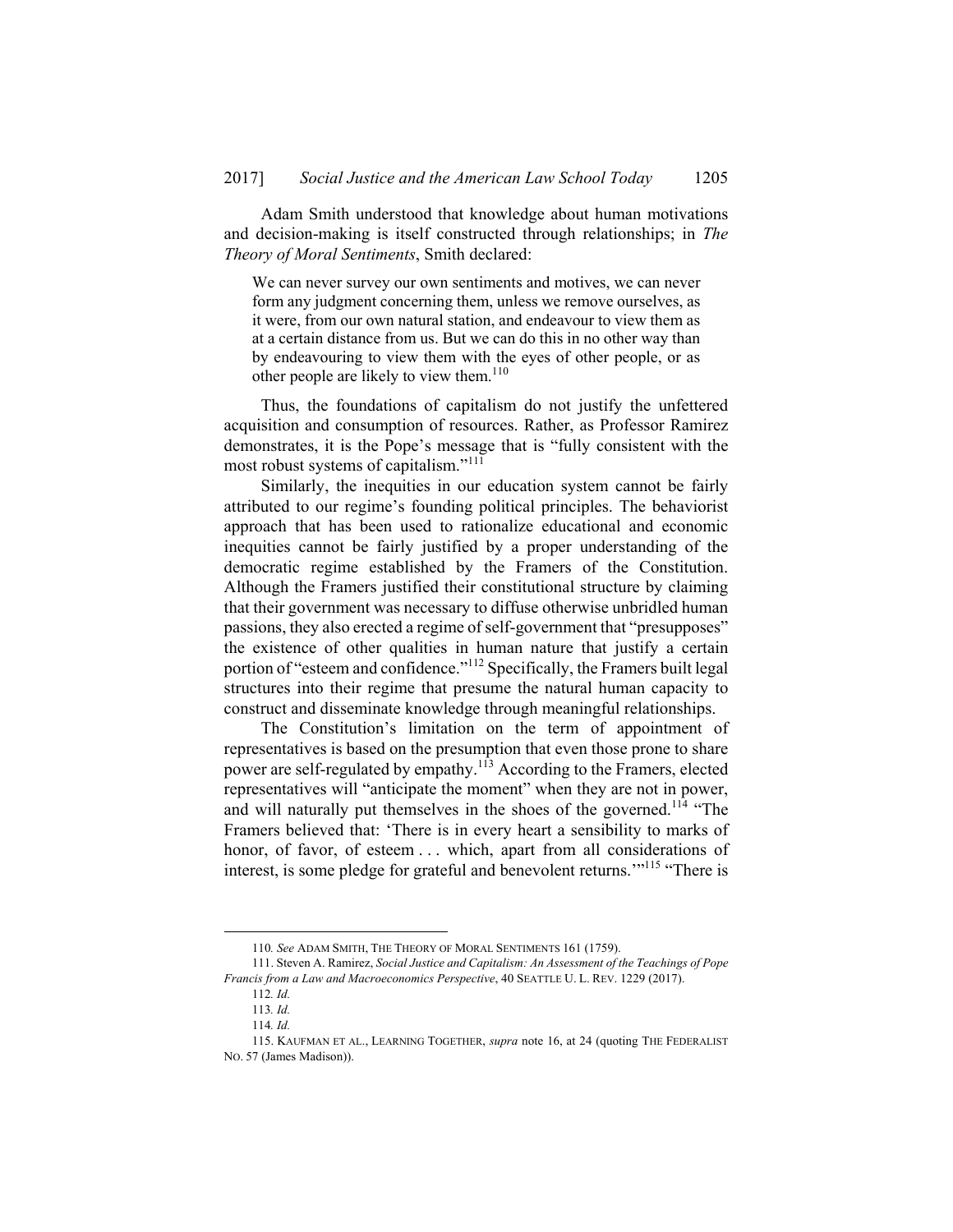disposition toward gratitude in human nature, by which representatives 'will be bound to fidelity and sympathy with the great mass of people.'"116

The structure of the American regime also presumes that the construction of knowledge requires cooperation.<sup>117</sup> The First Amendment's free speech and free press clauses depend upon the belief that human interactions—in dialogue, in the marketplace of ideas, and in myriad forms of "expression"—are imperative to human advancement.<sup>118</sup> Knowledge is built and spread in the public sphere.

Indeed, the Supreme Court has recognized that the First Amendment's protections of the freedom to construct knowledge, form beliefs, and express oneself are dependent upon the freedom to develop meaningful relationships in which knowledge is shaped, belief is formed, and expression is respected:

It is beyond debate that freedom to engage in association for the advancement of beliefs and ideas is an inseparable aspect of the 'liberty' assured by the Due Process Clause of the Fourteenth Amendment, which embraces freedom of speech. Of course, it is immaterial whether the beliefs sought to be advanced by association pertain to political, economic, religious or cultural matters, and state action which may have the effect of curtailing the freedom to associate is subject to the closest scrutiny.<sup>119</sup>

In Article 1, Section 8, Clause 8, the United States Constitution further reflects the Framers' appreciation of the importance of meaningful associations to the construction and dissemination of knowledge.<sup>120</sup> That section grants to Congress the power to promote "the [p]rogress of science and the useful arts."121 One method by which Congress is empowered to promote such "[p]rogress" is by giving to "Authors and Inventors the exclusive right to their respective writings and discoveries."<sup>122</sup> The Constitution recognizes that human discovery requires the ingenuity of individual inventors.123 Yet, the Constitution does not grant to Congress the power to give such inventors unlimited exclusive control over their

 <sup>116</sup>*. Id.* (quoting THE FEDERALIST NO. 57 (James Madison)).

<sup>117</sup>*. Id.*

<sup>118</sup>*. Id.*

<sup>119.</sup> NAACP v. Alabama *ex rel.* Patterson, 357 U.S. 449, 460–61 (1958) (citations omitted). *See generally id.* at 461, 463; NAACP v. Button, 371 U.S. 415, 429–30 (1963); Cousins v. Wigoda, 419 U.S. 477, 487 (1975); *In re* Primus, 436 U.S. 412, 426 (1978); Democratic Party v. Wisconsin *ex rel.* La Follette, 450 U.S. 107, 121 (1981).

 <sup>120.</sup> KAUFMAN ET AL., LEARNING TOGETHER, *supra* note 16, at 24 (citing U.S. CONST. art. I, § 8, cl. 8).

<sup>121</sup>*. Id.* 

<sup>122</sup>*. Id.* (quoting U.S. CONST. art. I, § 8, cl. 8).

<sup>123</sup>*. Id.*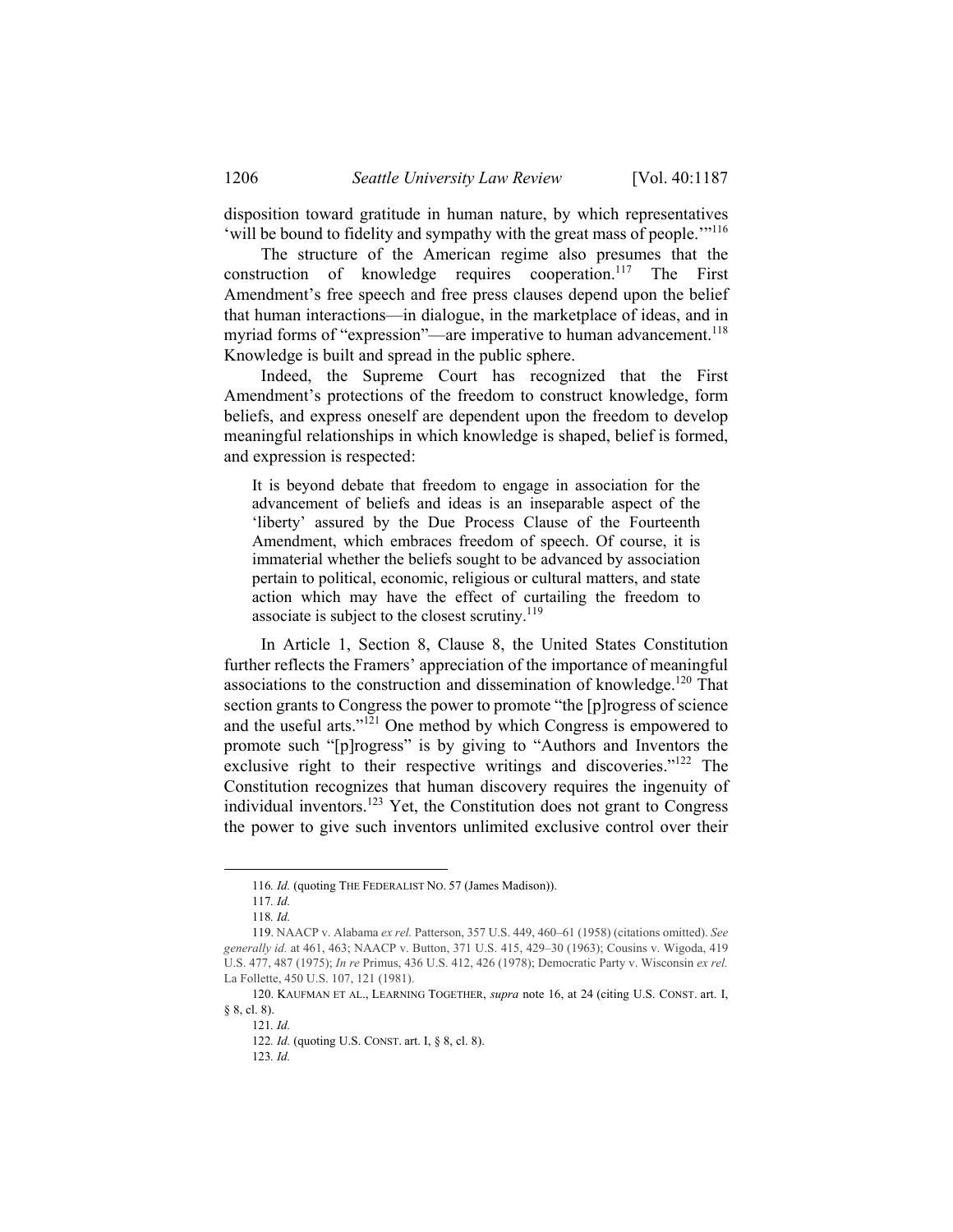inventions; rather, it provides such control only for "limited times."124 As James Madison wrote in the Federalist Papers, the "public good fully coincides in both cases with the claims of individuals."125

The intellectual property protections in the Constitution can be traced to the political philosophy of John Locke. In his *Second Treatise of Civil Government*, Locke wrote that human beings have a natural right to property in their own bodies.126 The right of individuals to their own bodies also gives them a property right to the "labors" of their bodies and the fruits of those labors.<sup>127</sup> A person has a natural right to own that which his labor has created.<sup>128</sup> Locke's understanding of a natural right to property that pre-dates civil society undoubtedly influenced the drafters of the Constitution.<sup>129</sup>

Yet, as the Framers understood, Locke cautioned against the excesses of the natural right to property.<sup>130</sup> Because the right to property is an extension of the right to self-preservation, it cannot be used to justify the appropriation of material that is not necessary for self-preservation.<sup>131</sup> There is no natural right to the acquisition of property that is not necessary for self-preservation.<sup>132</sup>

To the contrary, Locke shared the Pope's belief that individuals who appropriated to themselves more property than they could efficiently use to sustain themselves, acted in a way contrary to their true natures, particularly where there is not enough left in common for others.<sup>133</sup> There is no natural right to appropriate that which is not useful for the improvement of knowledge, the progress of civilization, and the advancement of human happiness.

The Framers not only understood the natural limits on individual work-product, they also grasped the collaborative nature of human discovery.134 Their temporal limit on Congress's power to protect the individual creator's exclusivity was designed to ensure that knowledge will enter the public domain.<sup>135</sup> By ensuring that a discovery will enter the

 <sup>124</sup>*. Id.*

<sup>125</sup>*. Id.* (quoting THE FEDERALIST NO. 43 (James Madison)).

<sup>126</sup>*. Id.* at 25 (citing JOHN LOCKE, *Concerning the True Original Extent and End of Civil Government*, *in* TWO TREATISES OF GOVERNMENT para. 27–28 (1698)).

<sup>127</sup>*. Id.*

<sup>128</sup>*. Id.* 

 <sup>129.</sup> KAUFMAN ET AL., LEARNING TOGETHER, *supra* note 16, at 56.

<sup>130</sup>*. Id.* at 23; *see* LOCKE, *supra* note 126, para. 25–27.

<sup>131</sup>*. See* LOCKE, *supra* note 126, para. 25.

<sup>132</sup>*. See id.* para. 30.

<sup>133</sup>*. See id.* para. 27, 31.

 <sup>134.</sup> KAUFMAN ET AL., LEARNING TOGETHER, *supra* note 16, at 56.

 <sup>135.</sup> Tzen Wong, *Intellectual Property Through the Lens of Human Development*, *in* INTELLECTUAL PROPERTY AND HUMAN DEVELOPMENT 1, 18 (Tzen Wong & Graham Dutfield eds., 2011).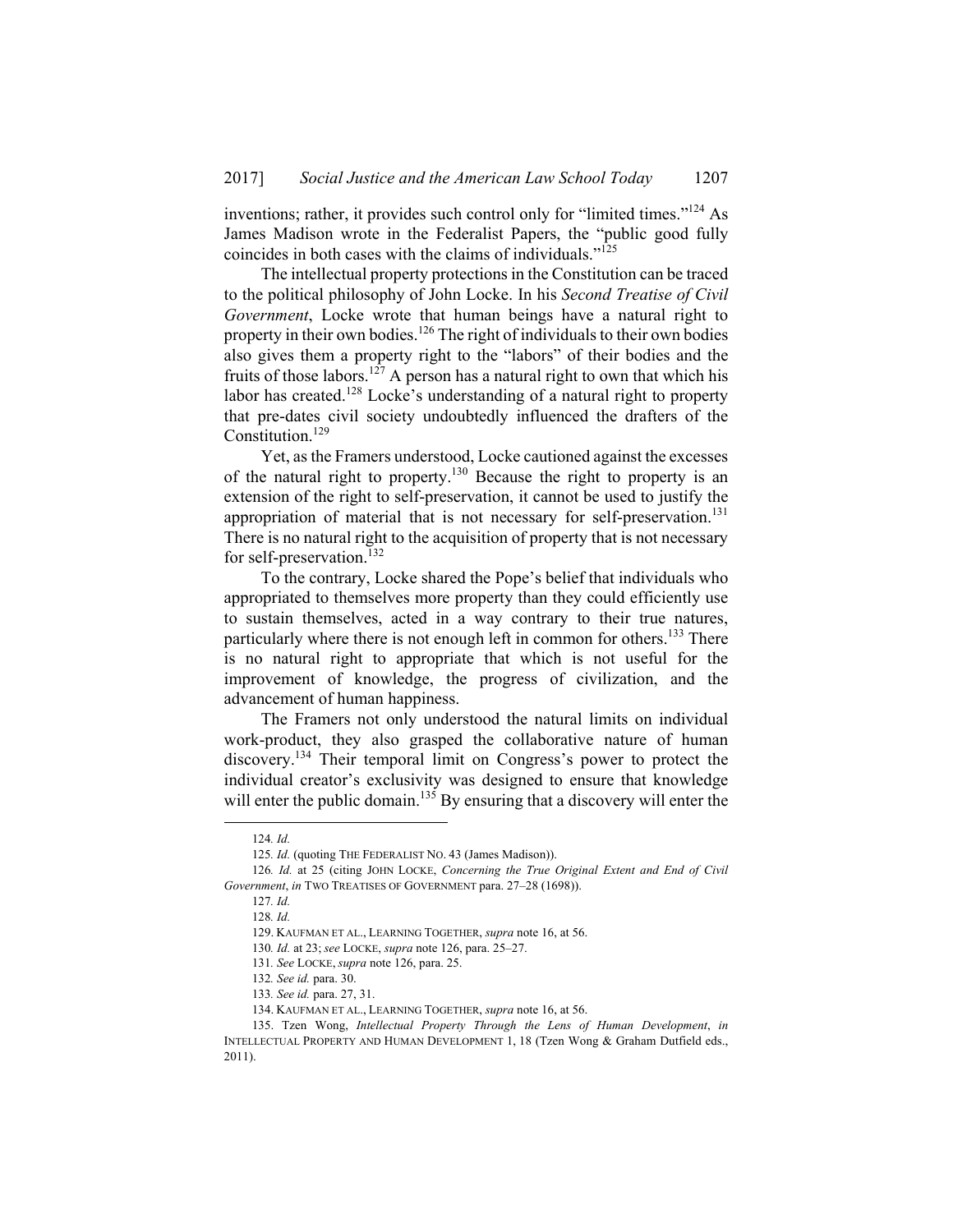public domain at some point, the Framers also recognized the value of collaboration in constructing human knowledge. $136$ 

The Framers' understanding of the social nature of the construction of knowledge is captured by Thomas Jefferson's analysis of the nature of ideas: "If nature has made any one thing less susceptible than all others of exclusive property, it is the action of the thinking power called an idea . . . ."137 Jefferson understood that the moment a person divulges an idea, "it forces itself into the possession of every one, and the receiver cannot dispossess himself of it."<sup>138</sup> Jefferson argues it is the social construction of knowledge that is natural, not the individual's property interest in any particular discovery: "That ideas should freely spread from one to another over the globe, for the moral and mutual instruction of man, and improvement of his condition, seems to have been peculiarly and benevolently designed by nature . . . . "<sup>139</sup>

Jefferson uses the image of a flame emanating from a candle to show the social nature of knowledge: "He who receives an idea from me, receives instruction himself without lessening mine; as he who lights his taper at mine, receives light without darkening me."140 An individual's ideas are like fire, they "spread from one to another"; they illuminate all without "lessening their density in any point"; and thus they are "incapable of confinement or exclusive appropriation."141

Jefferson's image of the candle is an apt metaphor for the tenets of social constructivism. Like Jefferson, social-constructivists appreciate that knowledge cannot be delivered or captured by any particular individual or group. Rather, knowledge is constructed when ideas are "spread from one to another" through meaningful relationships.

The Framers recognized that human beings have a natural instinct to collaborate with others.142 In *Democracy in America*, Alexis de Tocqueville writes about the tendency of Americans to join associations:

Americans of all ages, all minds constantly unite. . . . As soon as several of the inhabitants of the United States have conceived of a sentiment or an idea that they want to produce in the world, they seek each other out; and when they have found each other, they unite.<sup>143</sup>

 <sup>136</sup>*. Id.* at 18–19.

 <sup>137.</sup> Thomas Jefferson, *Letter to Isaac McPherson* (Aug. 13, 1813).

<sup>138</sup>*. Id.*

<sup>139</sup>*. Id.*

<sup>140</sup>*. Id.*

<sup>141</sup>*. Id.*

<sup>142</sup>*. Id.*

 <sup>143.</sup> ALEXIS DE TOCQUEVILLE, DEMOCRACY IN AMERICA, 489–92 (H. Mansfield & D. Winthrop eds. & trans., 2000).

<sup>143</sup>*. Id.*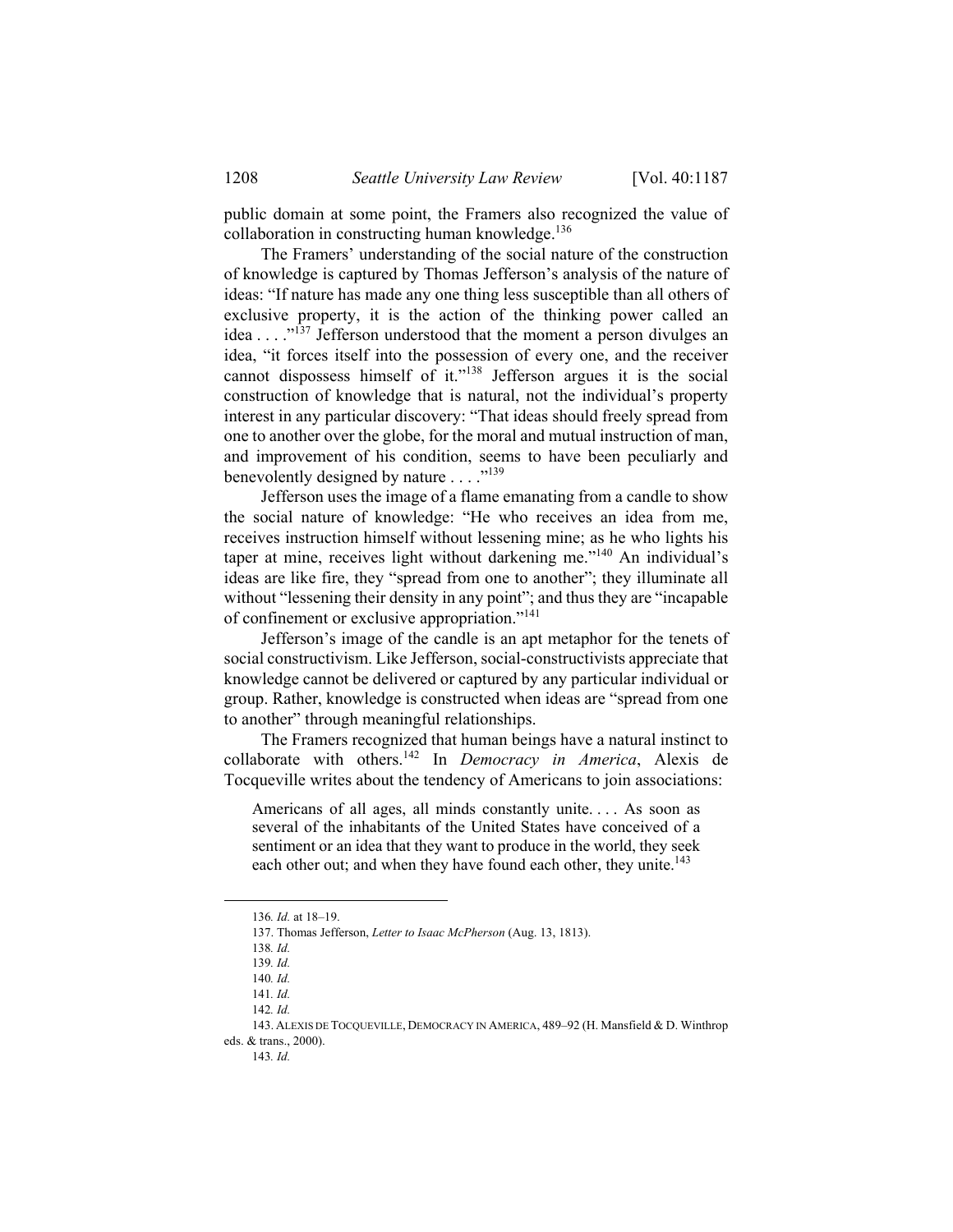In a democratic regime like the United States, de Tocqueville argues, "the art of associating must be developed."144 In fact, associations are essential to human progress: "In democratic countries, the science of associations is the mother science; the progress of all the others depends on the progress of that one."145 Particularly to the American people, associations of all varieties are necessary because of their yearning for freedom and equality. De Tocqueville further argues that the "art of associating must be developed and perfected" among Americans in order to "remain civilized."146

The American peoples' natural inclination to group with their neighbors into associations, both large and small, must be cultivated and celebrated. In fact, de Tocqueville argues that of all "the laws that rule human societies," the law requiring the act of associating is the most "precise" and "clear." <sup>147</sup> As de Tocqueville recognized, the United States regime depends upon a view of human nature that drives individuals to develop meaningful relationships through which they achieve well-being and find joy in the social construction of knowledge.

In fact, the Framers of the Constitution promulgated a subtle conception of human nature and development not inconsistent with that suggested by the Pope. Human beings are equal in their capacity to govern and to be governed. They possess the innate ability to understand another person's perspectives, feelings, and intentions. The constitutional structure of self-governance depends on the belief that individuals have a natural desire for the freedom to construct and to spread knowledge through meaningful relationships. Accordingly, the behaviorist practices that have dominated American education and rewarded consumption cannot be fairly justified by any claim that they are aligned with our founding documents or principles.

## III. WHETHER THOSE WHO HAVE BENEFITED FROM THE CURRENT CONDITIONS OF RESOURCE INEQUALITY AND ENVIRONMENTAL DEGRADATION HAVE EXPLOITED MISTAKEN VIEWS OF HUMAN NATURE, EFFICIENCY, AND FOUNDING PRINCIPLES TO LEGITIMATE THOSE CONDITIONS

The current conditions of gross inequality and environmental degradation cannot be justified as a true reflection of human nature. Nor can the retention of those conditions be justified as cost-effective or as aligned with our founding documents and principles.

 <sup>144</sup>*. Id.* 

<sup>145</sup>*. Id.* 

<sup>146</sup>*. Id.* 

<sup>147</sup>*. Id.*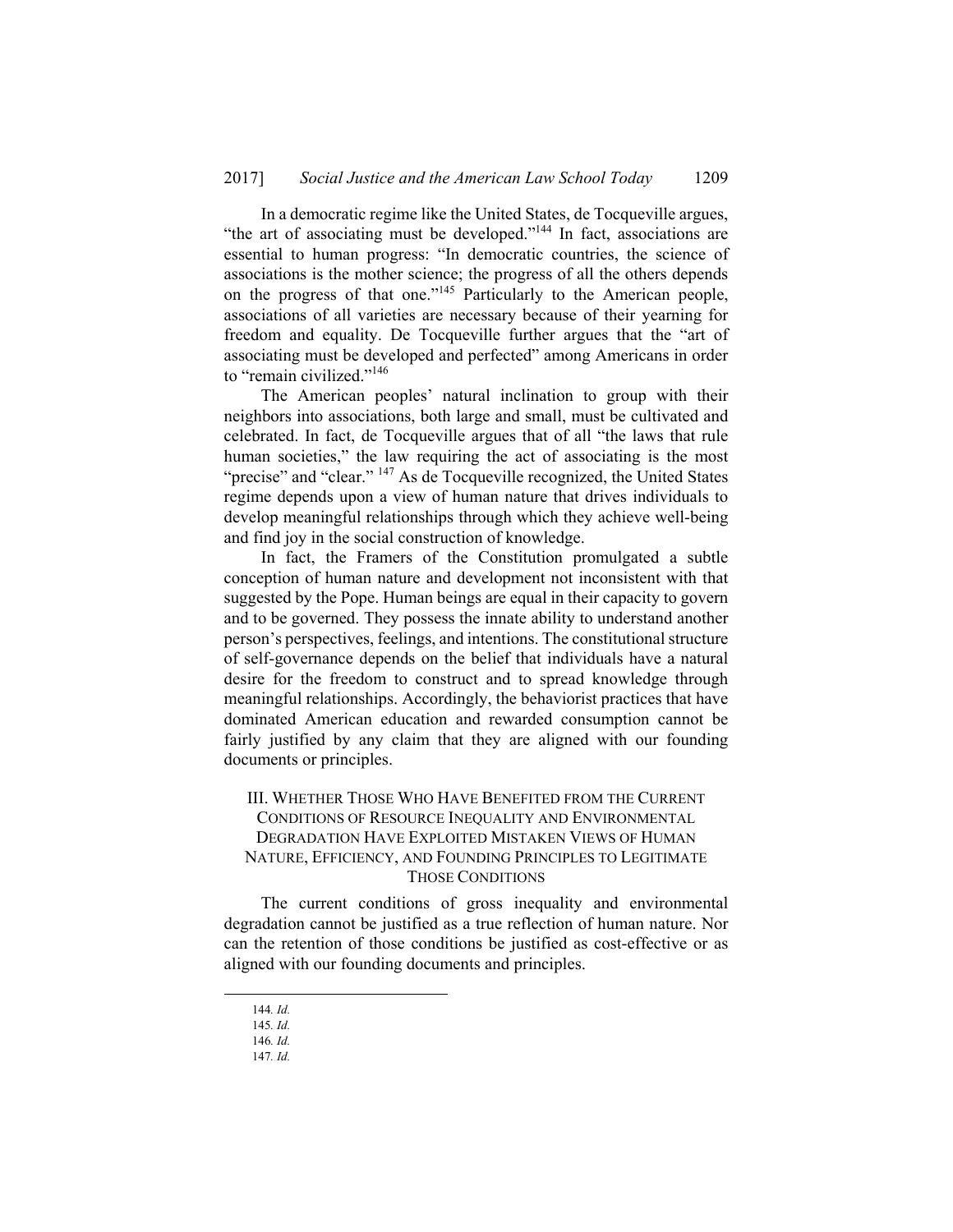Accordingly, the Pope calls us to consider seriously whether the false consumptive view of human nature has been used to legitimate the misappropriation of resources by the few at the expense of the many.<sup>148</sup> In other words, the behaviorist model of education has been wielded to produce a regime of consumers, who, contrary to their nature, are rewarded for the kind of unbridled consumption that leads to radical inequality and unchecked dominion over the environment. The regime can also try to rationalize the plight of the weak, the poor, and the environment by claiming that they are merely "items" to be consumed.

The process of rationalization begins with the education system. As John Bellamy Foster contends, "the forms of consciousness and behavior fostered by capitalist schooling are designed to reproduce existing classes and groupings, and thus are meant to reinforce and legitimize the social relations of production of capitalist society as a whole."149 Foster demonstrates that

[s]chools are, then, less about education than a kind of behavioral modification, preparing the vast majority of students for a life of routinization and standardization, in which most will end up employed in essentially unskilled, dead-end jobs. Indeed, most jobs in the degraded work environment of monopoly capitalist society even those set aside for college graduates—require precious little formal education.150

Similarly, Albert Einstein recognized how our education system trains students to accept the false necessity of the unequal acquisition of resources by the most wealthy and powerful: "This crippling of individuals I consider the worst evil of capitalism. Our whole educational system suffers from this evil. An exaggerated competitive attitude is inculcated into the student, who is trained to worship acquisitive success as a preparation for his future career."<sup>151</sup>

As Dean Ileana Porras suggests, the law—and therefore law schools—may be "complicit" in the very harms the Pope seeks to address.152 The law may be complicit because it sets up doctrines that protect the acquisition of property and the maximization of personal wealth. For example, the United States Supreme Court, in *San Antonio* 

 <sup>148.</sup> Pope Francis, *supra* note 1, para. 26.

 <sup>149.</sup> John Bellamy Foster, *Education and the Structural Crisis of Capital*, 63 MONTHLY REV. no. 3 (July-Aug. 2011).

<sup>150</sup>*. Id.*

 <sup>151.</sup> Albert Einstein, *Why Socialism?*, 1 MONTHLY REV. no. 1, 14 (May 1949).

 <sup>152.</sup> Ileana M. Porras, *Symposium: The Pope's Encyclical and Climate Change Policy:* Laudato Si'*, Pope Francis' Call to the Ecological Conversion: Responding to the Cry of the Earth and the Poor—Towards an Integral Ecology*, AM. SOC'Y OF INT'L L. no. 109, 2015 at 138.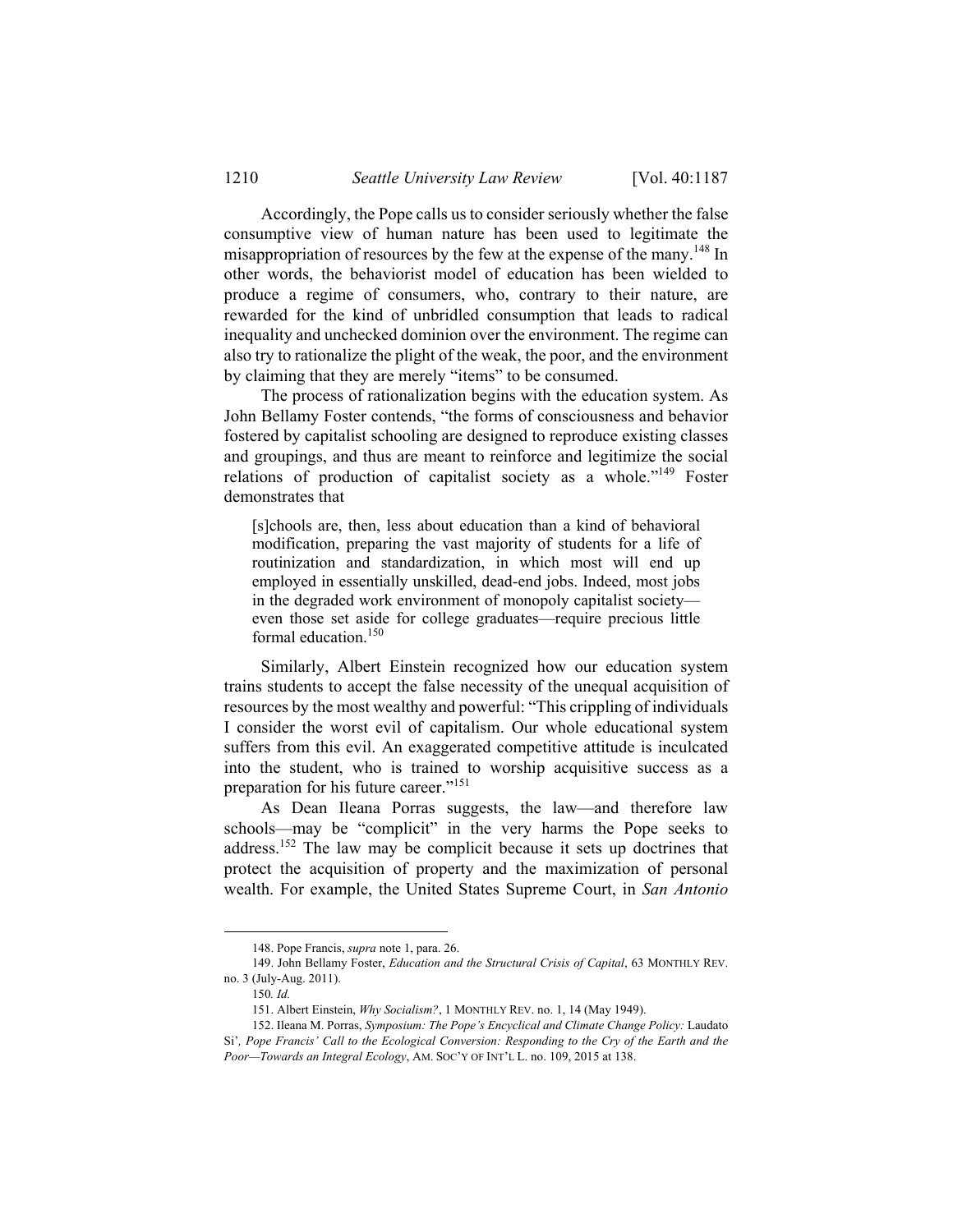*Independent School District v. Rodriguez*,<sup>153</sup> rationalizes its decision to uphold the constitutionality of admittedly unequal state educational funding regimes by indicating that the provision of equitable funding for children throughout the community would be contrary to human nature. The Court tries to legitimate the radical disparities in educational funding by claiming that those disparities are merely the natural result of the "continual struggle between two forces: the desire by members of society to have educational opportunity for all children and the desire of each family to provide the best education it can afford for its own children."<sup>154</sup>

Law schools also may be complicit because they reward their students for digesting neutral-seeming principles that rationalize inequities and they continue to employ behaviorist pedagogies and practices that generate a labor force of trained consumers. Accordingly, Professor Carmen Gonzales shows us that we cannot continue by just "tinkering around the margins."

#### IV. WHAT WOULD LEGAL EDUCATION LOOK LIKE IF IT WAS INFORMED BY A MORE COMPLETE CONCEPTION OF HUMAN NATURE?

If we did not merely tinker around the margins and instead truly answered the Pope's call for an educational system based on an understanding that human beings are "made for love," law schools would become transformative learning communities in which knowledge and social justice are constructed through meaningful relationships. In this section, I suggest ten strategies that can help law schools to become those transformative learning communities.

#### *A. Law Schools Can Expand Their Social Constructivist Pedagogies*

#### 1. The Foundations of the Social Constructivist Approach

Social constructivism is an educational approach that recognizes that true knowledge is not passively or individually consumed; instead, knowledge is co-constructed socially through meaningful relationships with family, caregivers, teachers, peers, the environment, and the community.

This educational approach was founded on the discoveries of Russian lawyer and psychologist Lev Vygotski. Vygotsky was born in Orsha, Belorussia (Belarus) in 1896 and graduated from Moscow University with

1

 <sup>153. 411</sup> U.S. 1, 62 (1973).

<sup>154</sup>*. Id.* at 49. In the area of civil procedure as well, the Supreme Court has justified its decisions to erect barriers to judicial access through new pleading and summary judgment standards by claiming that they are based on the (mistaken) presumption that human beings are, by nature, individual wealth maximizers. *See* Michael J. Kaufman, *Summary Pre-Judgment*, 43 LOY. U. CH. L.J. 593 (2012).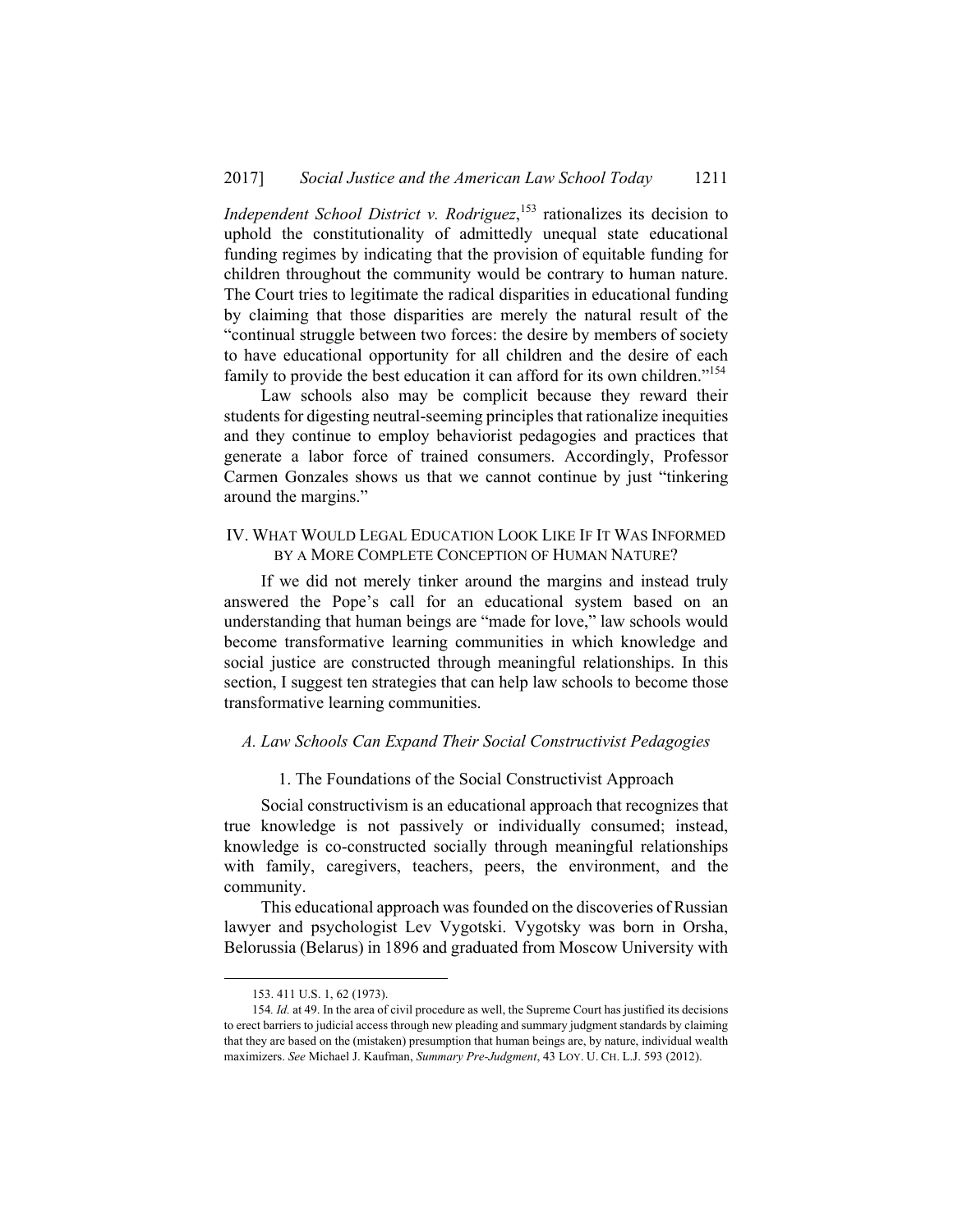a degree in law.155 He authored more than 180 path-breaking articles and books on child psychology and human development.<sup>156</sup>

Vygotsky demonstrated, and eventually convinced Jean Piaget, that learning is a social construct. Indeed, after he studied Vygotsky's work, Piaget developed his constructs to recognize the primal role of social relationships in the development of mental processes and language.<sup>157</sup> Vygotsky's conclusions illustrated the idea that all of "*human learning presupposes a specific social nature and a process by which children grow into the intellectual life of those around them*."158 The social, interpersonal process of the construction of knowledge is altered by the child into an internal one.159 Every function of a child's development happens twice: "first *between* people ... and then inside the child."<sup>160</sup> In fact, all the higher mental functions, including attention, memory, and the formation of concepts, "originate as actual relations between human individuals."161

Vygotsky's research revealed that "human beings become ourselves through others."162 This fundamental rule that knowledge is constructed through meaningful social relationships "applies not only to the personality as a whole, but also to the history of every individual function."<sup>163</sup> The child's social context is an integral part of the construction of knowledge and the very process of cognition.<sup>164</sup> That context includes the child's direct interactions with individuals and materials that are proximate to the child. Yet, the social context also includes the child's family, school, culture and society.<sup>165</sup> All of these social networks are not merely received by a child, they shape the way in which the child thinks. $166$ 

Significantly, Vygotsky revealed how a child's mental processes are actually shaped by social interactions.<sup>167</sup> Mental processes grow in an exchange among human beings.<sup>168</sup> Children "acquire a mental process by

 <sup>155.</sup> KAUFMAN ET AL., LEARNING TOGETHER, *supra* note 16, at 116.

<sup>156</sup>*. See, e.g.*, ELENA BODROVA & DEBORAH J. LEONG, TOOLS OF THE MIND (1996); L. S. VYGOTSKY, MIND IN SOCIETY: THE DEVELOPMENT OF PSYCHOLOGICAL PROCESSES (1978); LEV VYGOTSKY, THOUGHT AND LANGUAGE (rev. ed. 1986).

 <sup>157.</sup> VYGOTSKY, MIND IN SOCIETY, *supra* note 156, at 67.

<sup>158</sup>*. Id.* at 88.

<sup>159</sup>*. Id.* at 57.

<sup>160</sup>*. Id.*

<sup>161</sup>*. Id.*

<sup>162</sup>*. Id.*

 <sup>163.</sup> L. S. VYGOTSKY, *Development of the Higher Mental Functions*, *in* 1 PSYCHOLOGICAL RESEARCH IN THE U.S.S.R. 43 (A.N. Leontyev et al. eds., 1966).

 <sup>164.</sup> KAUFMAN ET AL., LEARNING TOGETHER, *supra* note 16, at 117.

<sup>165</sup>*. Id.*

<sup>166</sup>*. Id.*

<sup>167</sup>*. Id.*

<sup>168</sup>*. Id.*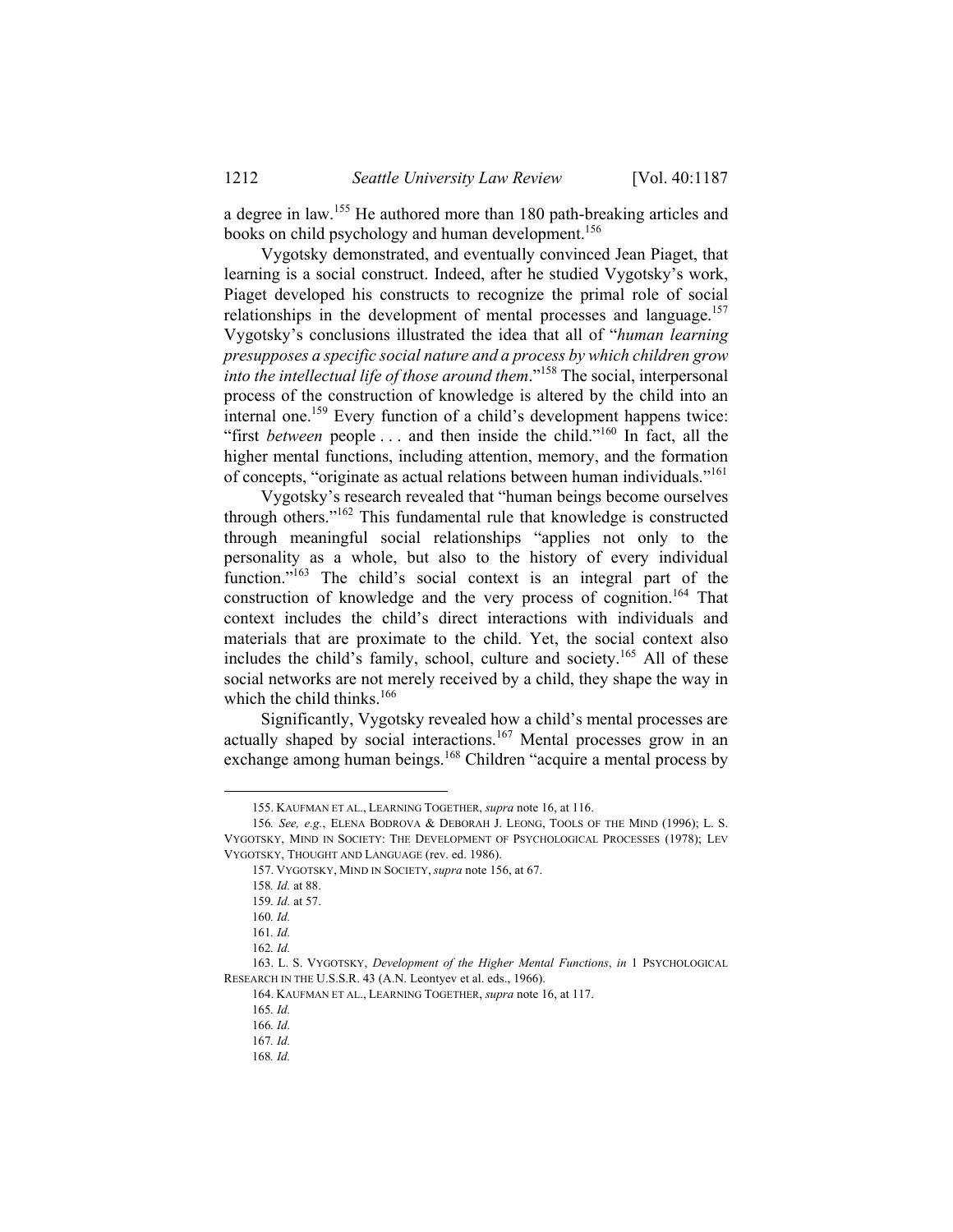*sharing*, or using it when interacting with others.<sup>"169</sup> The child must first share an experience with another human being before internalizing the mental process and being able to perform that process independently.<sup>170</sup> Without a shared social experience, knowledge cannot be genuinely constructed.171

## 2. The Social Constructivist Approach Exemplified: The Reggio Emilia Experience

The social constructivist approach is exemplified in the remarkable schools of Reggio Emilia, Italy. The Reggio Emilia experience is named after the city in which it originated and for the community of people that was dedicated to changing the culture of early childhood.<sup>172</sup> Its schools have become the gold standard and are deemed to be the best in the world.<sup>173</sup>

After World War II had seriously damaged their city, the community of Reggio Emilia came together and decided that the rebuilding process must be focused upon children and their early education.<sup>174</sup> In a city torn by trauma and violence, its leaders were determined to place children at the center of policymaking.<sup>175</sup> They dedicated themselves to establishing a new kind of education in which children are vital, contributing members of the democratic community and in which the community is an active participant in the development and well-being of children and their families.<sup>176</sup> The educators in Reggio Emilia were guided by the fundamental image of the child as a capable, caring, creative, curious, and connected member of the community who has "legitimate rights."<sup>177</sup>

The following educational pillars are central to the Reggio Emilia experience: (1) the environment is a "teacher" that encourages the co-construction of knowledge through relationships; (2) the curriculum emerges from and inspires children's curiosities, relies on teachers' collaborative research, and values multiple forms of representation; (3) the learning of each child and the community is made visible through documentation; (4) shared projects arise naturally from the interests of groups of children and are as brief or lengthy as seems constructive; (5) all materials in the environment are respected—whether naturally

 <sup>169</sup>*. Id.* at 117.

<sup>170</sup>*. Id.* 

<sup>171</sup>*. Id.*

 <sup>172.</sup> KAUFMAN ET AL., THE PRE-K HOME COMPANION, *supra* note 61, at 31.

<sup>173</sup>*. Id.* 

<sup>174</sup>*. Id.* 

<sup>175</sup>*. Id.*  176*. Id.*

<sup>177</sup>*. Id.* at 29.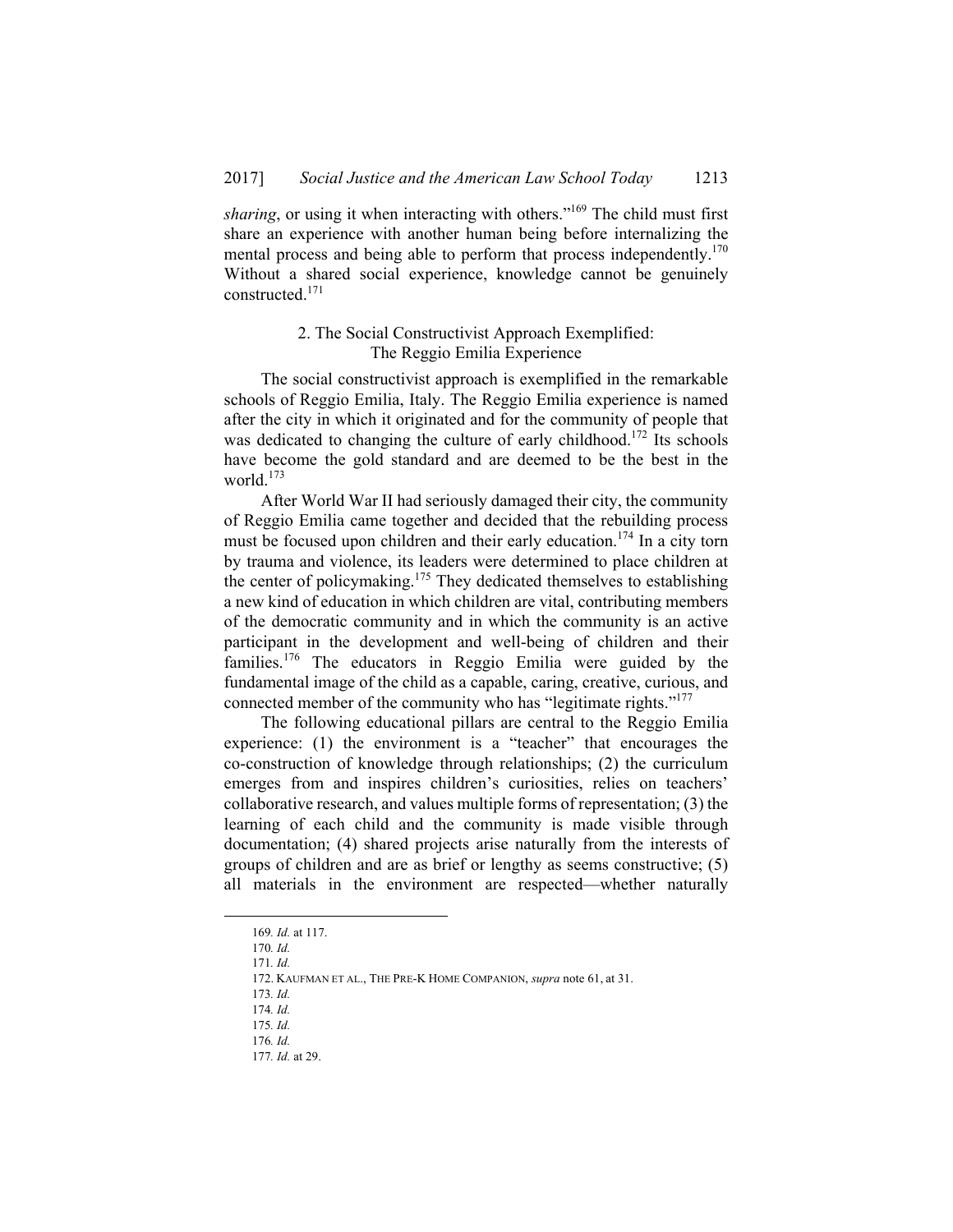designed, human-designed, or repurposed; and (6) collaboration is emphasized—among children, among teachers, and among children and teachers, including perspective taking, role playing, dialogue, negotiation, problem solving, listening, and respect for different perspectives.<sup>178</sup>

In Reggio schools, educators celebrate the spectrum of diversity brought to the learning environment by students.<sup>179</sup> As the city of Reggio Emilia has become increasingly diverse, educators in Reggio Emilia understand the integration of immigrant families into the centers and schools as an opportunity for tremendous growth and learning.<sup>180</sup>

Moreover, "[c]hildren with special needs (or 'special rights' as they are called in Reggio Emilia) are not limited by adult perceptions of their cognitive functioning and are included in all activities."181 Children with special rights are not defined by perceived limitations; rather, they are fully included in a classroom in Reggio Emilia and are respected for their capability to use all their senses to learn through play, touching, dancing, moving, listening, seeing, and creating.<sup>182</sup>

The Reggio Emilia experience also reflects the work of highly skilled educators who provide authentic assessment through documentation of a variety of learning experiences, which is then used as a tool for additional learning and advocacy for children.<sup>183</sup>

Documentation is vital to individual and group learning: it is an intentional act of reflecting on the process of individual and group growth, and it collects and holds up artifacts of shared group learning experiences to assist the group in reflecting on its own progress.<sup>184</sup> The documentation informs all subsequent teaching in the classroom and outside the classroom.185 It makes visible to multiple stakeholders the learning that takes place in an early childhood education program.<sup>186</sup>

Moreover, documentation provides direct evidence of learning that can be shared with the community surrounding the school.<sup>187</sup> In this way, documentation provides an authentic assessment of the learning

 <sup>178</sup>*. Id.* at 22, 25.

<sup>179</sup>*. Id.* at 26.

<sup>180</sup>*. Id.*

<sup>181</sup>*. Id.*

<sup>182</sup>*. Id.*

<sup>183</sup>*. Id.* Documentation is the practice of observing, recording, interpreting, and sharing through a variety of media the processes and products of individual and community learning.

 <sup>184.</sup> KAUFMAN ET AL., LEARNING TOGETHER, *supra* note 16, at 14.

<sup>185</sup>*. Id.*

<sup>186</sup>*. Id.* 

<sup>187</sup>*. Id.*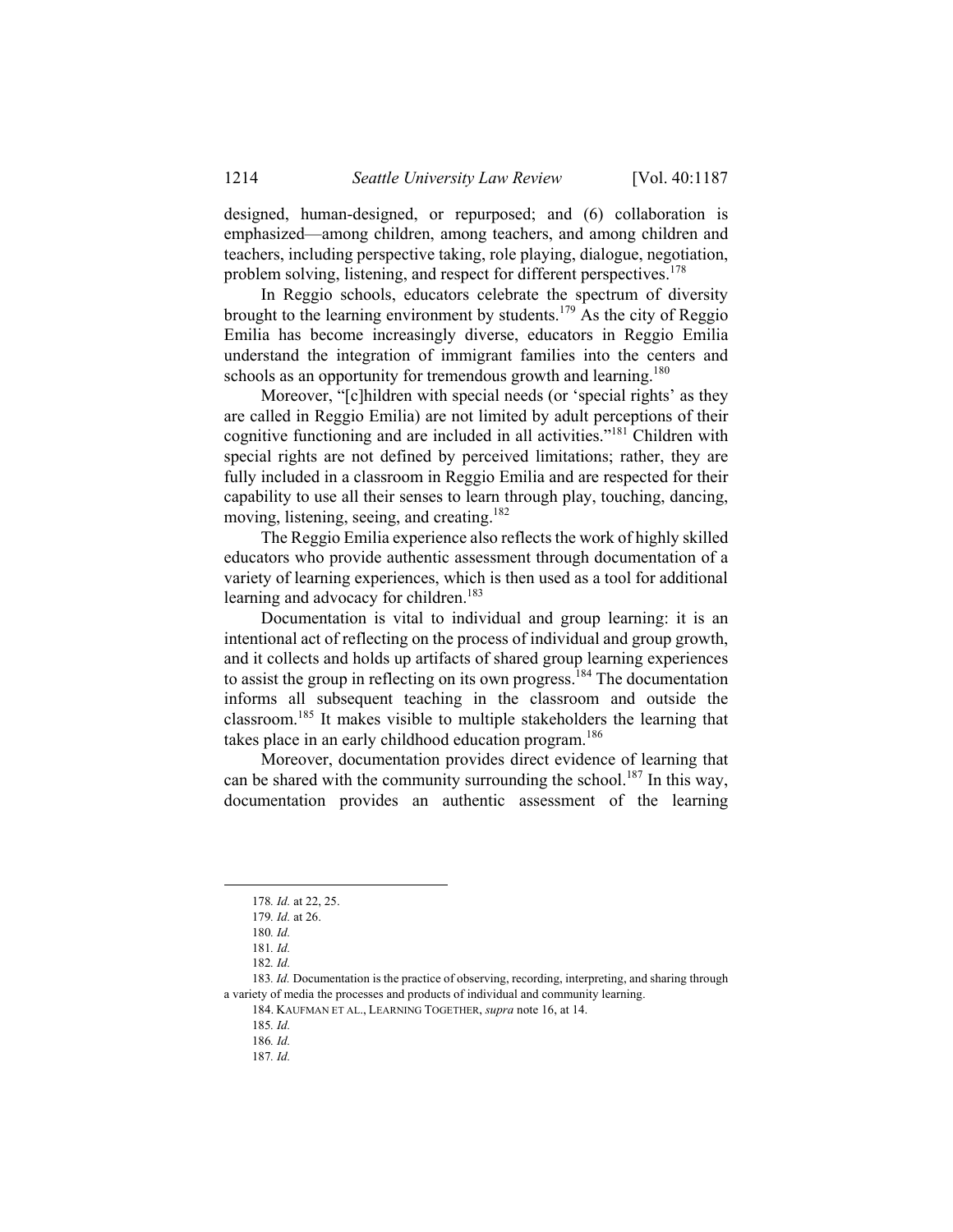process.188 The promise of documentation is that it will augment forms of assessment and accountability based primarily on standardized tests.<sup>189</sup>

The fundamental belief that students construct knowledge through meaningful relationships also creates a foundation from which those students are inspired to become engaged citizens.<sup>190</sup> In a Reggio-inspired education program, the community beyond the doors of the school is a vital partner in the learning.<sup>191</sup> The community provides a forum for expression in common spaces. The city surrounding the school may become involved in a community-wide activity.<sup>192</sup>

Not only do students learn outside of their school walls, but community members learn to appreciate the abilities of young children to construct knowledge.<sup>193</sup> Through documentation, Reggio-inspired educators make the learning that takes place within the school visible to the community surrounding the school.<sup>194</sup> This form of authentic assessment provides evidence of the profound effectiveness of the children's experience to community stakeholders, including policy-makers, taxpayers, and funding sources.<sup>195</sup>

Accordingly, students emerge from a social constructivist learning experience with the habits of mind and heart that they need to lead, to create, to respect the environment, to problem-solve, to collaborate, to express themselves, to negotiate, to build alliances, to focus, to listen, to absorb, to relate to each other, and to find joy in learning.196 Educators in these environments also nurture, inspire, and empower their students to pursue their natural instinct to build the kind of relationships from which knowledge and social justice are created.<sup>197</sup>

#### 3. Social Constructivist Law School Pedagogies

In the social constructivist law school environment, students experience the pedagogy of "perspective taking." They learn to understand, recognize, appreciate, respect, and respond helpfully to the thoughts, feelings, and intentions of others. As the Pope envisions, these

190. KAUFMAN ET AL., THE PRE-K HOME COMPANION, *supra* note 61, at 27.

 <sup>188</sup>*. Id.* at 14–15.

<sup>189</sup>*. Id.* at 15.

<sup>191</sup>*. Id.* at 30.

<sup>192</sup>*. Id.*

<sup>193</sup>*. Id.* at 31. 194*. Id.*

<sup>195</sup>*. Id.*

<sup>196</sup>*. Id*.

<sup>197</sup>*. Id.* at 29.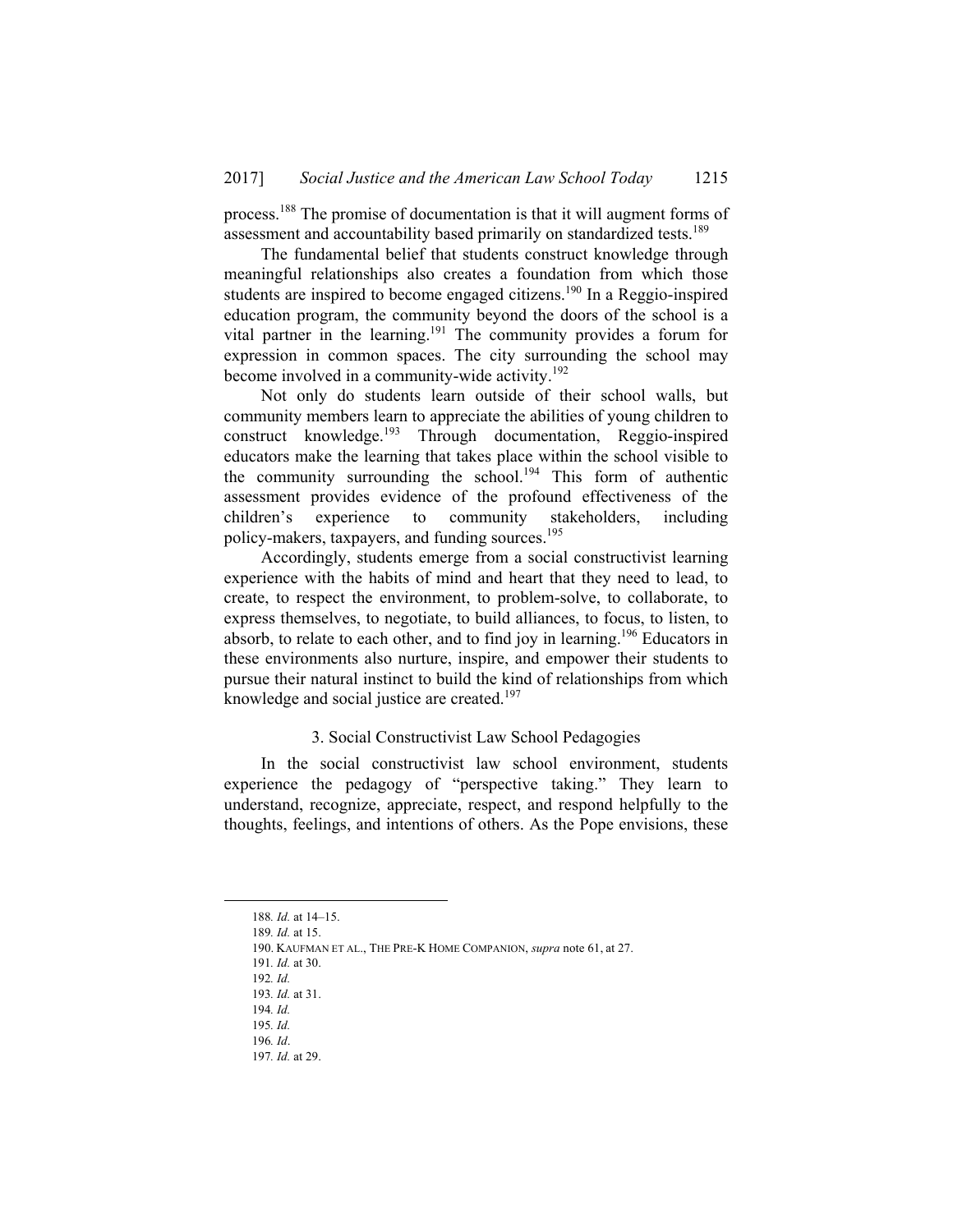students are taught to "hear both the cry of the earth and the cry of the poor."198

Experiential learning, which is one of the key ingredients in Ignatian Pedagogy, is indispensable to learning the habit of perspective taking. It can be provided through clinics, practice, and externships. In these learning environments, students are required to become proximate, to experience discomfort, to engage in accompaniment, and to act in solidarity with others.

 In a social constructivist law school learning community, the environment is a source of tremendous value and meaning. It becomes a critical "third" teacher. Natural materials of all kinds are praised and repurposed rather than misappropriated or thrown away. As the Pope teaches, reusing something is an act of love that expresses our own dignity.199 Social constructivist learning environments serve the Pope's goal of promoting a "new way of thinking" about "our relationship with nature."200 Law schools can encourage this way of appreciating natural and repurposed materials by creating "maker spaces," either in common areas or in library space no longer needed for hard copy materials.

Law students both in and out of the classroom should be prompted to pursue collaborative projects in which learning grows from "compassionate care"<sup>201</sup> and "dialogue with others."<sup>202</sup> The best collaborative exercises require students to perform self-examination, dialogue, and generous encounters between persons.<sup>203</sup> The pedagogy of perspective taking also requires that students understand and work to overcome implicit biases in themselves and others. It fosters the development of cultural competencies.

In addition, the most effective collaboration includes projects in which faculty are partners with students in their learning. In fact, in the social constructivist law school, tenured faculty, untenured faculty, adjunct faculty, and staff would all become partners in the learning community. All members of the law school community would be given dignity in their work.<sup>204</sup> The school would support access to "steady" employment for everyone no matter the limited interests of business and dubious economic reasoning."<sup>205</sup>

1

 <sup>198.</sup> Pope Francis, *supra* note 1, para. 49.

<sup>199</sup>*. Id.* para. 211.

<sup>200</sup>*. Id.* para. 215.

<sup>201</sup>*. Id.* para. 210.

<sup>202</sup>*. Id.* para. 81.

<sup>203</sup>*. Id.* para. 47.

<sup>204</sup>*. Id.* para. 124, 128.

<sup>205</sup>*. Id.* para. 127 (footnote omitted).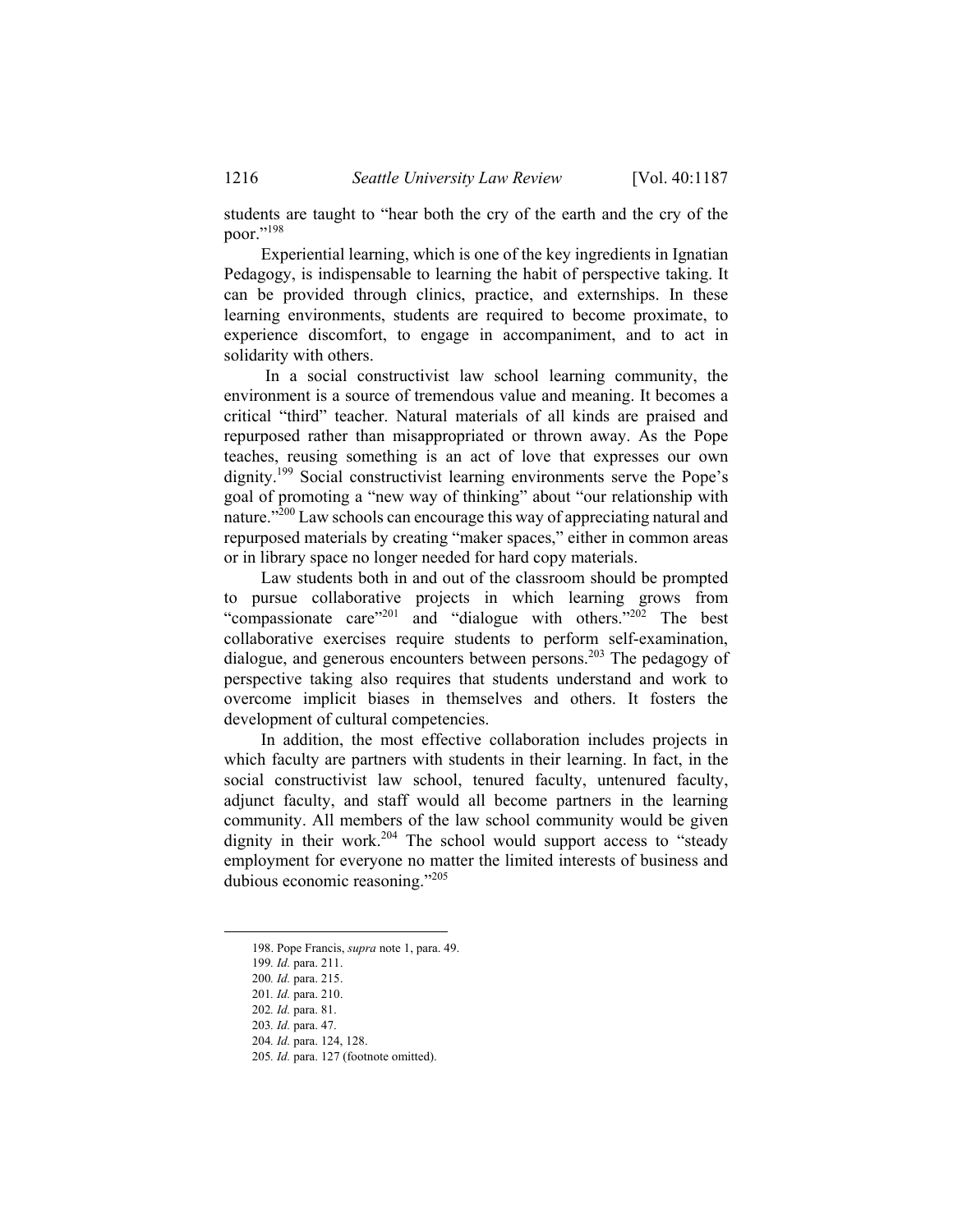In collaborative and experiential learning settings, law students also break down the artificial divisions between domains of learning, between subjects within law school and among disciplines outside of the law; they discover an integral ecology.206 They hear the cry of the poor and of the environment not as either a math problem or a literacy problem, or as either a torts problem or a contracts problem, but as a human and social problem that requires a transdisciplinary, multifaceted solution.

A law school that uses social constructivist approaches, such as perspective taking, experiential learning, valuing the environment as a teacher, and collaborative projects, would become a learning community that transforms students from passive consumers of information to collaborative innovators who construct knowledge and social justice by building meaningful relationships. The social constructivist approach is aligned with Pope Francis's teachings about human nature, and therefore has the potential to offer an education to students that will support the fulfillment of their human potential.

## *B. Law Schools Can Develop an Open-Minded and Openhearted Curriculum for the Future*

The social constructivist law school curriculum is emergent from the interests and curiosities of the students. Time is more important than space. Students are given time to explore and act on their ideas in great depth, even if it might sacrifice "coverage." As the Pope teaches, learning takes place by stopping and appreciating, and being grateful for beauty in small things. $207$ 

By decrying the replacement of workers with machines, the Pope also provokes us to consider a question that goes both to the heart of what it means to be human and to the future of legal education: in the next ten years, what will lawyers be able to do for their clients that cannot be done better by a machine?

Law school graduates can provide profound value to their clients by offering them habits of mind and heart like discipline and perseverance, synthesis and visualization of data, creativity, ethics, and respect. These are the very habits of mind that Howard Gardner argues are indispensable to the future success and well-being of students pursuing any endeavor.<sup>208</sup>

These habits or competencies are particularly vital to success and well-being in the practice of law.<sup>209</sup> In their report, *Foundations for Practice*, the Institute for the Advancement of the American Legal System

 <sup>206</sup>*. Id.* para. 11.

<sup>207</sup>*. Id.* para. 215, 220.

<sup>208</sup>*. See* GARDNER, *supra* note 71, at 6–7.

<sup>209</sup>*. Id.*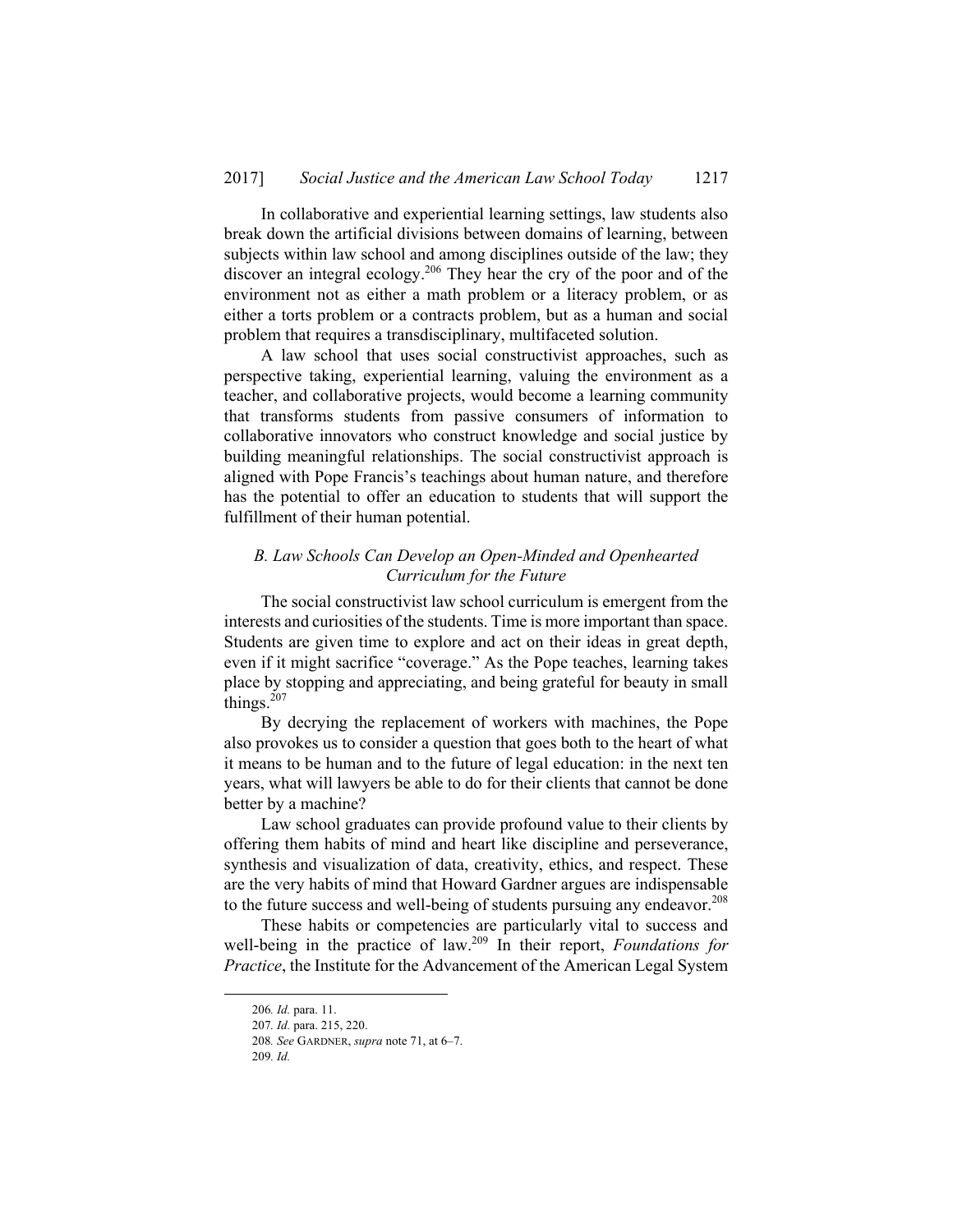and the University of Denver School of Law's Educating Tomorrow's Lawyers received and analyzed surveys from more than 24,000 lawyers in fifty states and found that the key to success in the practice of law is the attorney's emotional intelligence and character.<sup>210</sup>

Specifically, practicing attorneys reported that law students who entered the profession achieved success if they developed professional competencies and habits such as the ability to develop relationships with clients, to listen, to communicate effectively, to respond attentively to a client's needs, to treat others with respect, to honor commitments, to persevere, to be trustworthy, to manage stress, and to work collaboratively as part of a team. $2^{11}$  These habits of mind and heart are indispensable to the effective and the ethical practice of law. They are developed in a social constructivist law school learning environment.

#### *C. Law Schools Can Provide Loving Care for the Whole Person*

In this era of growing concerns about law student wellness, all educators should have a conversion of the heart in which they strive to care for the whole person. Educators should be attuned and responsive to the physical, social, emotional, and spiritual needs of all students. Meeting those needs is indispensable to learning and well-being.

Members of a social constructivist law school learning community also understand that all students can contribute to the learning environment, particularly those who display neurodiversity. The consumptive and behaviorist model of education leads to an understanding of human development that treats learning differences as deficits. Students who process information in a common way set the standard for rewarded behavior. All students who learn in ways that depart from the norm are identified as disabled and are given treatment to try to standardize their learning. But research into brain development belies that model; different approaches to learning are not deficits. Rather, they reflect neurodiversity: the variations in learning strategies that are the result of the natural evolution of human brain development.

As Steve Silberman describes in his brilliant book, *NeuroTribes: The Legacy of Autism and the Future of Neurodiversity*, the recognition of neurodiversity correctly reframes diagnoses such as ADHD or autism spectrum disorder as differences in learning strategies along a natural

 <sup>210.</sup> INST. FOR THE ADVANCEMENT OF THE AM. LEGAL SYS., EDUCATING TOMORROW'S LAWYERS, FOUNDATIONS FOR PRACTICE: THE WHOLE LAWYER AND THE CHARACTER QUOTIENT 5 (July 2016), http://iaals.du.edu/sites/default/files/reports/foundations\_for\_practice\_whole\_lawyer\_ character\_quotient.pdf [https://perma.cc/E5YM-EWXR] [hereinafter FOUNDATIONS FOR PRACTICE]*.* 211*. Id.*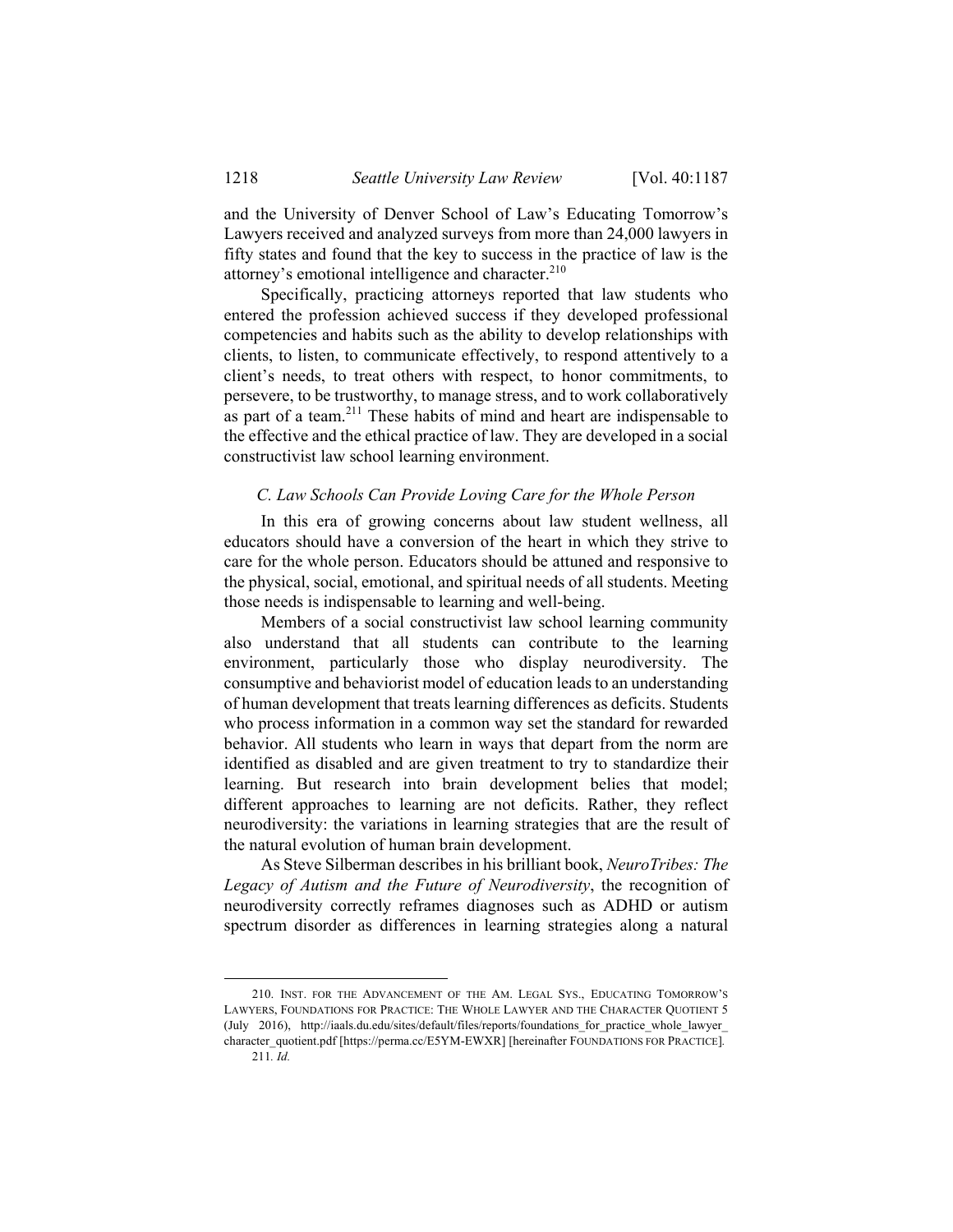continuum.212 All learning takes place on that continuum. Silberman demonstrates that

[o]ne way to understand neurodiversity is to think in terms of *human operating systems* instead of diagnostic labels like *dyslexia* and *ADHD*. The brain is, above all, a marvelously adaptive organism, adept at maximizing its chances of success even in the face of daunting limitations . . . Not all the features of atypical human operating systems are bugs. By autistic standards, the "normal" brain is easily distractible, is obsessively social, and suffers from a deficit of attention to detail and routine. Thus people on the spectrum experience the neurotypical world as relentlessly unpredictable and chaotic, perpetually turned up too loud, and full of people who have little respect for personal space.<sup>213</sup>

Accordingly, educators who are attuned to the most recent brain research can appreciate and build upon great strengths in each of the different approaches to learning. Students with learning differences, therefore, should not only be accommodated but also celebrated.

Similarly, educators should not only tolerate but also embrace students for whom English is an additional language. A language-rich learning environment benefits all students, including those whose home-language is English. The evidence is overwhelming: a learning environment that includes and celebrates dual-language learners along with native English speakers is an effective model for both dual-language learners *and* native English speakers.<sup>214</sup> As the Foundation for Child Development reports, all students "benefit cognitively, linguistically, culturally, and economically from learning more than one language."215 Law students, therefore, should seek out an education program that not only includes students for whom English is an additional language but also embraces the home languages of those students.

Finally, an educational environment inspired by the Pope's teachings and by neuroscience would implement trauma-informed practices. In "The Pedagogy of Trauma-Informed Lawyering," Professors Sarah Katz and Deeya Haldar describe a traumatic event as one that "renders an

1

 <sup>212.</sup> STEVE SILBERMAN, NEUROTRIBES: THE LEGACY OF AUTISM AND THE FUTURE OF NEURODIVERSITY (2015).

<sup>213</sup>*. Id.* at 471.

<sup>214</sup>*. See* Linda M. Espinosa, *PreK-3rd: Challenging Common Myths About Dual Language Learners: An Update to the Seminal 2008 Report*, FOUND. FOR CHILD DEV. 15 (2013), https://www.fcd-us.org/assets/2016/04/Challenging-Common-Myths-Update.pdf [https://perma.cc/ 2XGY-B55C].

<sup>215</sup>*. See id.* at 19.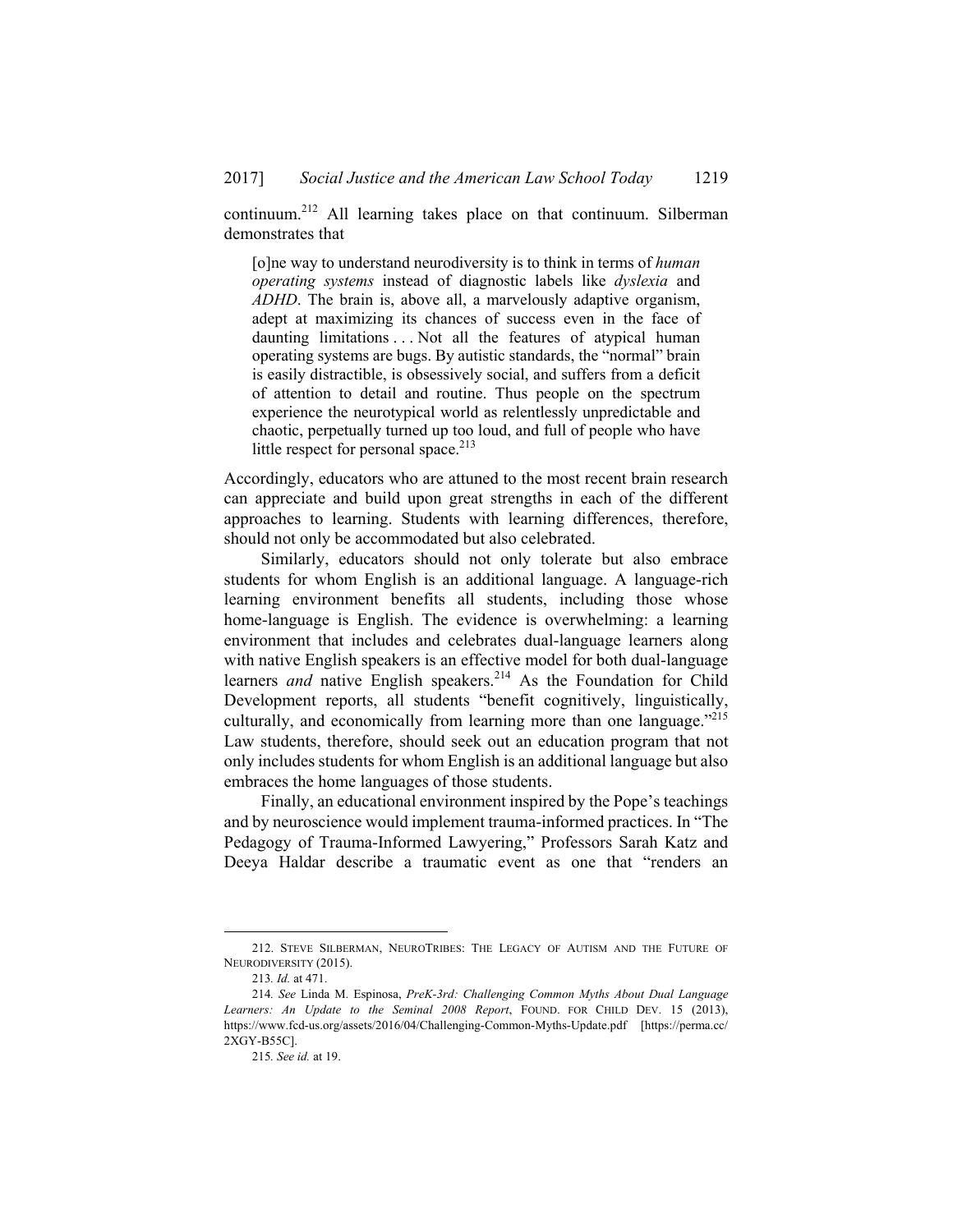individual's internal and external resources inadequate, making effective coping impossible."216 They explain:

A traumatic experience occurs when an individual subjectively experiences a threat to life, bodily integrity or sanity. . . . External threats that result in trauma can include, experiencing, witnessing, anticipating, or being confronted with an event or events that involve actual or threatened death or serious injury, or threats to the physical integrity of one's self or others.<sup>217</sup>

Traumatic experiences are a common human experience.<sup>218</sup> Studies illustrate connections between trauma and experienced racism and between trauma and urban poverty.<sup>219</sup> Exposure to trauma has a direct impact on academic success.<sup>220</sup> As Professor Miranda Johnson illustrates:

A childhood background of trauma enhances the likelihood of school failure. Many students from neighborhoods high in violence come to school traumatized by what they witness in their daily lives. Constantly in "fight or flight" mode, they may act inappropriately in response to even minor triggers. Traumatized students are more likely to have poor attendance as well as academic and behavioral problems.<sup>221</sup>

Law school leaders who seek to provide loving care for the whole person will implement trauma-informed practices. They will support law students who have experienced, or are experiencing, trauma. Katz and Haldar explain:

To be trauma-informed means to be educated about the impact of interpersonal violence and victimization on an individual's life and development. . . . Trauma-informed practice recognizes the ways in which trauma impacts systems and individuals. Becoming trauma informed results in the recognition that behavioral symptoms, mental health diagnosis, and involvement in the criminal justice system are all manifestations of injury, rather than indicators of sickness or badness—the two current explanations for such behavior.<sup>222</sup>

 <sup>216.</sup> Sarah Katz & Deeya Haldar, *The Pedagogy of Trauma-Informed Lawyering*, 22 CLINICAL L. REV. 359, 364 (2016).

<sup>217</sup>*. Id.*

<sup>218</sup>*. Id.* at 367.

<sup>219</sup>*. Id.* at 364–65.

 <sup>220.</sup> Miranda Johnson, Opinion, *Education Investment Critical in Ending Chicago's Violence*, HILL (Feb. 17, 2017), http://thehill.com/blogs/pundits-blog/education/320104-education-investmentcritical-in-ending-chicagos-violence [https://perma.cc/SAP8-EVNR].

<sup>221</sup>*. Id.*

 <sup>222.</sup> Katz & Haldar, *supra* note 216, at 369–70.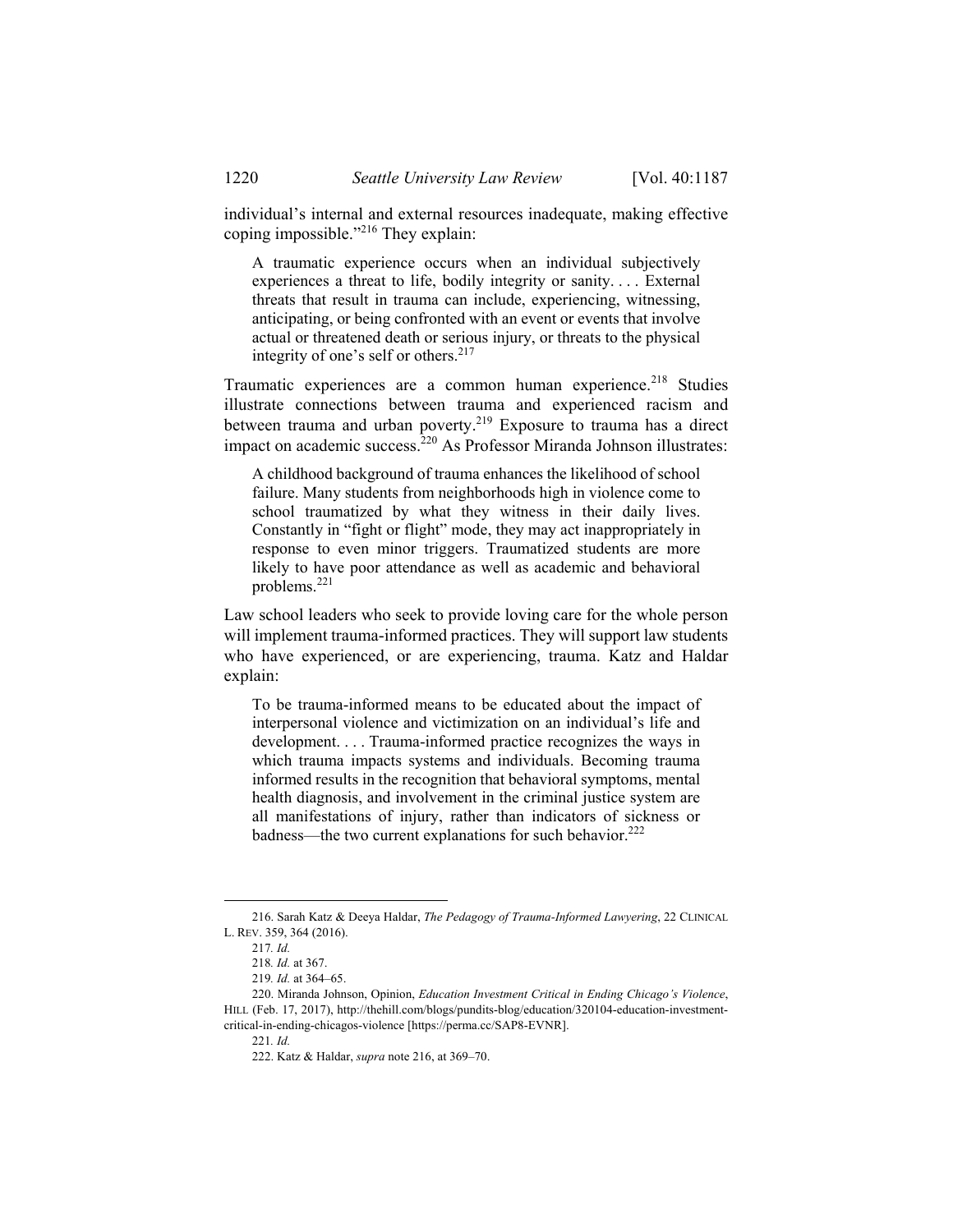Trauma-informed practices include an additional layer of support services needed for students as well as structural changes needed to ensure such services are available and feasible for use by the students. In doing so, law schools would directly reflect what is at "the heart of what it is to be human."<sup>223</sup>

#### *D. Law Schools Can Become More Inclusive*

The Pope teaches us that the cry of the poor should lead us to find ways to invest our resources to provide a legal education to those who cannot otherwise afford one. Additionally, the Pope's teachings about the plight of migrants and displaced peoples should lead us to ensure that all qualified students are welcome regardless of their immigration status. Importantly, some law schools have developed financial assistance programs for Deferred Action for Childhood Arrival (DACA) students.<sup>224</sup>

Diversity in the learning environment should be celebrated. Diversity in backgrounds and perspectives provides tremendous growth and learning.225 A diverse early learning environment produces significant educational benefits for all students including promoting cross-racial understanding; reducing prejudice, stereotyping, and implicit bias; and fostering collaborative problem-solving.<sup>226</sup> These skills are vital to a law student's ultimate ability to find success and well-being in increasingly diverse work and social environments.

Moreover, a diverse learning environment advantages students by strengthening their cognitive abilities.<sup>227</sup> We now know that students learn best in small groups.<sup>228</sup> And we also know that the groups that are best for learning are those that are diverse.<sup>229</sup>

 <sup>223.</sup> Pope Francis, *supra* note 1, para. 11.

<sup>224</sup>*. See, e.g.*, *Welcoming Students with DACA Status*, LOYOLA U. CHI. SCH. OF LAW, http://www.luc.edu/law/homenews/welcomingstudentswithdacastatus.shtml [https://perma.cc/YH62- 5MLN]. Loyola University Chicago School of Law offers scholarship assistance to qualified admitted students with Deferred Action for Childhood Arrivals (DACA) immigration status or who are DACA-eligible. According to the website, "These students are eligible for admission to Loyola's School of Law and are eligible to sit for the bar exam and apply for and obtain a license to practice law in the state of Illinois. . . . As a Jesuit institution of higher learning, Loyola University Chicago firmly believes in the dignity of each person and in the promotion of social justice. The School of Law offers a welcoming and supportive environment to all students, including qualified undocumented individuals who are interested in pursuing a legal education. Moreover, it is simply in the interest of the legal profession and the people we serve to utilize the talents of qualified students of this immigration status." *Id.*

 <sup>225.</sup> KAUFMAN ET AL., THE PRE-K HOME COMPANION, *supra* note 61, at 73.

<sup>226</sup>*. Id.* at 75.

<sup>227</sup>*. Id.* at 73.

<sup>228</sup>*. Id.*

<sup>229</sup>*. Id.* at 74.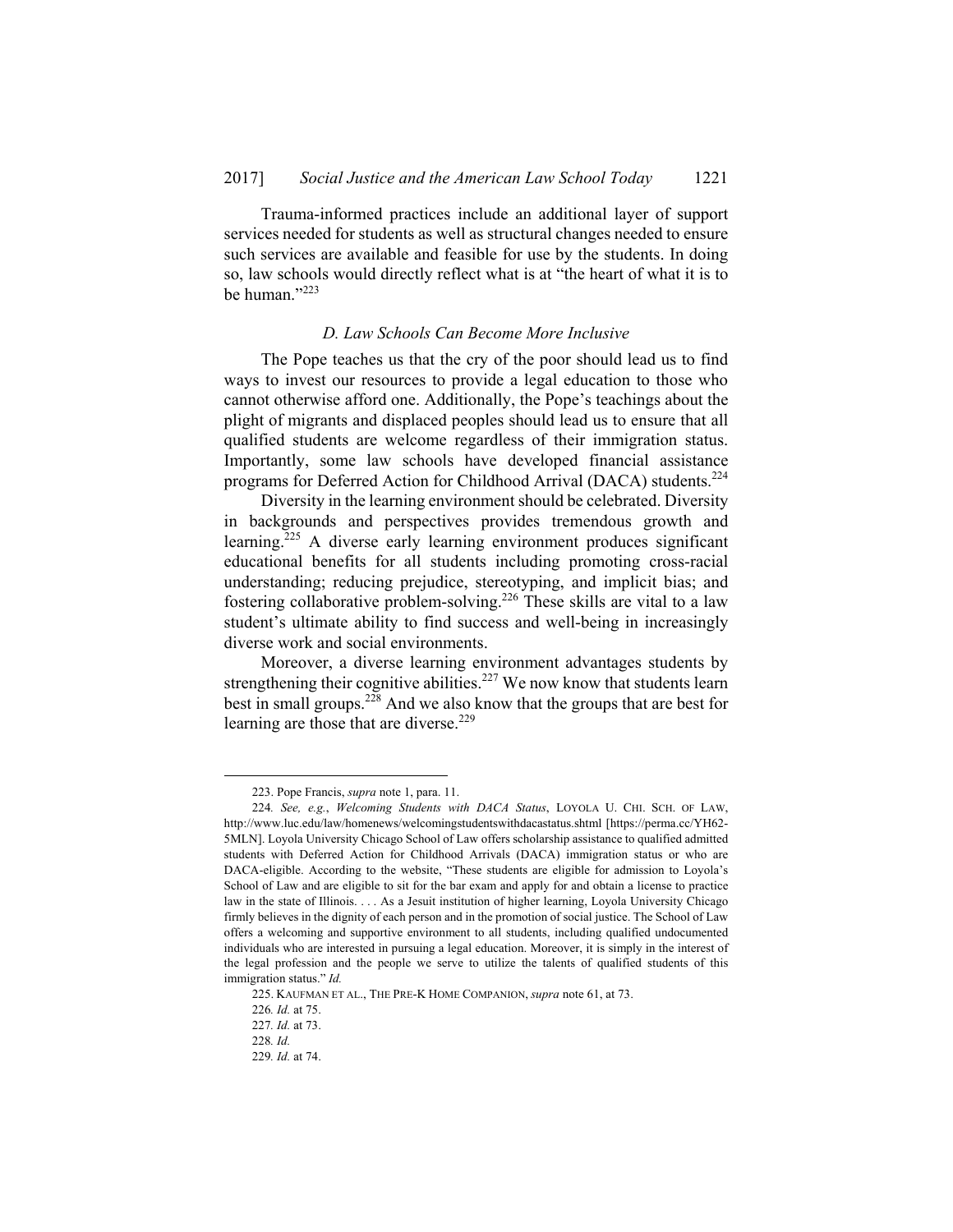When a student is exposed to different thoughts, ideas, perspectives, and backgrounds, the student experiences cognitive dissonance, incongruity, and imbalance.<sup>230</sup> The student's brain then must work hard to process the information, to absorb the dissonance, and to accommodate the unusual perspective. $^{231}$  Regular encounters with people with diverse experiences strengthen a person's brain.<sup>232</sup> These encounters help to develop the mental capacity to engage in higher order thinking skills and complex problem-solving strategies.<sup>233</sup> Diversity thus promotes better problem-solving.234 Diverse groups of learners consistently outperform otherwise high-achieving groups in solving complex problems.235 Diverse individuals in a group create a higher level of collective intelligence than groups comprised even of higher achieving individuals.<sup>236</sup> Diversity in the learning environment thereby fosters increased individual and group innovation.<sup>237</sup>

A diverse learning environment also builds the critical cognitive capacity to take another person's perspective.<sup>238</sup> The ability to appreciate, understand, and respect the thoughts, feelings, and intentions of people who seem to be different is particularly challenging. But the pattern of confronting and overcoming the challenge of accommodating different perspectives is the key to learning.239 The experience enables the student to embrace rather than to fear difference.<sup>240</sup>

In addition, a diverse learning environment creates vital cross-cultural competencies, including the ability to understand and navigate a culture different from one's own.<sup>241</sup> Students who learn in a diverse learning environment grow to be professionals with the cross-cultural competency necessary to compete in a diverse global economy.242

Diversity produces greater democratic citizenship outcomes because students grow to understand that differences need not be divisive, appreciate another person's perspective, and become engaged in

- 230*. Id.* at 73.
- 231*. Id.*
- 232*. Id.*
- 233*. Id.* 234*. Id.* at 74.
- 235*. Id.*
- 236*. Id.*
- 237*. Id.*
- 238*. Id.* at 73.
- 239*. Id.* at 74.
- 240*. Id.*
- 241*. Id.* at 75. 242*. Id.*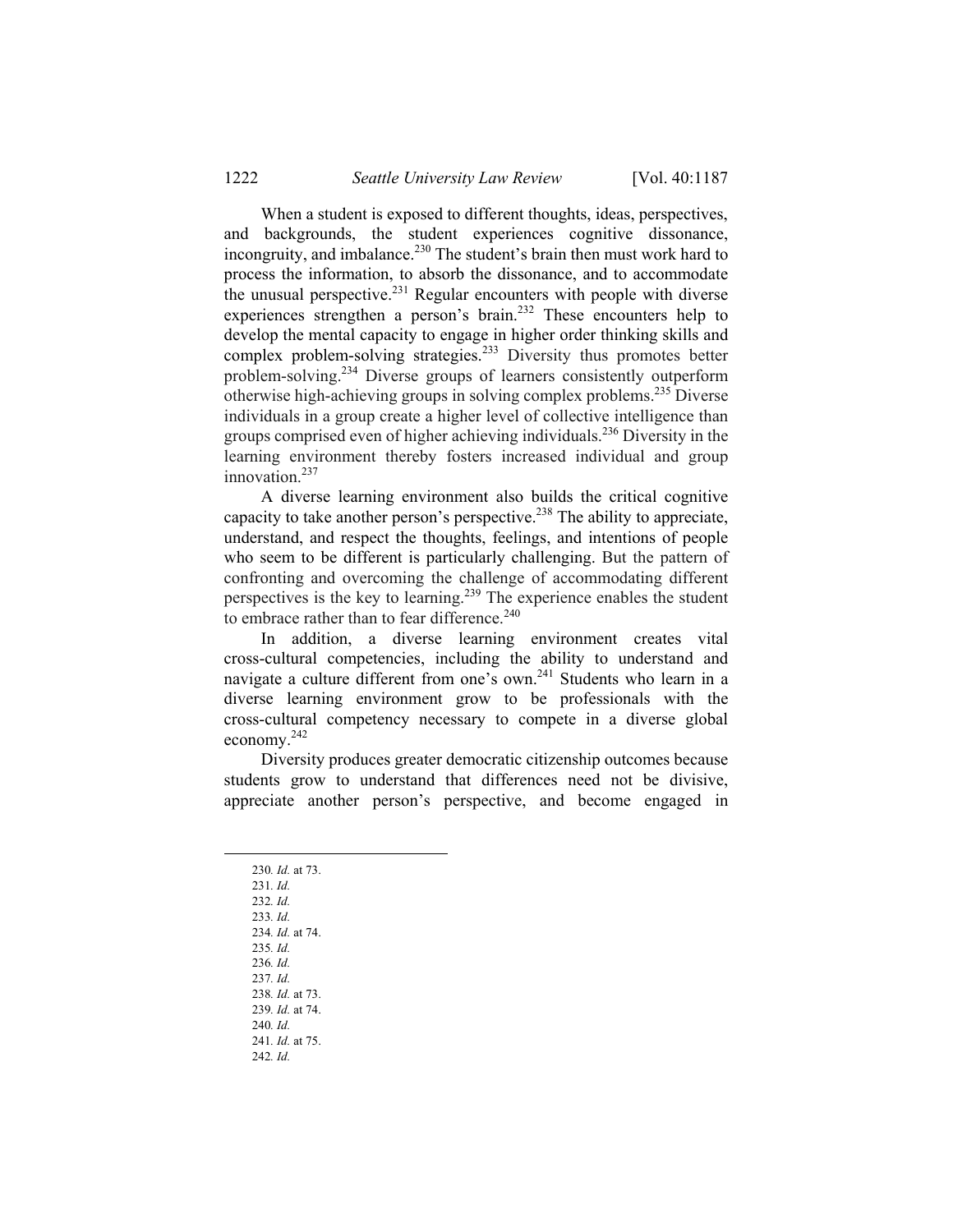leadership and civic activities.<sup>243</sup> A diverse learning environment produces students who are better able to resolve conflict without violence.<sup>244</sup>

In fact, the development of interpersonal relationships between students of different races in the law school educational environment is more effective at promoting the benefits of diversity than any other pedagogical method.245 Interracial contact leads to stronger interpersonal cognitive skills because students learn to be more careful, nuanced, and precise in their perceptions of the thoughts, feelings, and intentions of  $\text{others}.^{246}$ 

The lack of diversity on the other hand facilitates the growth in minority students of stereotype threat, which is a powerful force undermining belief in one's own abilities.<sup>247</sup> Diverse educational environments help to mitigate the harmful effects of implicit bias in all members of the learning community.<sup>248</sup> Because students who have important relationships with diverse peers in a learning environment grow to manage implicit bias, they do not suffer the interference with cognitive processes and executive function that such bias can produce.<sup>249</sup>

Accordingly, law schools wishing to create educational environments aligned with the Pope's teachings should pursue strategies designed to attract, retain, and celebrate a diverse student body. One of the most effective strategies that law schools can employ to become more inclusive communities is to make visible through multiple media the presence of persons of color. Law schools can adorn their walls with pictures of their students, alumni, and teachers of color. These pictures send a powerful message to all members of the learning community that persons of color are an integral part of the culture of the school.

#### *E. Traditional Methods of Formative and Summative Assessment Can Be Augmented by Documentation*

 In this context, documentation means the practice of making visible the process and the products of individual and group learning through multiple media to multiple stakeholders.250 It represents a significant advance over the traditional, individualized assessment and accountability regimes based on standardized testing. It transcends even the use of formative assessments. It also calls into question the validity of any

 <sup>243</sup>*. Id.*

<sup>244</sup>*. Id.*

<sup>245</sup>*. Id.* at 75–76.

<sup>246</sup>*. Id.* at 76.

<sup>247</sup>*. Id.* 248*. Id.* 

<sup>249</sup>*. Id.* at 74.

<sup>250</sup>*. Id.* at 127.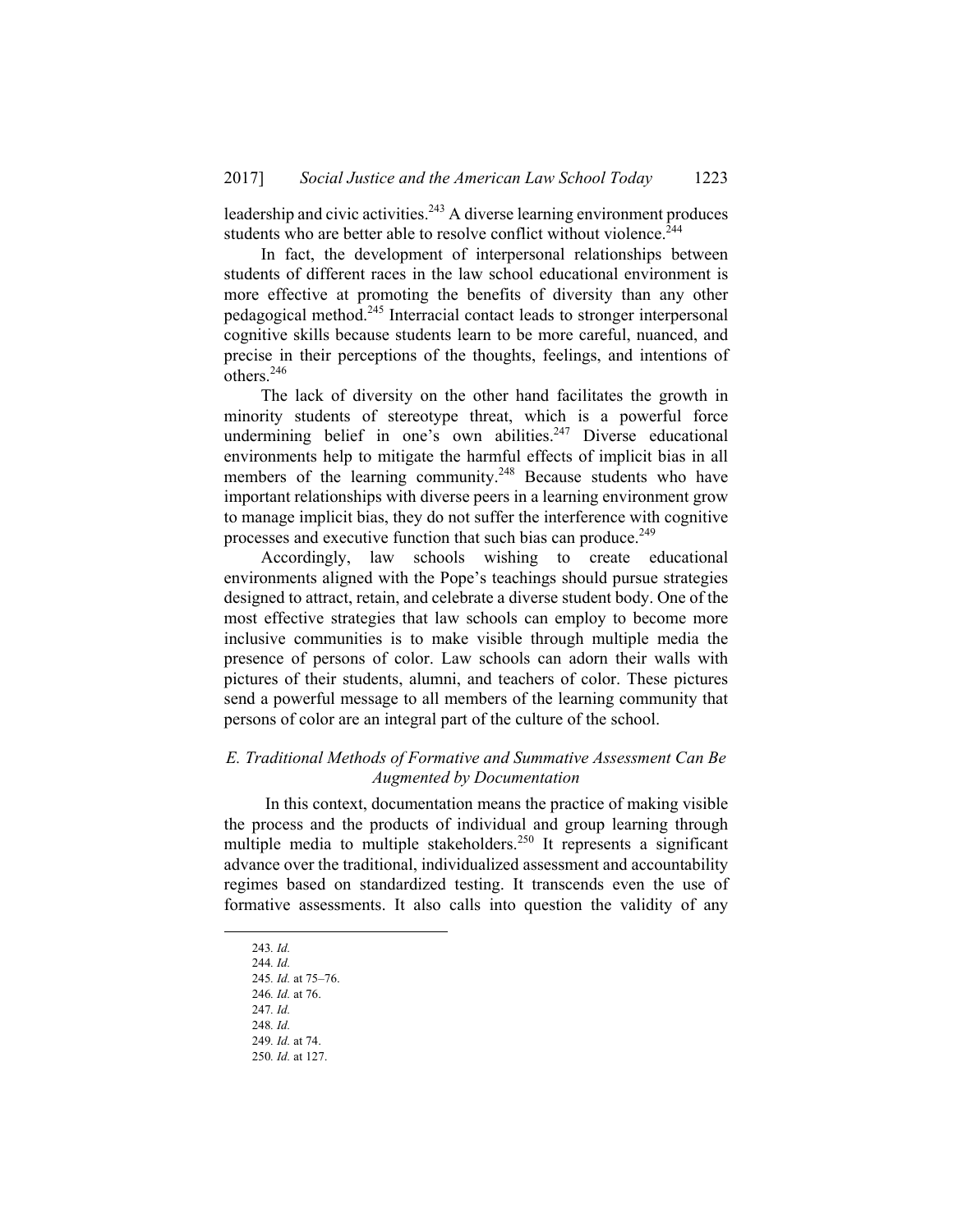artificial grade curves. Documentation makes visible not just the products of learning but also the processes of learning. It assesses not just individual growth but collective growth. It is not static but involves all partners in the learning process in a dynamic process of meta-cognition.

While there is no limit to the various modalities and styles of documentation, several modes applicable to law schools include group presentations, group capstone projects, culminating interviews with members of the relevant community affected or represented, and demonstrations of processes learned.

#### *F. Law Schools Can Explore Alternative Methods of Delivering Legal Education to Reach a More Diverse Group of Students and to Serve a More Diverse Client Population*

The Pope's call for more diversified and innovative forms of production cannot exclude the production by law schools of more diversified and innovative forms of legal knowledge.<sup>251</sup>

 Loyola University Chicago School of Law, for example, has developed an innovative Weekend J.D. program which employs blended learning and flexible scheduling to provide access to legal education for students whose economic, family, and work circumstances would otherwise preclude them from entering the profession.252

Additionally, Loyola School of Law created several hands-on, collaborative clinics aimed to provide services and support to reach diverse and often underserved client populations, including a working law practice serving children<sup>253</sup> and a records relief program serving those reentering society from incarceration.<sup>254</sup>

 In addition, law schools have begun to deliver legal education to non-law students by offering online degrees, such as the M.J. in Business Law and stand-alone certificate programs.<sup>255</sup>

These programs offer an unbundled legal education, and hold the promise of enabling law schools to provide an education that might

1

 <sup>251.</sup> Pope Francis, *supra* note 1, para*.* 191.

<sup>252</sup>*. Introducing Loyola's Weekend JD program*, LOYOLA U. CHI. SCH. OF LAW, http://www.luc.edu/law/degrees/jurisdoctor-part-time/ [https://perma.cc/YB67-UVHR].

<sup>253</sup>*. Civitas Childlaw Center*, LOYOLA U. CHI. SCH. OF LAW, http://www.luc.edu/law/centers/ childlaw [https://perma.cc/YT4T-J75X].

<sup>254</sup>*. Life After Innocence*, LOYOLA U. CHI. SCH. OF LAW, http://www.luc.edu/law/academics/ clinicalprograms/lifeafterinnocence/ [https://perma.cc/ML5C-7GFC].

 <sup>255.</sup> The American Bar Association lists the growing number of law schools that are offering non-JD degrees and certificate programs. *See Programs by Category*, AM. B. ASS'N, http://www.americanbar.org/groups/legal\_education/resources/llm-degrees\_post\_j\_d\_non\_j\_d/ programs\_by\_category.html [https://perma.cc/26HP-A9WD].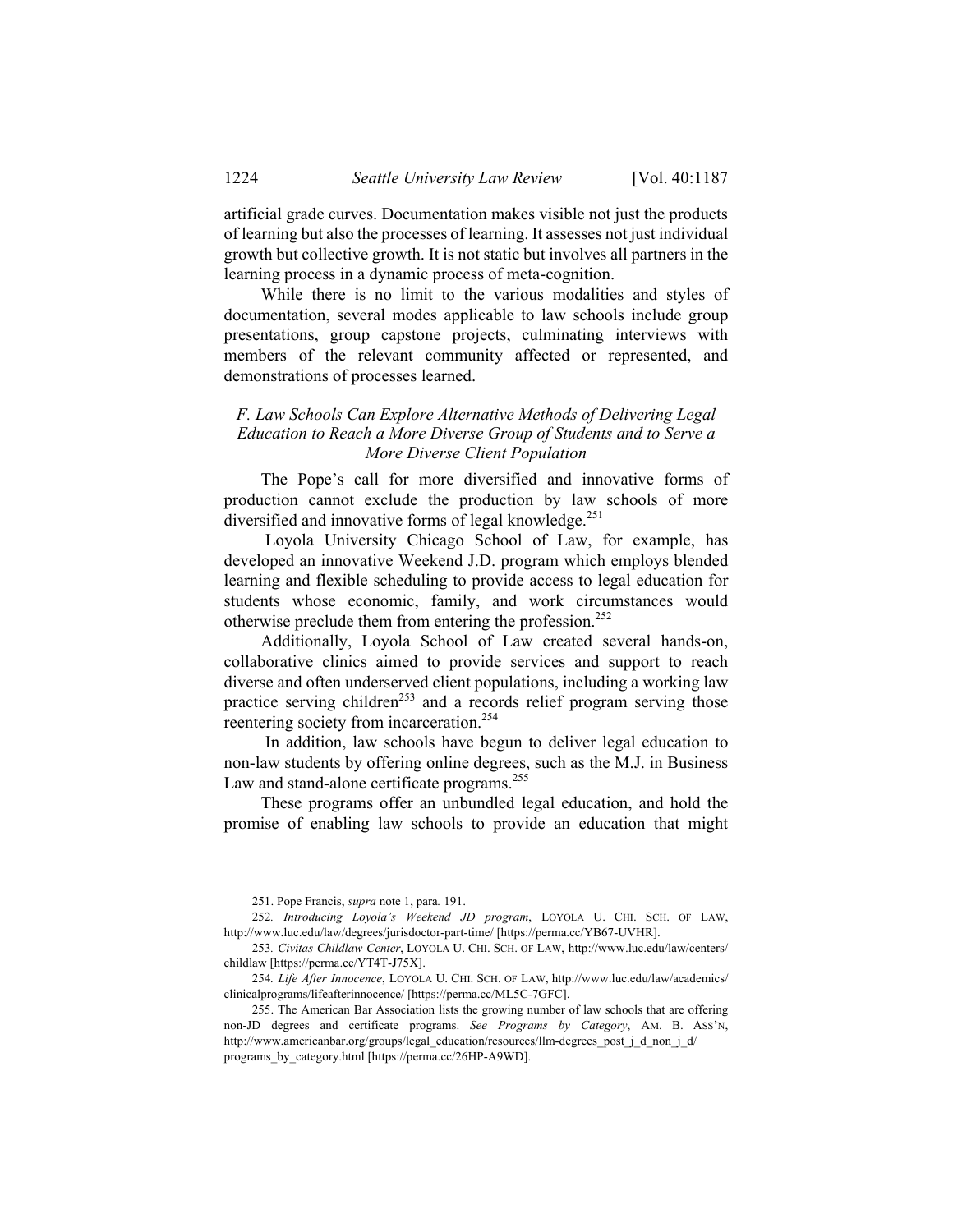produce graduates able to deliver less costly, unbundled legal services to clients in the future.

#### *G. Researchers* All

Law schools can encourage their faculties to conduct collaborative transdisciplinary research, scholarship, and outreach to pursue social justice by designing solutions to the social problems identified by the Pope. As Dean Vincent Rougeau indicates, law schools should provide "convincing global moral leadership that is intelligible across borders and cultures."256 Law school faculties should begin to understand themselves as agents of social change within a gritty local and global reality.

Moreover, in a Pope-inspired law school, all members of the learning community—including students, administrators, alumni, full-time faculty, and adjunct faculty—are respected as researchers. The law school should begin by valuing each of these community stakeholders as an equal partner in the scholarship that is produced by the community. Law schools can start this process by giving to all of their faculty—including non-tenured and adjunct faculty—dignity in their work and steady employment. Even if there were structural and economic impediments to treating all of these members of the law school community as co-equal partners in the learning process, the Pope warns us that we should strive to provide that common dignity "no matter the limited interests of business and dubious economic reasoning."257

#### *H. Law Schools Can Act in, for, and with the Community*

Law schools can take steps to break down the barriers between the school and the surrounding community. Law schools can welcome community members into the law school building to make visible the learning that takes place, allow community members to share law school facilities, and transform the law school space into a hub of the community and a center of discourse. By making the law school a center for the community instead of an inclusive society, the world's leading jurists, policy makers, and thought-leaders from a variety of disciplines would be able to gather to share their wisdom with the public.

 <sup>256.</sup> Vincent Rougeau, *A Cosmopolitan Church Confronts Right-Wing Populism*, 40 SEATTLE U. L. REV. 1343 (2017).

 <sup>257.</sup> Pope Francis, *supra* note 1, para. 127.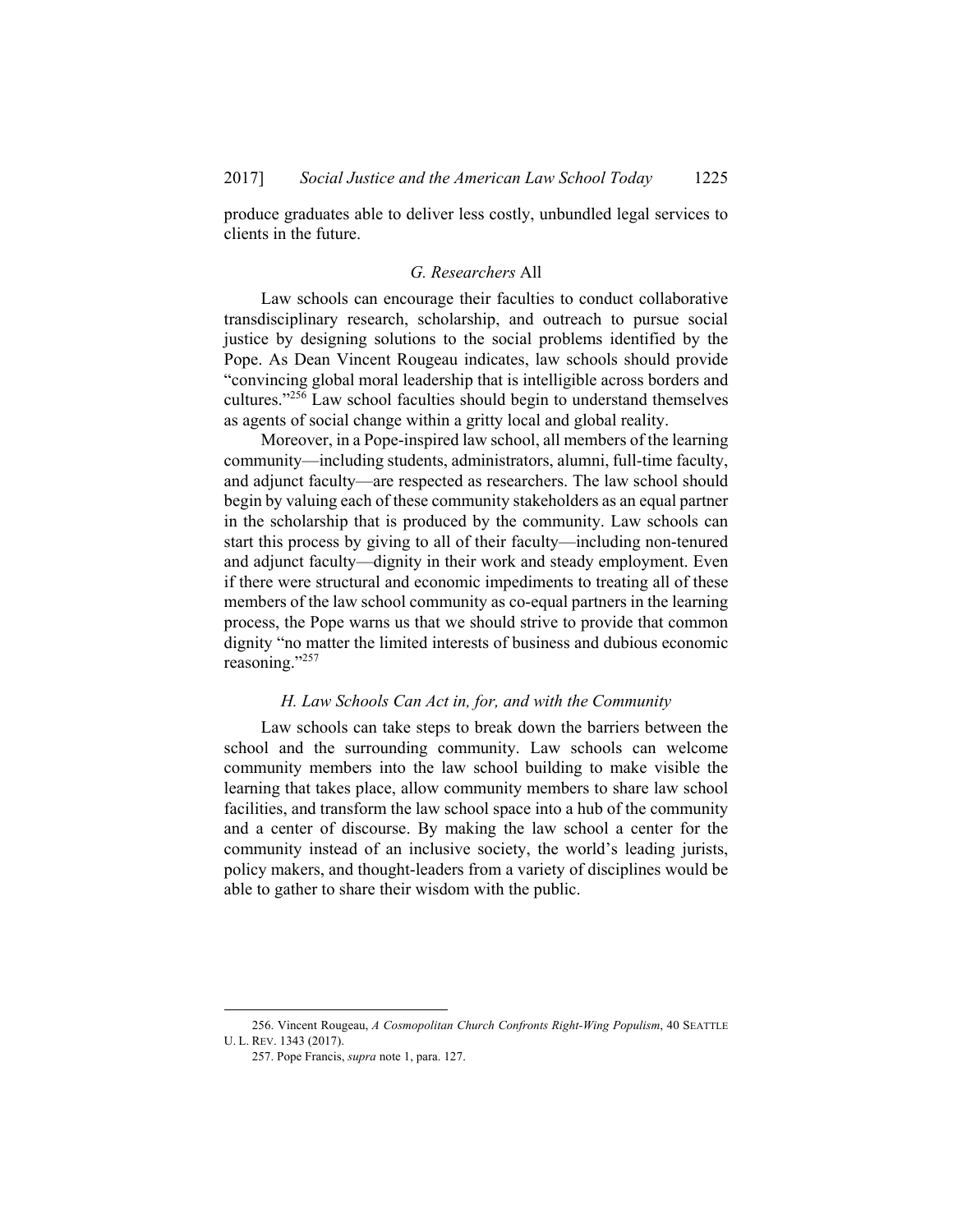#### *I. Law Schools Can Foster Transformational and Transdisciplinary Careers*

Many law schools offer internal loan repayment assistance programs to students who pursue careers in public service. The government also offers loan forgiveness and reduction programs for graduates who are employed in the public sector. Law schools can advocate for the expansion of these governmental programs. Moreover, they can increase their own investments in this financial assistance, with the help of creative fundraising efforts like student peer support, alumni giving, and crowd-funding.

Law schools can also support their students (and the clients they will serve) by encouraging them to develop transdisciplinary skills and credentials. As the *Foundations for Practice* report demonstrates, the best attorneys in the future will be able to serve their client's true needs only by approaching those needs from a transdisciplinary perspective.<sup>258</sup>

## *J. The Law School's Centers, Institutes, and Signature Programs Can Work to Construct Transdisciplinary Solutions to the Complex Local and Global Problems Identified by the Pope.*

An integral ecology transcends academic disciplines that are narrowly defined and artificially separated.<sup>259</sup> The law school can help to establish "a legal framework which can set clear boundaries"<sup>260</sup> and can develop transdisciplinary social action projects to battle the specific ills identified by the Pope: environmental degradation; displacement and migration; local and global violence, poverty, and homelessness; gross disparities in resources; market manipulation; consumer exploitation; criminal injustice; health care disparities; racial and gender discrimination; and inequitable access to education, including legal education.

 For example, in its most recent 2020 Strategic Plan, Loyola University Chicago declared that it is a "social project" in which all members of the University are called to contribute to transdisciplinary approaches to making our common home more just, humane, and sustainable.<sup>261</sup> The Plan inspires all departments, including the law school, to collaborate to solve specific global and local problems like health disparities, access to education, and criminal injustice.

 <sup>258</sup>*. See* FOUNDATIONS FOR PRACTICE, *supra* note 210, at 19*.*

 <sup>259.</sup> Pope Francis, *supra* note 1, para. 11.

<sup>260</sup>*. Id.* para. 53.

<sup>261</sup>*. 2015–2020 Strategic Plan*, LOYOLA U. CHI. 5 (2015), http://www.luc.edu/media/lucedu/ president/pdfs/FINAL-LoyolaPlan2020-2015.pdf [https://perma.cc/ZS6G-MCSE].